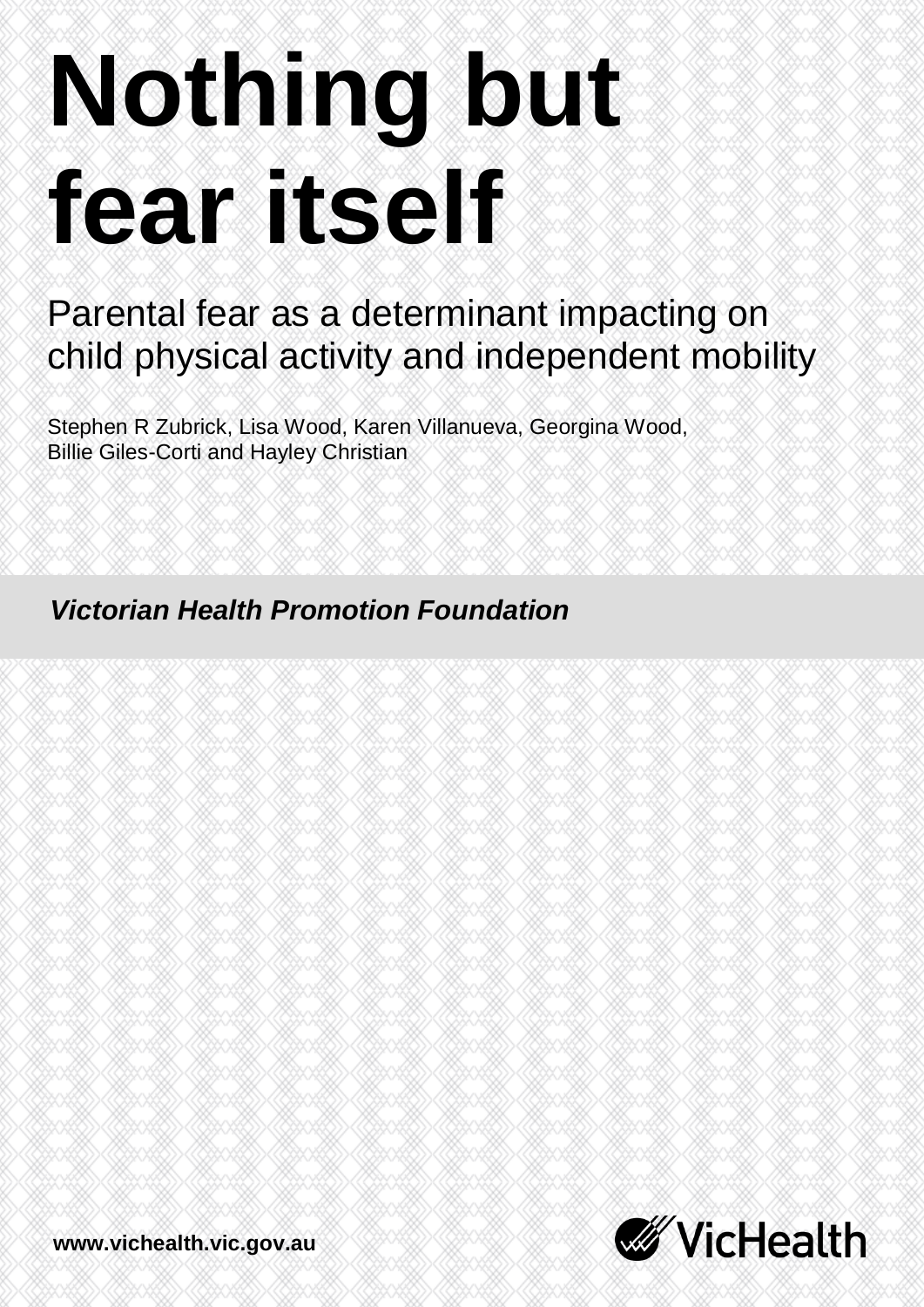First published in April 2010 by the Victorian Health Promotion Foundation (VicHealth)

15–31 Pelham Street Carlton 3053 Australia

Suggested citation: Zubrick SR<sup>2</sup>, Wood L<sup>1</sup>, Villanueva K<sup>1</sup>, Wood G<sup>1</sup>, Giles-Corti B<sup>1</sup>, and Christian H<sup>1</sup> 2010, Nothing but *fear itself: parental fear as a determinant of child physical activity and independent mobility*, Victorian Health Promotion Foundation (VicHealth), Melbourne.

<sup>1</sup>Centre for the Built Environment and Health, University of Western Australia <sup>2</sup>Centre for Developmental Health, Curtin University of Technology

© Copyright Victorian Health Promotion Foundation 2010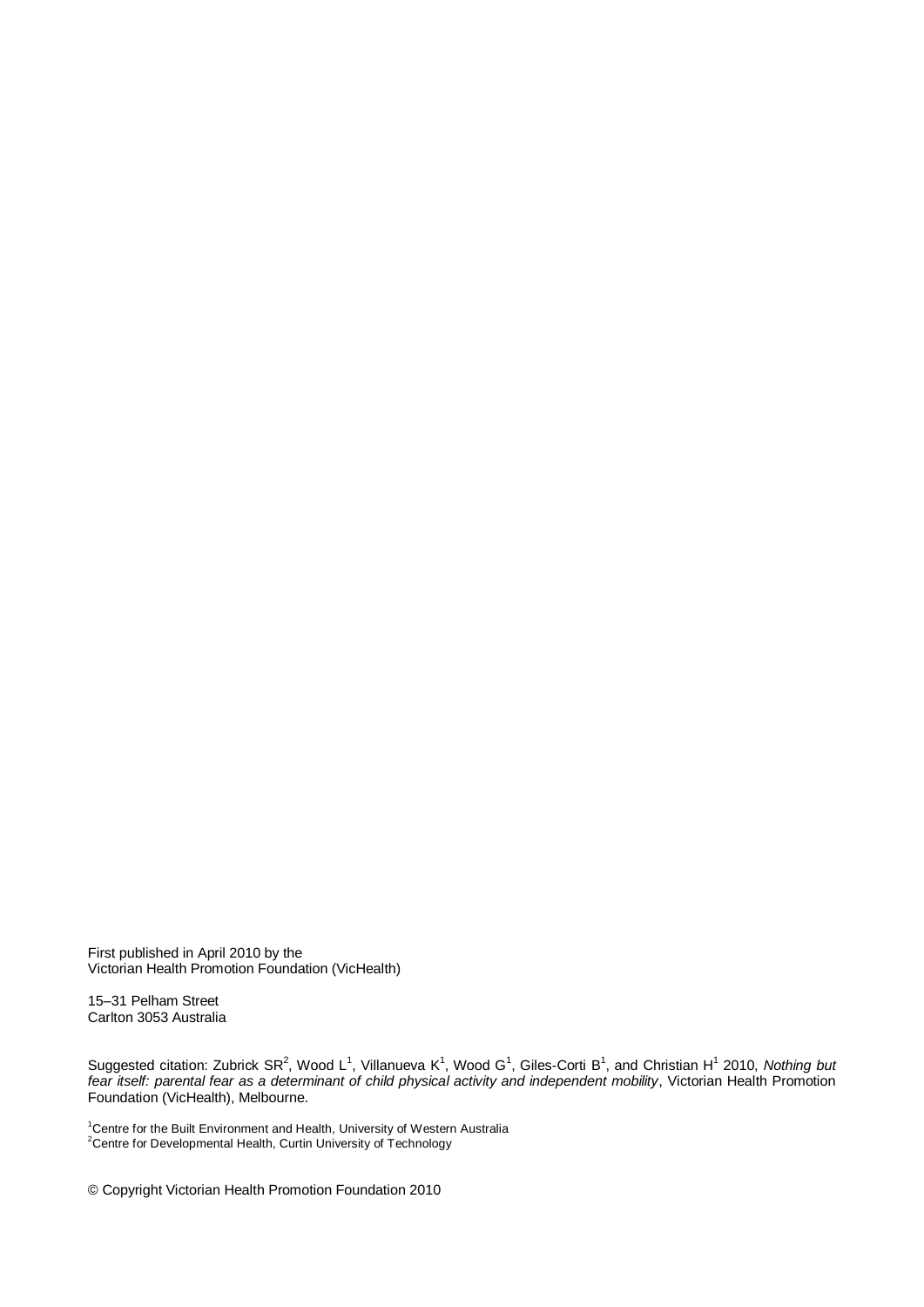# **Table of contents**

| <b>Executive summary</b>                                                            | 3              |
|-------------------------------------------------------------------------------------|----------------|
| Background                                                                          | 3              |
| Is parental fear a determinant of child physical activity and independent mobility? | 3              |
| <b>Introduction</b>                                                                 | 5              |
| Background                                                                          | 5              |
| Is parental fear a determinant of child physical activity and independent mobility? | 5              |
| Levels of physical activity in children are declining                               | 5              |
| Physical activity is beneficial to the health and development of children           | 6              |
| Scope of the evidence review                                                        | $\overline{7}$ |
| Secular changes in parental fear for the safety of their children                   | 8              |
| Evidence of changes in levels of parental fear                                      | 8              |
| Parental fear as a determinant of child physical activity and independent mobility  | 11             |
| Parental fear in the context of society and culture                                 | 11             |
| Parental fear in the context of the community environment                           | 13             |
| Parental fear as an individual experience                                           | 16             |
| Individuals in context                                                              | 16             |
| Fear and anxiety in individuals                                                     | 16             |
| Gender, age, race and culture                                                       | 17             |
| Some counterfactual examples                                                        | 17             |
| Putative determinants, suggested actions and gaps in knowledge                      | 18             |
| Community sector determinants and suggested actions                                 | 18             |
| Building community cohesion to create enabling environments                         | 18             |
| Addressing known safety concerns in the built environment                           | 18             |
| Planning built environments that promote proactive engagement                       | 1 <sub>S</sub> |
| Transport sector determinants and suggested actions                                 | 1 <sub>S</sub> |
| Encouraging walking to school                                                       | 19             |
| Local government sector determinants and suggested actions                          | 20             |
| Partnering initiatives                                                              | 20             |
| Empowering parents to be less fearful                                               | 21             |
| Education sector determinants and suggested actions                                 | 22             |
| Promoting parent and carer education                                                | 22             |
| Accentuating the positive                                                           | 22             |
| Media and communications sector determinants and suggested actions                  | 22             |
| Involving the media proactively                                                     | 22             |
| Social marketing                                                                    | 23             |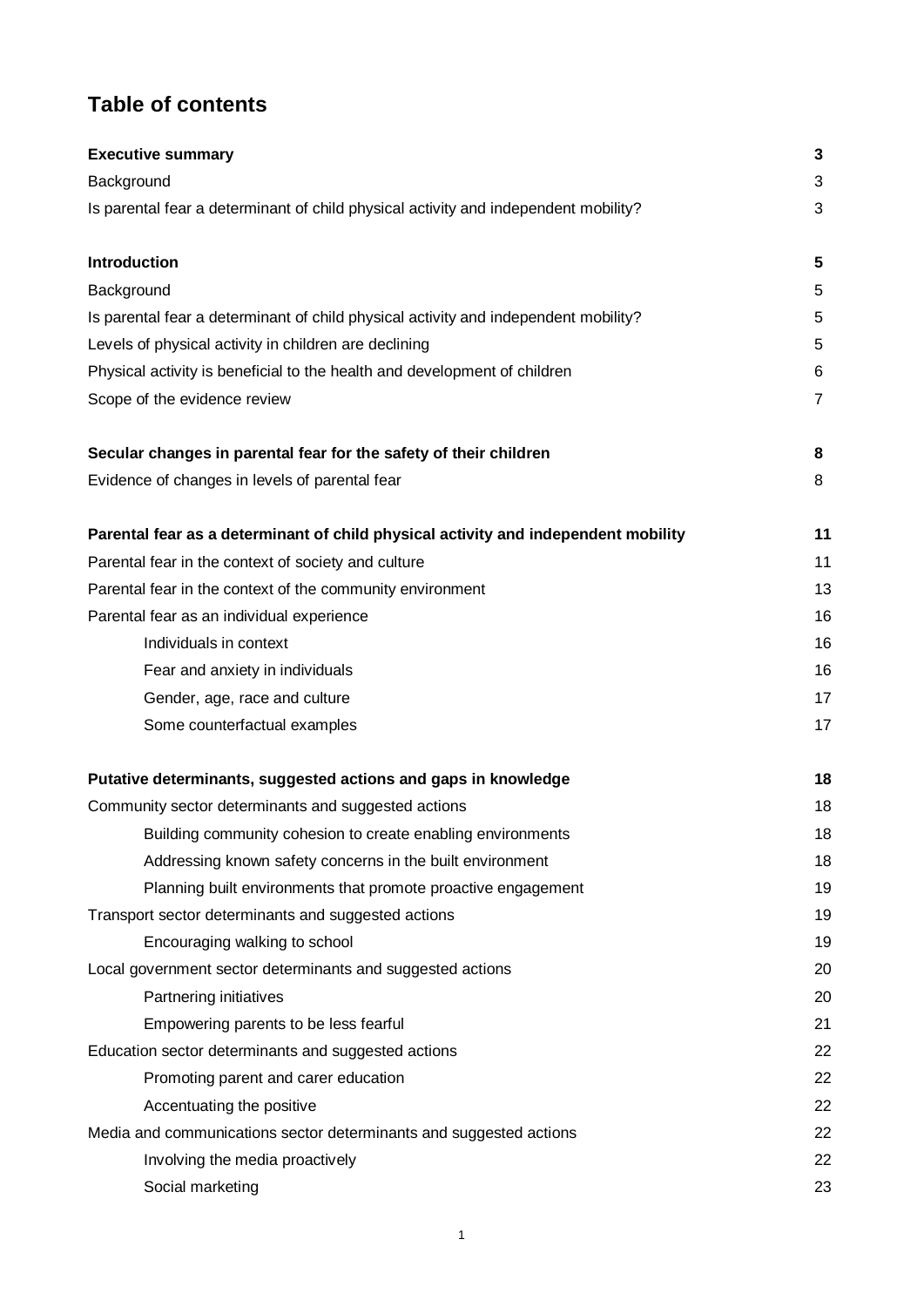| Targeted unpaid media                                          | 23 |
|----------------------------------------------------------------|----|
| Civic journalism                                               | 23 |
| Sport and recreation sector determinants and suggested actions | 23 |
| Promoting engagement with the natural environment              | 24 |
| Addressing gaps in knowledge and practice                      | 24 |
| Measuring and monitoring parental fear                         | 24 |
| Addressing parental expectations and beliefs                   | 24 |
| Including the views and experiences of children                | 24 |
| Sustainability studies                                         | 25 |
|                                                                |    |
| <b>Summary and conclusions</b>                                 | 26 |
|                                                                |    |

#### **References 27**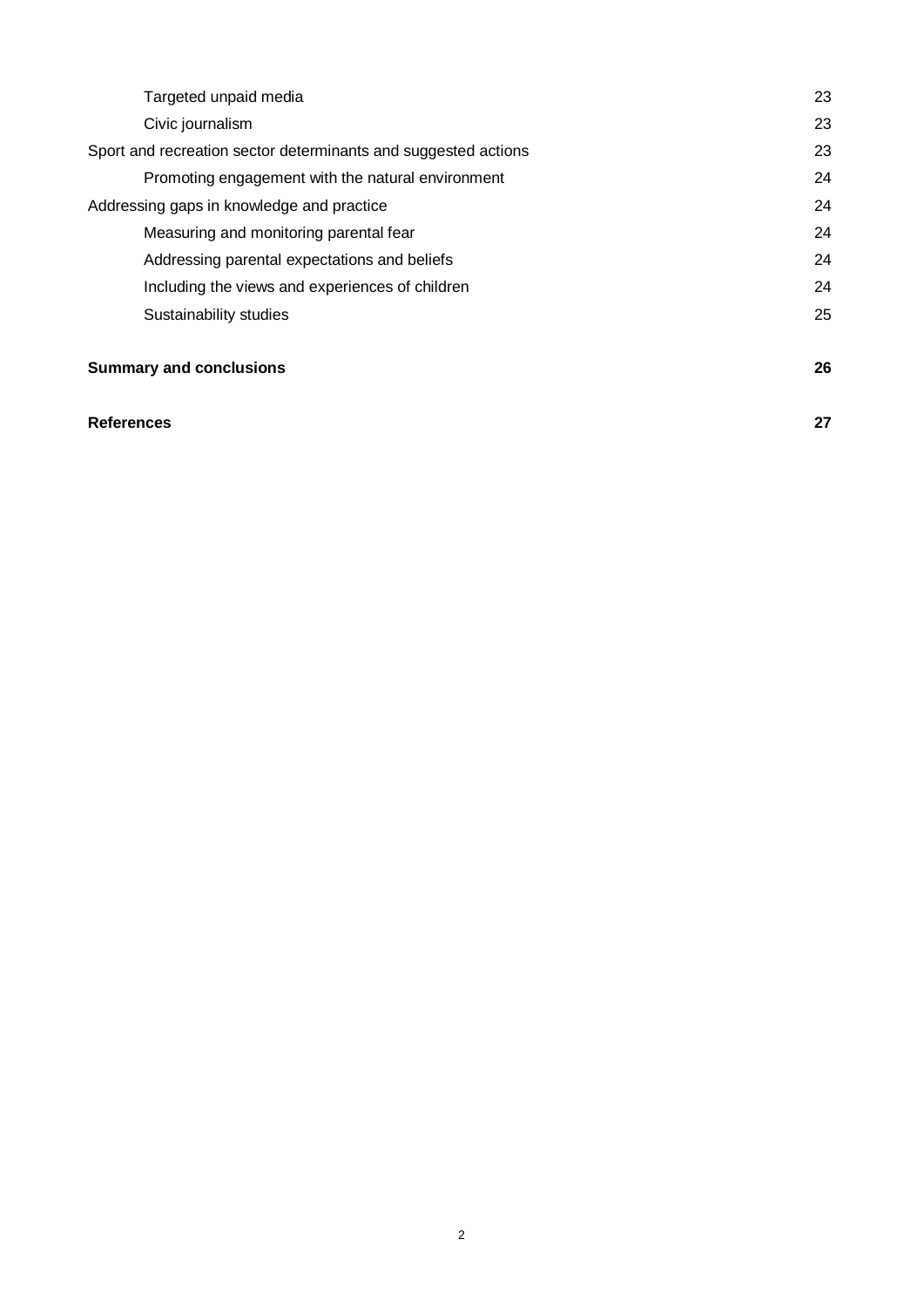# **Executive summary**

#### **Background**

Over the past decade we have seen declining rates in child engagement in physical activity with escalating health problems ensuing. In responding to this, VicHealth has focused on increasing child physical activity with specific focus on walking to and from school. Through this work, parental fear as a barrier to child independent mobility has been identified.

Following discussion by the VicHealth Board it was agreed that some exploratory work would take place to investigate 1) the extent to which parental fear is indeed a barrier to child physical activity including child independent mobility, and 2) what strategies could be put in place to address this phenomenon.

Given the complex nature of this issue, a review of the evidence was commissioned from a group of national experts with backgrounds in child development, physical activity, the built environment, health promotion and public health. This document is a result of their work.

#### **Is parental fear a determinant of child physical activity and independent mobility?**

To what extent does parental fear for the security of their children limit the level of physical activity and independent mobility of their children? The assertion that parental fear has increased from the 1960s onward, and that this increase in fear is a (part) determinant of declines in child physical activity and independent mobility, is the central subject of this paper. The scope of this review is limited to parental fears about the safety and security of children as it concerns strangers and changes in the collective efficacy of neighbourhoods and communities to create environments encouraging physical activity and independent mobility. As such, this review is centred upon the more generalised anxieties of parents and, where these take the form of a specific object, fears parents have about strangers and threats to their child's security.

The evidence addressing this issue is mixed. Evidence for fundamental changes showing increases in levels of parental fear for the security of their children over time needs further development. There is no evidence to indicate any fundamental change over time of threats to children as measured by actual crimes of abduction, robbery, assault and homicide committed against them *by strangers*.

Widening the context to consider studies measuring community trust and collective efficacy over time, while extremely scant, produces highly variable evidence. Some studies show actual increases in levels of community trust with others suggest definitive decline over time.

A number of research reports found significant numbers of parents identify 'stranger danger' as a barrier to children's independent mobility within their community; however, there is a dearth of Australian data tracking such trends over time. A recent survey by VicHealth (2009, unpublished data) found significant concerns about risks to children posed by strangers reflected in the responses of parents, primary school aged children and the general community.

There is certainly a range of qualitative evidence and circumstantial detail suggesting a real restriction to children's geographical or area-based range of independent mobility. There is also a reasonable case to be made that initiatives put in place to address community and personal safety have had the unintended consequence of heightening parental caution and increasing vigilance, if not actual fear and anxiety. By far though, the evidence shows there have been substantial changes in Australian family life linked to work, employment, the extension of the lifespan, the lowering of the age range for early childhood education and the need for care outside of the home. These factors, and exerting inexorable forces upon the shape of daily activity and routine, impart clear restrictions on where children can be left unsupervised, who can supervise them, the rules for transferring duty of care, and general tolerance for children having a 'freer range' of independent mobility.

On the balance of current evidence, the causal relationships between parental fear of strangers as an explicit cause of reductions in overall child physical activity and independent mobility raises more questions than it answers. Face validity of this claim is high, interest in it broadly popular, but firm estimates of effect are absent. Qualitative studies generally proliferate, with many being of very good quality. Quantitative studies explicitly examining this causal relationship are absent. Instead, only portions of this causal pathway are on view; specifically, estimates of changes in child physical activity and estimates of changes in levels of community cohesion and social capital – although these latter estimates are not always in the direction supportive of a causal relationship.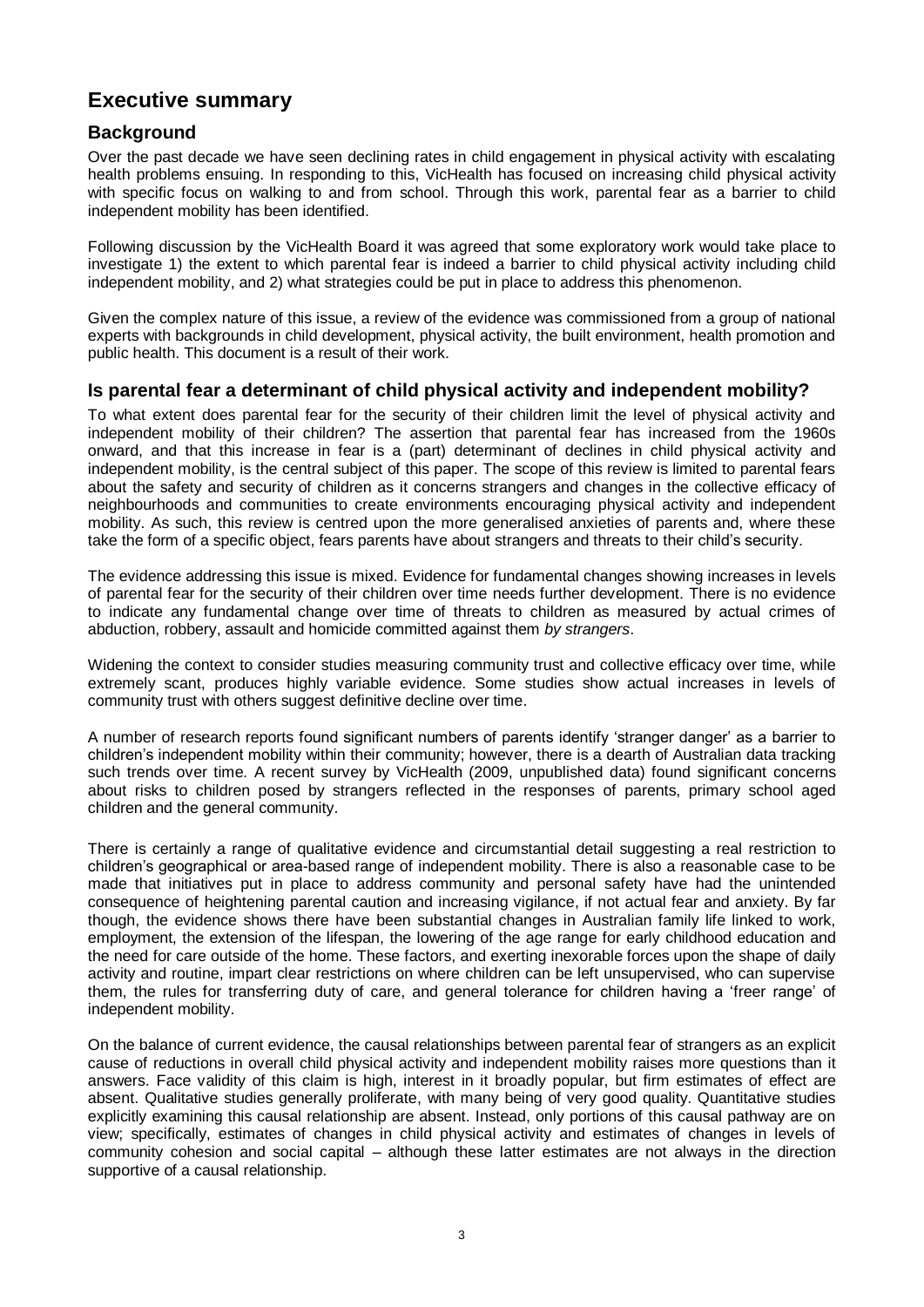What can be said is that parental fear of strangers as a motive restricting child independent mobility and activity has several potential sources. Very importantly, even where actuarial estimates of risk yield excessively low probabilities of harm or threat to children by strangers, effectively making parental fear of strangers irrational, it is unlikely any appeal to this logic would persuade parents to believe, much less behave, otherwise. Simply put, there is no turning the clock back to the 1950s. Nonetheless, there are some broad conclusions highlighted here.

The broader contextual drivers of parental fear for their child's security are at the societal and community level rather than the individual level. These contextual drivers arise from fundamental changes to the form and pattern of family life. Requirements and desires for two incomes, demands for extended saving for later life, and aspirations for a higher standard of living have resulted in fundamental changes to where children spend time and under whose care they spend it.

There are counterproductive messages driving community awareness about strangers and security when these are considered along with messages to be developed to target parental fear of strangers.

Significant opportunities are needed to engage in community discussions and problem solving about the issue of parental fear for the security of children and the impact this fear has upon child activity and independent mobility.

We know very little about what children think or want regarding their mobility, and even less about their fears.

To address these knowledge gaps we need commissioned research including:

- qualitative studies of parental beliefs and attitudes about fear of strangers where this pertains to the  $\bullet$ safety of their children and restrictions in their independent mobility and activity;
- specific consultations with parents and community leaders about the nature of this problem and their views about what would effectively address aspects of this;
- $\bullet$ routine survey monitoring of parental fear and associated behaviours along with measures of actual activity levels and physical and mental health markers in children.

The existing (and slender) evidence base suggests investments may be appropriate in the following areas:

- building community cohesion;
- addressing safety concerns in the build environment;
- $\bullet$ planning built environments to promote proactive engagement;
- transport initiatives to promote walking; empowering parents to be less fearful; promoting parent and  $\bullet$ carer education of the benefits of children's independent mobility;
- social marketing campaigns which address parental fear and increase rates of children's physical  $\bullet$ activity
- Commissioned research including  $\bullet$

While more robust evidence of an association between parental fear and child independent mobility and activity is needed, we do not believe that what is available is of such poor quality to effectively halt any action. What is now needed is leadership in this area. Accordingly we encourage VicHealth to proceed to work on an evidence-based framework and associated resource to enable some of the above investments to take place.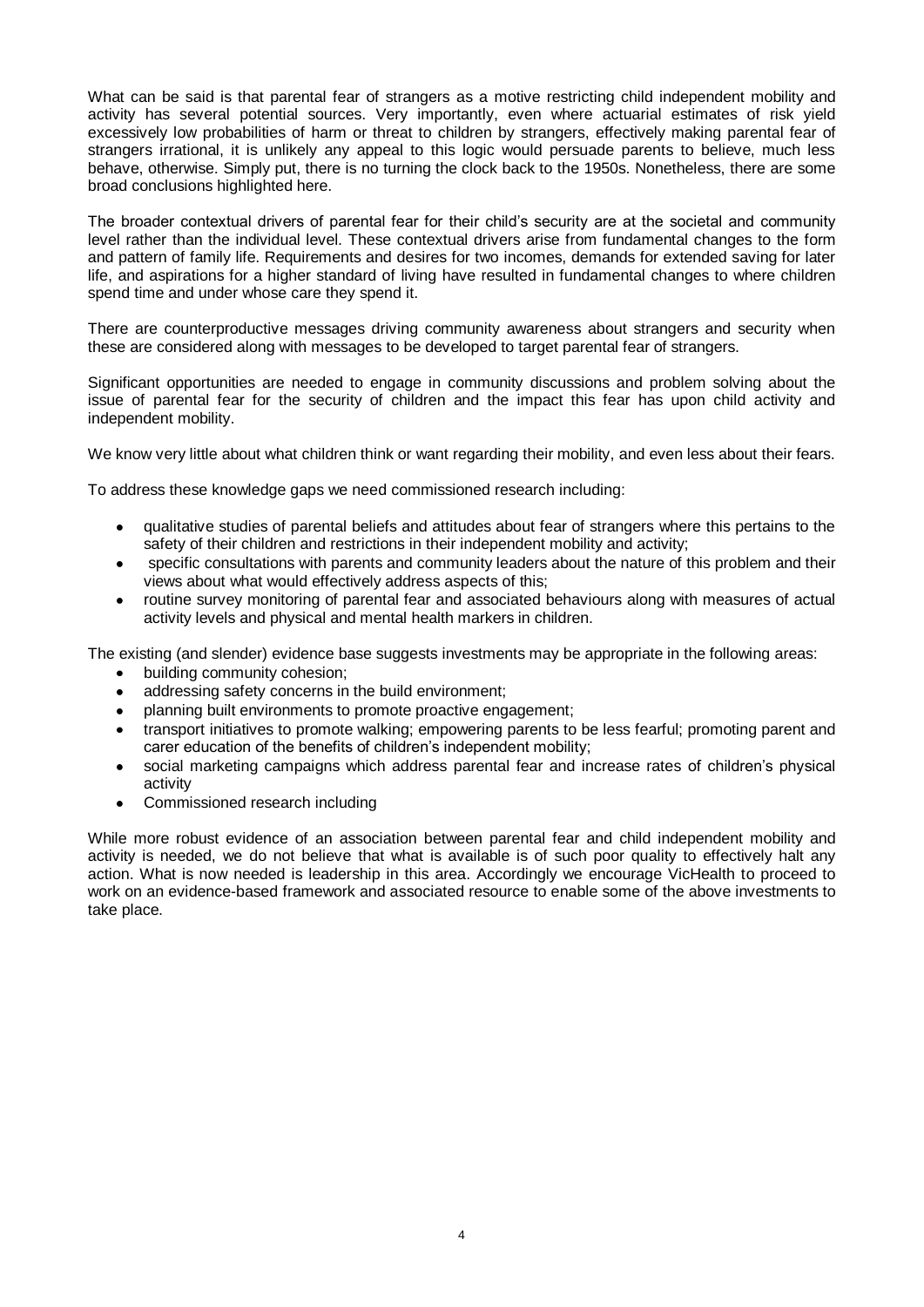# **Introduction**

#### **Background**

Over the past decade we have seen declining rates in child engagement in physical activity with escalating health problems ensuing. In responding to this, VicHealth has focused on increasing child physical activity with specific focus on walking to and from school. Through this work parental fear as a barrier to child independent mobility has been identified.

Through discussion undertaken by the VicHealth Board it was agreed some exploratory work would take place to investigate 1) the extent to which parental fear is a barrier to child physical activity including child independent mobility, and 2) what strategies could be put in place to address this phenomenon.

Given the complex nature of this issue, a review of the evidence was commissioned from a group of national experts with back grounds in child development, physical activity, the built environment, health promotion and public health. The following document is a result of this work.

#### **Is parental fear a determinant of child physical activity and independent mobility?**

*From baby-snatching and sudden infant death syndrome, through paedophilia, internet porn and mobile phone theft, to curfews and surveillance of children in public space, concern about dangers to children and children as a danger to others are becoming increasingly embedded in the consciousness and cultures of Western societies. Discourses of children 'at risk' are various and contradictory. The statistically much rarer threats to children's safety which make headlines in the West, most notably abduction and murder by strangers, tend to overshadow a malaise of more common risks such as abuse and neglect within the family, educational underachievement, the detention of young asylum seekers, poverty and social exclusion* (Pain, 2004).

This discouraging reflection by Pain (2004) sets the stage for this paper in which we ask; to what extent is parental fear a determinant of child physical activity and independent mobility – or more pointedly – a determinant that *reduces* the physical activity and independent mobility of children?

There are several issues entangled with this question.

#### **Levels of physical activity in children are declining**

Relative to times gone before, the broad assertion that today's children are less physically active and less independently mobile would appear to be true. Numerous studies have documented a decline in child physical activity and independent mobility over recent decades. Meta-analyses found a marked global decline in the aerobic fitness of children and adolescents over the past half a century (Tomkinson & Olds, 2007b). In Australia, it is estimated that children's aerobic fitness has declined at a rate of around 4% each decade since the 1970s (Tomkinson & Olds, 2007a). Concurrent with this is an increase, within developed countries and increasingly in developing countries in the prevalence of childhood obesity, asthma and allergy, and some mental health problems – all of which are claimed to have at least a partial causal basis in the reduction in time children spend being physically active and being outdoors, both alone and with others. This has given rise to the formulation of minimum recommendations for levels of physical activity.

Recently endorsed physical activity recommendations for Australian children and youth call for at least 60 minutes of daily moderate to vigorous intensity physical activities (MVPA) (Commonwealth Department of Health and Ageing, 2006). However, research suggests many young Australians are insufficiently active to achieve health benefit (Humbert et al., 2006). For example, the most recent national survey of physical activity and nutrition in Australian children, found that one in three children aged 9 to 16 years failed to meet MVPA activity guidelines (Commonwealth Scientific Industrial Research Organisation (CSIRO) Preventative Health National Research Flagship, 2008). In the same study, pedometer data showed that on average both boys and girls fell around 2000 steps short of achieving the estimated number of steps required to avoid overweight and obesity (i.e., 12000 steps/day for girls and 15000 steps/day for boys (Tudor-Locke et al., 2004). Furthermore, the proportion of children meeting the daily step guidelines decreased with age, with only 13% of boys and 16% of girls aged 14 to 16 years reaching the steps/day threshold. These results suggest many children may not be maximising opportunities to be active and are not meeting suggested levels of physical activity to prevent being overweight or obese. Increasingly, physical activity is a health priority for governments (National Public Health Partnership, 2001; USDHHS, 1996). Physically active children are at a reduced risk of experiencing chronic disease risk factors (Boreham, 2001), are likely to have enhanced mental and emotional wellbeing (Biddle, Gorely, & Stensel, 2004; Vlachopoulos, Biddle, & Fox,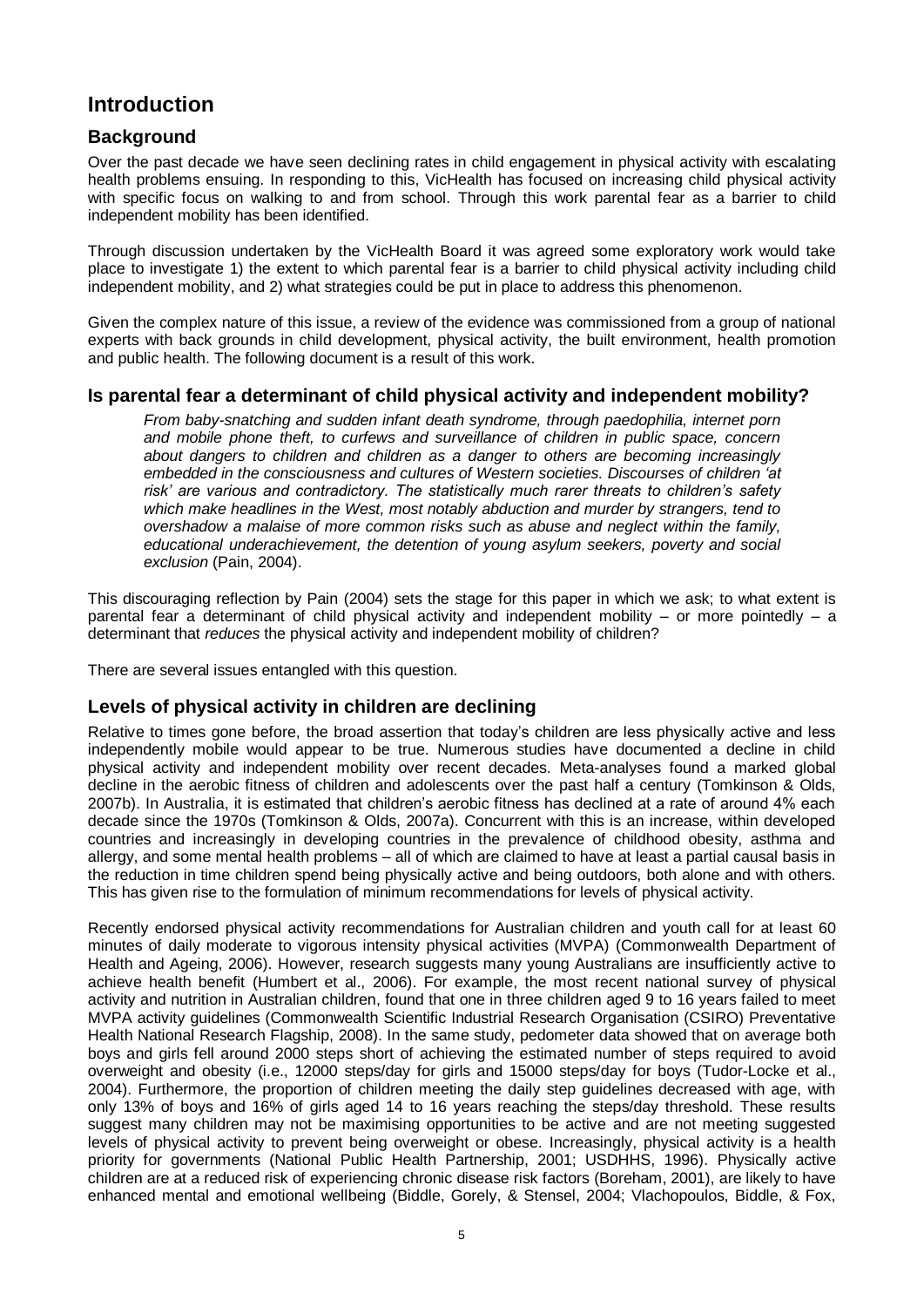1997), and are more likely to remain active throughout adolescence and possibly into adulthood (Malina, 1996).

It is pertinent to note that child and adolescent physical activity can occur in a number of different domains including school-based activity (formal and informal); participation in organised sport and recreation; active transport (walking or cycling to school or other destinations); and unstructured activity and play that can occur in backyard, park, open space and other community settings.

#### **Physical activity is beneficial to the health and development of children**

The causal link between increasing levels of physical inactivity and increasing rates of obesity is under considerable epidemiological scrutiny. Current estimates indicate approximately 1 in 4 Australian 2 to 16 year olds are overweight or obese (CSIRO, 2008) – a 3% increase since 2000 (Australian Institute of Health and Welfare, 2002). Physical inactivity is likely to be one important contributing factor to childhood obesity (Trost, Kerr, Ward, & Pate, 2001). Obesity in childhood and adolescence is associated with a range of medical and psychological complications and can predispose individuals to serious health problems in adult life including type 2 diabetes, hypertension, dyslipidaemia and non-alcoholic steatohepatitis (National Health and Medical Research Council, 2003). The future potential burden of disease from increasing numbers of overweight and obese children is high, leading to calls for prevention as an important public health priority (National Obesity Taskforce, 2004).

Few would dispute the physical and mental health benefits of regular physical activity. Physical activity is associated with improved cardiovascular function, decreases in risks for type 2 diabetes, and lower rates of mental health problems, notably depression. In addition, there are obvious social and ensuing health benefits that can arise through greater engagement of individuals with their environment, whether they do this alone or with others. For children, physical activity through collaborative play and organised activities (for example sport, dance or recreation) entails important opportunities for their social development. In many ways, to label these opportunities as physical activity vastly understates their critical importance as determinants of social development and health more broadly. Through these opportunities children 1) learn to regulate their emotions, 2) engage in exploratory behaviour, 3) learn to communicate effectively, 4) become more selfdirected, 5) develop greater intellectual flexibility, 6) come to possess some degree of introspection, and 7) develop greater self-efficacy in meeting life's challenges.

Independent mobility is a term used in the literature to refer to children's freedom to move about unaccompanied within their neighbourhood or community. There is general consensus this has declined considerably when compared to previous generations (Tudor-Locke, Ainsworth, & Popkin, 2001). Veitch et al. (2006), for example, found children with limited independent mobility were less likely to access public open space and consequently were dependent on their parents having the time and motivation to take them to places to play. Independent mobility is important for children as it helps develop motor skills and cognitive development and to acquire a sense of identity (Hillman, 1999; Hillman, Adams, & Whitelegg, 1991; Risotto & Giuliani, 2006; Malone, 2007). In addition, children have a greater opportunity to interact with other children when they are not under adult supervision. This fosters independence and responsibility, which in turn builds children's confidence, self esteem and social skills (Hillman, Adams, & Whitelegg, 1991). Conversely, it has been argued that prolonged periods of accompaniment, sometimes referred to in social commentary as 'helicopter parenting' (Guldberg, 2009), hampers children's development of spatial skills. Also, close supervision deprives them of the opportunity to develop local environmental knowledge, take initiative, acquire practical coping skills and develop self-esteem (Sissons-Joshi, MacLean, & Carter, 1999). Again, all of these elements contribute to a solid foundation for health.

The interplay of the forms and contexts of physical activity and mobility on the consequent level of human development are considerable. The cognitive, intellectual and social skills acquired through play and independent mobility are used by individuals across the life course in the form of memberships, affiliations, partnerships, friendships, marriages, agreements, contracts and laws to influence their social and physical environment for their own and others' development. So while there is an important focus on the health and wellbeing benefits of physical activity, there are broader developmental benefits for children (and indeed all individuals) that accrue through physical activity related to affiliation, socialisation, collaborative gain and social cohesion, all of which contribute to health more broadly. Diminishment of these benefits, along with increased risks to individual health and wellbeing, underlie the deeper concern about factors operating to restrict physical activity and independent mobility in children (Prezza, Alparone, Cristallo, & Luigi, 2005). One alleged factor restricting child physical activity and independent mobility is parental fear.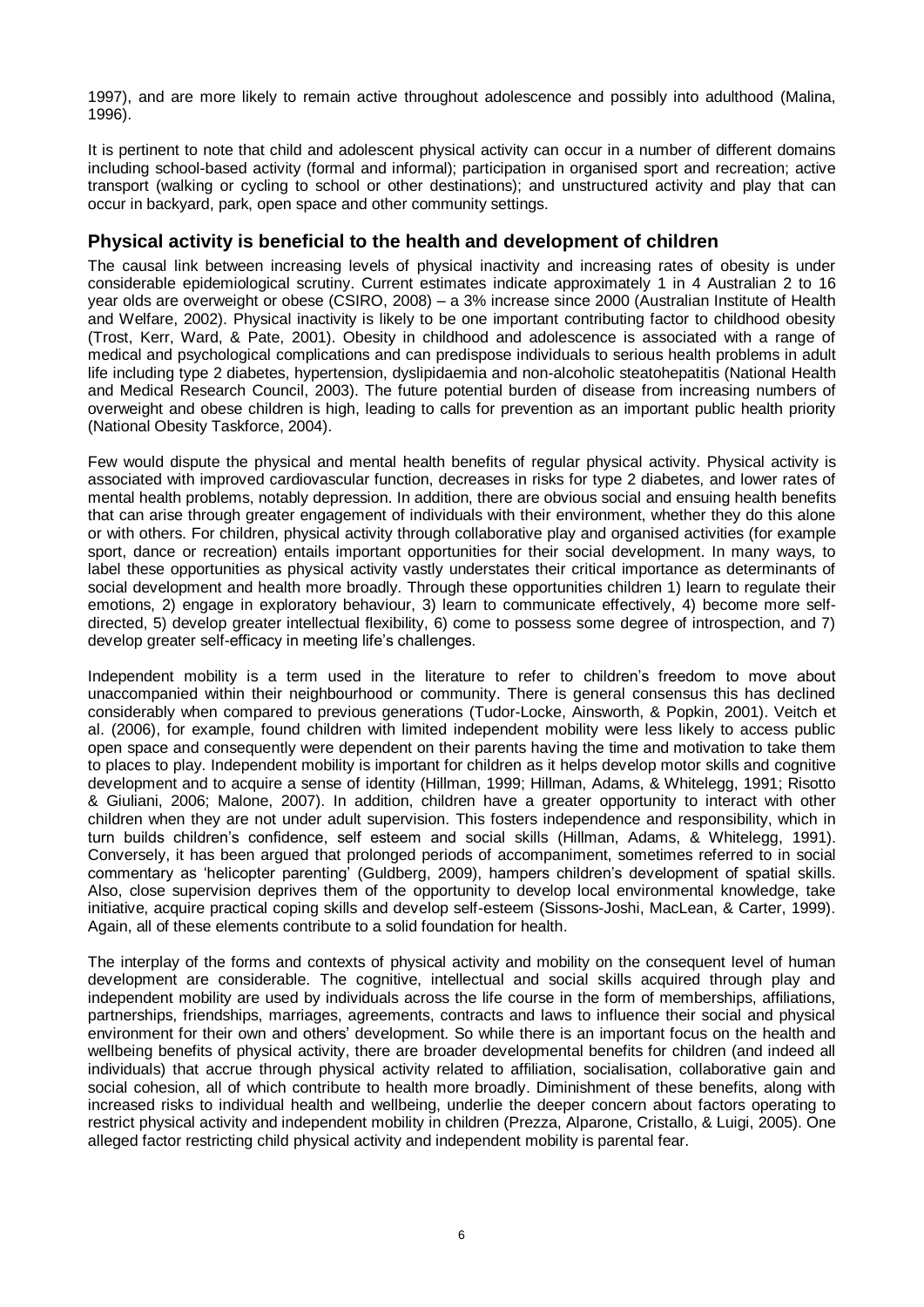#### **Scope of the evidence review**

The assertion that parental fear has increased from the 1960s onward and that this increase in fear is a (part) determinant of declines in child physical activity and independent mobility is the central subject of this paper. Readers will appreciate how a review of parental fear and its basis in perception and reality related to child safety could constitute a substantial and expansive review. Therefore, in setting the scope for this review, some aspects of the nature of parental fear have been deliberately excluded. The scope here is principally upon parental fears about the safety and security of children as this concerns strangers and changes in the collective efficacy of neighbourhoods and communities to create environments that encourage physical activity, engagement and independent mobility. Specific reviews of child injury as they relate to parental fears about environmental and road hazards are only tangentially noted here, as is the vast area of parental fear regarding bullying and victimisation. The major scope of this review is centred upon the more generalised anxieties of parents and, where these take the form of a specific object, fears parents have about strangers and both perceived and real threats to a child's security.

For economy of presentation we address this topic in three broad sections:

- $\bullet$ Secular changes in parental fear for the safety of their children
- Parental fear as a determinant of child physical activity and independent mobility
- Putative determinants, suggested actions and gaps in knowledge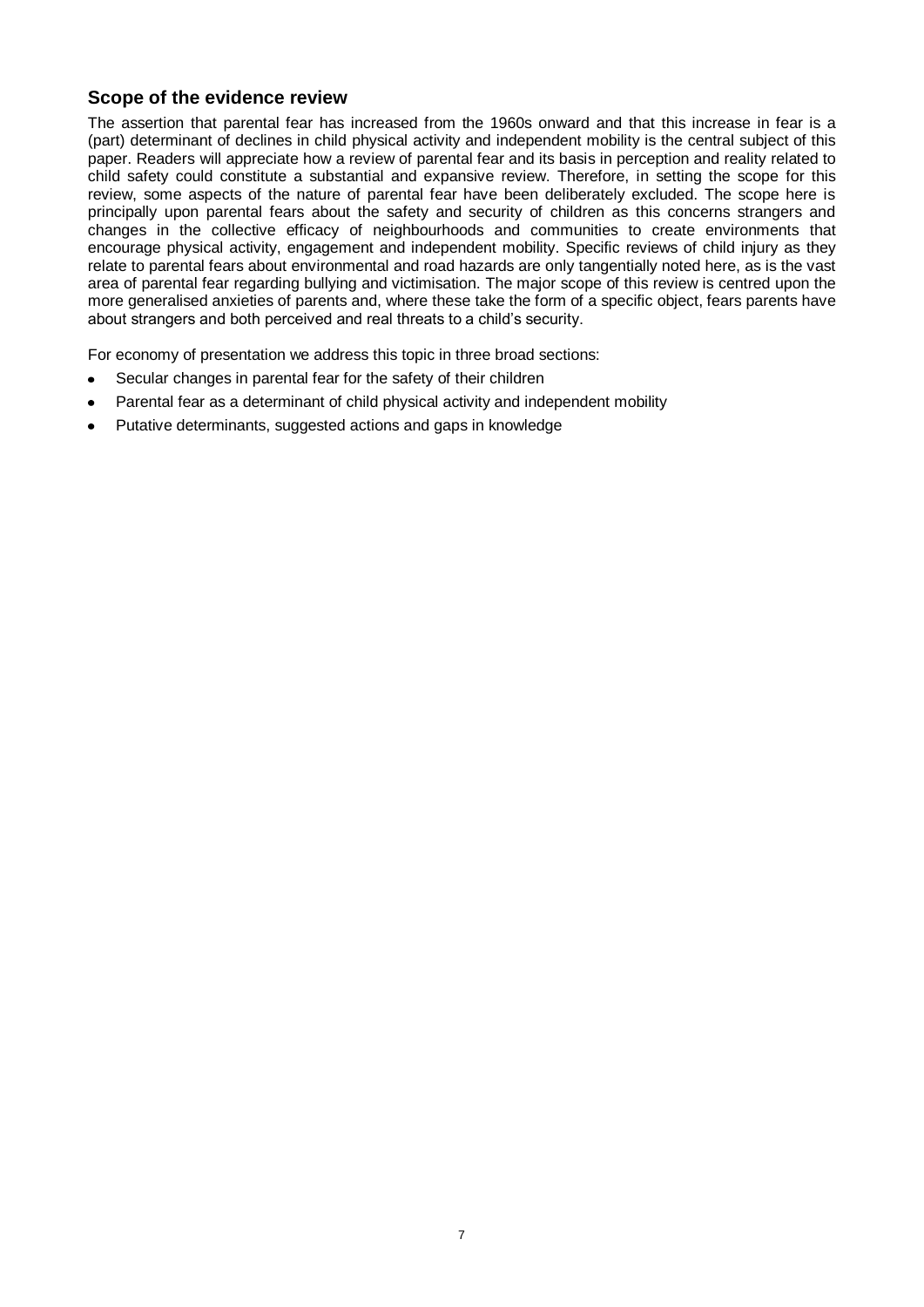## **Secular changes in parental fear for the safety of their children**

Parental fear as a barrier to children's freedom of movement and independence has been noticed in academic circles (e.g. Pain, 2006; Stokes, 2009), the media (e.g. Derbyshire, 2007; The Herald Sun, 2008) and in social commentaries on modern parenting (e.g. Furedi, 2001; Maffly, 2008). In this section we detail what is known about the nature of parental fear for their children. This section has four parts: 1) a summary of the evidence of changes in levels of parental fear, 2) parental fear in the context of society and culture, 3) parental fear in the context of the community environment, and 4) parental fear as an individual experience.

#### **Evidence of changes in levels of parental fear**

Any evidence-based review of the association between parental fear and subsequent reductions in child physical activity and independent mobility would want to draw upon high quality quantitative and qualitative studies of the phenomenon. These would be particularly valuable where they were designed to determine the causal nature of this association and the magnitude of this effect. Equally important, if such a causal association between parental fear and declines in physical activity were supported, then good quality studies of the modifiable determinants of parental fear would be especially valuable. However, a careful search of qualitative and quantitative studies, along with a search of policy literature, returns scant work in this area. Qualitative studies, many of which are excellent, are more prevalent – particularly in the area of social geography – while quantitative studies documenting levels of parental fear over time, along with concurrent measures of child physical activity, are very rare indeed. This makes definitive assertions of cause and effect hazardous and, as will be seen below, heightens the possibility of contributing to an already large set of unintended consequences from existing endeavours in areas such as neighbourhood safety and child protection.

Within the relatively meagre body of quantitative research, there are very few longitudinal studies of the trend in parental fear over time and its bearing on children's independent mobility. The most cited study is the work by Hillman et al. (1990) documenting the drastic decline in the proportion of UK children who were permitted to walk to school on their own in 1971 (80% of 7 to 8 year olds) compared with children of the same age in 1990 (9%) (see also Valentine & McKendrick, 1997). This generational trend is also evident in other survey data in which parents report that children's opportunities to play outdoors safely has declined since their own childhood (Clements, 2004; McNeish & Roberts, 1995). Similar to the UK, downward trends in the proportion of children walking to school have been documented in the US (Oellinger, 2002) and Australia (Harten & Olds, 2004). Other Australian research reports a significant number of parents identify 'stranger danger' as a barrier to children's independent mobility within their community (Tandy, 1999; Timperio, Crawford, Telford, & Salmon, 2004; Veitch, Bagley, Ball, & Salmon, 2006), but there is a dearth of Australian data tracking such trends over time.

In a recent survey by VicHealth, 38% of participants agreed there is a high risk a child will be 'abducted by a stranger' if they move to and from places without adult supervision. In the same study, 63% of participants agreed parents should not let primary school age children move to and from places without adult supervision.

A separate study involving primary school students, parents and local residents found that 52% of children were worried about strangers and 73% of parents considered 'to a moderate extent/major extent' that 'stranger danger' was a barrier to their child's physical activity in their community. In addition, 54% of local residents reported that they 'agreed/strongly agreed' there is danger for children presented by strangers.

However, not only are such studies limited by the shortcomings plaguing all cross-sectional studies, they are also limited by a potential bias that reflects the social stigma of choosing responses that might suggest as a parent they are *not* worried about such. This 'social desirability' hypothesis does not appear to have been investigated directly in relation to the framing of questions around fear and safety. Research by Valentine (1997) and colleagues (1997) highlights ways in which social influence and normative expectations among parents can regulate their children's independent mobility or unsupervised play. As observed by Valentine and McKendrick (1997):

*Some mothers claimed that they restrict their children's play more than they believe to be necessary, while others give their youngsters greater license than they would ideally like to, in order to fit in with local 'common sense' constructions about what it means to be a 'good' mother.*

Of relevance in assessing changes in parental fear over time are trends relating to the broader and more researched notion of fear of crime. De Groof (2008) notes that while many studies have been conducted to examine the predictors of fear of crime among adults, the onward transmission of this fear in the form of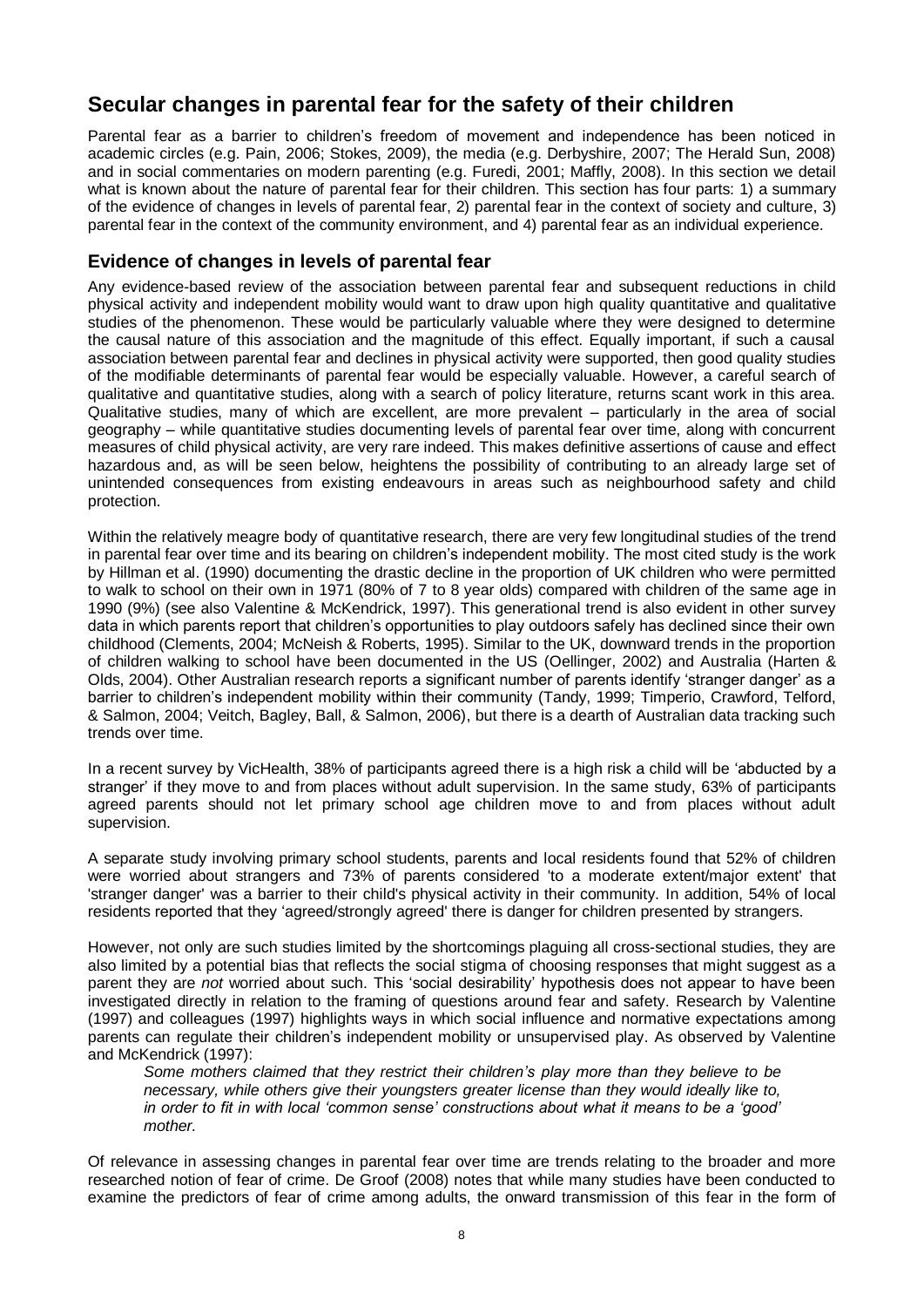insecurity among children and adolescents has been practically ignored. Fear of crime represents a significant social issue: it has become '...a component of the stresses, strains, and health of contemporary urban life' (Liska & Baccaglini, 1990). Some of the literature on fear of crime makes a helpful distinction between two different paradigms. The first considers fear of crime as a rational reaction to crime and victimisation; the other is more existential viewing such fear as a representation of general feelings of malaise (Elchardus, Groof, & Smits, 2008).

For the first, the experience of fear is related to perceptions of risk (McCrea, Shyy, Western, & Stimson, 2005) as well as a sense of vulnerability. Vulnerability is reflected in the tendency for women and older people to be more fearful about being a victim of crime (Grabosky, 1995; Johnson, 2005; McCrea, Shyy, Western, & Stimson, 2005), and, even more acutely, in the onward extent to which modern children are 'protected'. The second paradigm pertains to more generalised fears and anxieties about the malaise of modern life, and, in the context of children, is typified in the lengths many parents and community institutions go to protect children from perceived risks or harm, many of which may have been just part of the everyday childhood experience in years gone by (Gill, 2007). Parental concern for children, along with a broader fear of crime, have been described as symptomatic expressions of this more generalised sense of insecurity, precipitated by various uncertainties about the political, social and environmental state of the world (Prezza, Alparone, Cristallo, & Luigi, 2005).

Distinguishing between the two paradigms of fear is important because each has different implications for policy and intervention directions (Elchardus, Groof, & Smits, 2008). For example, in the case of stranger danger anxieties, if these anxieties are largely symptomatic of a broader trend among parents to worry about the world in which their children live, then communications or interventions that focus solely on strangers are likely to be limited in their effect. Studies that combine measures of both more generalised and specific parental anxieties and fears would be informative in this regard, but none were identified in the course of this review.

Despite the general sense from research, media and public discourse that fear and fear of crime has increased, this does not appear to be born out with any consistency by the evidence. Data from the Australian Institute of Criminology (AIC) for example, show how rates of victimisation have decreased and perceptions of personal safety have increased between the 2000 and 2004 surveys (Johnson, 2005). These surveys, however, were limited to adults and their own experiences. The surveys did not capture feelings of safety and perceptions of crime from a parental role nor from the child. It is pertinent to note the AIC survey asked about actual experiences of crime (Johnson, 2005).

By contrast, studies focusing on perception of crime are often plagued by a tendency for people to overestimate crime rates, with such estimates far in excess of actual risk (Hale, 1996). Tulloch (2004) found 80% of respondents believed crime in Australia was rising, and 50% of respondents believed they were at risk of being personally victimised. Adult anxiety about children becoming a victim of crime was found to be greater than the anxiety adults held for themselves. Respondent parents in Tulloch's study reported a fear for their children's safety, even if the possibility of something happening to their child was low. Parents of young children and adolescents cited extreme examples of crimes against children as justification for their worry. These parents were able to reflect on the relative freedom of movement associated with their own upbringing; however, they dismissed this as a possibility for their own children citing changes in society and neighbourhoods. Yet statistically, the weight of evidence indicates the likelihood of a child being abducted, murdered or harmed by a stranger is exceedingly low (Shutt, Miller, Schreck, & Brown, 2004). As noted in the recent feature in *The Weekend Australian* newspaper on the consequences of over-protective parenting, the overwhelming majority of child abductions, kidnappings and murders are by people known to the child, rather than the stereotypical 'stranger' (Jackman, 2009). What has increased however is public and media fixation with the relatively rare incidents in which children are victims at the hands of strangers, along with a rise in risk aversion and protectiveness; points discussed more fully below.

Mirroring concerns about heightened levels of fear (both specific to strangers and more generalised) are concerns about declining levels of trust, a recurrent theme in the burgeoning body of social capital literature (Li, Pickles, & Savage, 2005; Putnam, 1995). Generalised trust refers to the trust of society as a whole and of people we may not know, or who are different to ourselves, and is not gained from direct interactions or experiences (Uslaner, 2002). People in the community are no longer seen as able to protect children but rather seen as a threat to children's safety (Tulloch, 2004). The World Value Survey asks 'Generally speaking, would you say that most people can be trusted?' In an aggregated analysis of responses to this measure across a number of countries over time (1981-2001), there is evidence of a decline in generalised trust (World Values Survey Online Data Analysis). Within Australia, the proportion of people indicating that 'most people can be trusted' decreased from 47.8% in 1981 to 39.9% 1995, and then increased to 46.1% in the 2005 survey (World Values Survey Online Data Analysis). Other empirical evidence of trends in societal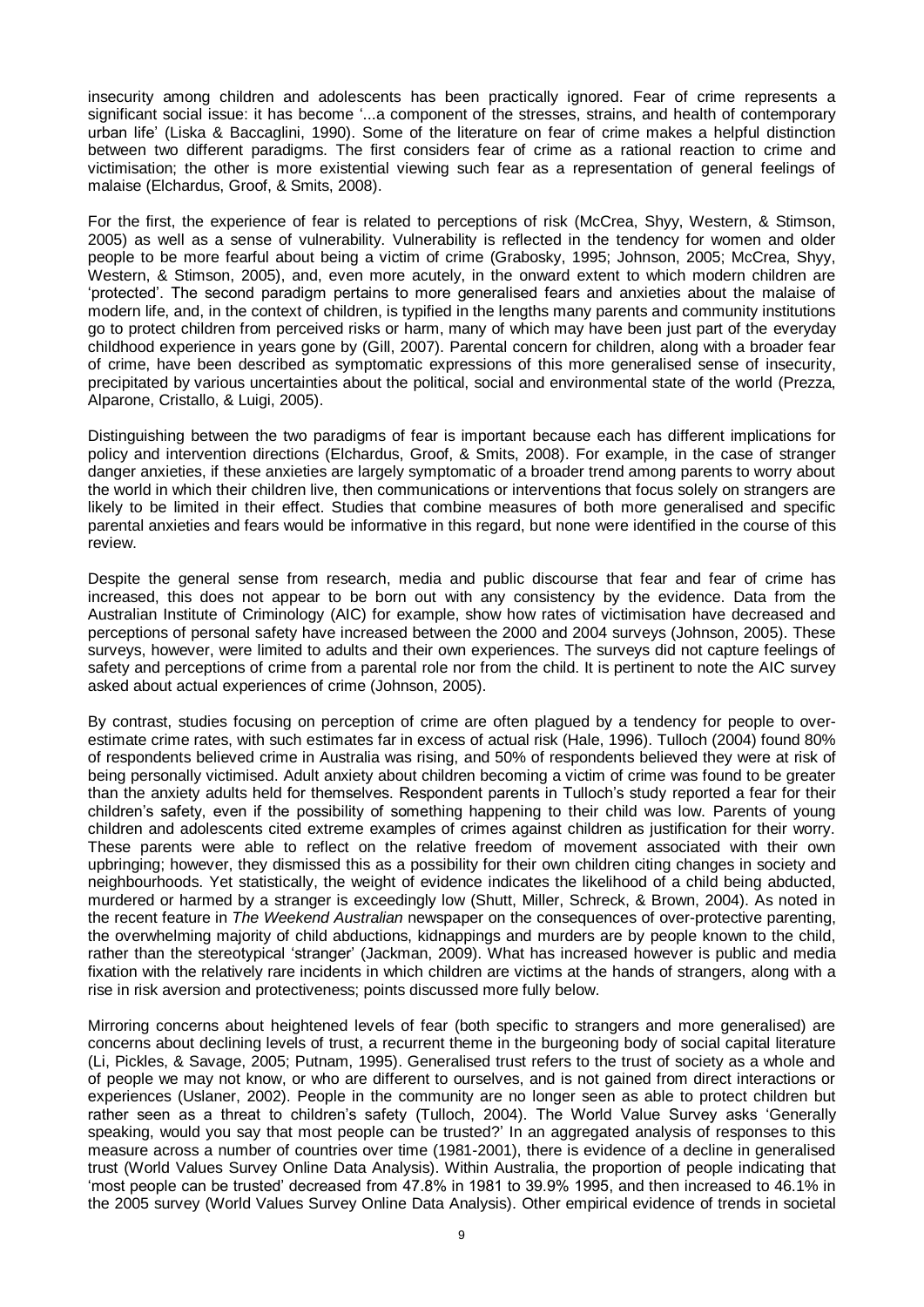trust is relatively scant, and despite the evidence of volatility in the time trends just cited, the predominant view in the literature and social discourse is that generalised trust has been somewhat eroded, and, moreover, the nature of trust has altered in recent decades. Evidence on how to build or prevent the erosion of social trust is also scant, with multiple interrelated determinants of trust (Welch et al., 2005) rendering it difficult to prescribe 'solutions' or intervention strategies.

Along with a general sense of erosion in levels of trust from some previous (higher) level, are commentaries about changes in generalised helpfulness, collective efficacy or most simply, the likelihood that strangers or the community generally will protect young people from harm. Collective efficacy has been defined by Sampson et al. (1997) as 'social cohesion among neighbours combined with their willingness to intervene on behalf of the common good'. Helpfulness of people in the neighbourhood is one of the factors found to explain some variations in fear of crime (Williams & Dickinson, 1993). While the traditional saying 'it takes a village to raise a child' is an often touted, it is more elusive in the reality of modern Westernised societies. Furedi (2001) argues that in the past people took more collective responsibility for helping to raise and care for children (for example, telling a child off for crossing the road when the light was red, or attending to a crying child in a public place). Instead, there has been a breakdown in adult solidarity; a loss of adult responsibility to those not yet adults to provide nurturing, guidance and, if required, protection.

This adult solidarity and collective responsibility has been in part eroded by parents who are 'paranoid' about stranger danger with many adults now less experienced and more uncomfortable in the presence of children (Furedi, 2002). Furedi (2002) cites a British study of adults who reported being hesitant to engage with other people's children because they fear their actions will be misunderstood. By contrast, parents in Germany were more likely to expect other adults to help keep an eye on their children, and have a more relaxed attitude towards independent mobility as a result. In turn, German children reported feeling they were watched over by the adult world (Furedi, 2002).

A lack of both familial control and community control has been explored in the social disorganisation literature. Changes in societal structure, and an increasingly transient society, have been blamed for a breakdown of informal societal controls. For example, Taylor and Covington (1993) postulated that adults in these transient societies were less likely to intervene if they saw young people misbehaving because they were strangers to the children's parents, did not want to be seen as nosy or interfering, or feared retaliation. A lack of common values within the society, or a lack of knowledge of people's values, has been linked to the decline in intervention by adults in the community when children misbehave.

Broadly then, good quality empirical evidence for fundamental changes showing increases in the level of parental fear for the security of their children over time is lacking. When the general inferential context is widened to include time trends in specific crimes affecting children and time trends in levels of trust and collective efficacy the evidence is broadly non-supportive. Threats to children as measured by actual crimes of abduction, robbery, assault and homicide committed against them *by strangers* suggest no fundamental change over time. Also, levels of measured community trust and collective efficacy over time, while extremely scant, are highly variable: some studies show actual increases in levels of community trust, while others suggest definitive decline over time. Yet parental concerns for the security of their children persist and remain subject to continued scrutiny and claim.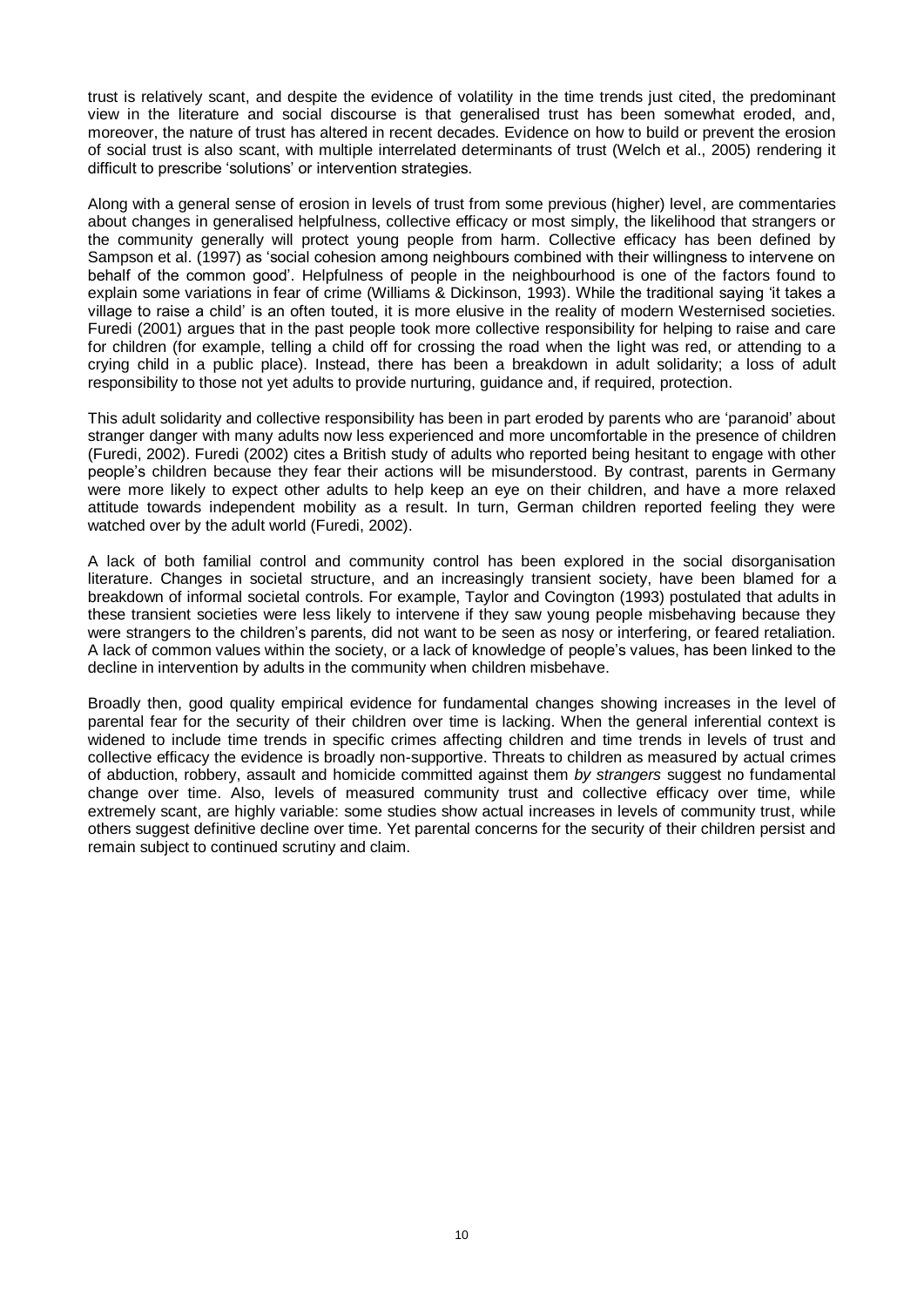# **Parental fear as a determinant of child physical activity and independent mobility**

If definitive statements about changes in parental fear where the safety of children is concerned are sparse, then, by extension, the relationship between underlying changes in parental fear and onward restrictions to child activity and independent mobility is tenuous. Existing evidence about parental fear as a determinant can be aligned into three broad contextual areas: societal and cultural, community and individual contexts.

#### **Parental fear in the context of society and culture**

At the outset it should be noted that parental fear for the safety of their children has a basis in both the rational and irrational. The potential divergence between perception and reality is a recurrent theme in the literature relating to public safety, crime and personal threat (Grabosky, 1995), and applies equally to issues of parental fear for children and stranger danger. As noted by Stokes (2009), societal fear is socially constructed. It entails the power to shape perceptions that in turn become reality. The extent to which this happens is simply unknown.

Parents' fears for a child's safety are rational because children are not born with and only gradually acquire the physical, perceptual, cognitive and social skills to protect themselves from immediate threat or danger. Explicit statements about the amount and nature of parental supervision are rarely made. Most parents are left to apply common sense or customary practice in determining how much is enough for their child or children.<sup>1</sup> Societal expectations generally require very high levels of adult supervision for infants and toddlers. In Australia, expectations of high levels of adult supervision remains high for young children aged 4 to 7 years, while for children aged 8-10 years changes in the expected standard of parental supervision vary considerably with location, the presence of other siblings, the child's gender, general level of maturity and sense of responsibility, and parental work circumstances. Beyond age 10 there is increasing variability in societal expectation about suitable levels of parental supervision, although it is safe to say the latent message is parents are always responsible for the supervision of their child and for the actions of their child. Notwithstanding this very legitimate remit of parents and society to care for and protect their young, it has been argued that today's children are seen both as increasingly 'valuable' (as reflected in greater childcentricity in families) and increasingly 'vulnerable' (Sutterby, 2009), resulting in considerable stifling of more traditional notions of childhood freedom.

Parental fears for a child's safety, however, are not always logical or rational. This is because notions of safety are inextricably tied to assessments of risk. And parental assessment of risk (with the associated likelihood of harm) becomes increasingly varied and subjective as the child grows older. As Scott and B'Ackett-Milburn (1998, p. 690) noted over a decade ago:

*risk anxiety…is a more constant and pervasive feature of everyday consciousness, managed through everyday practices; it might be fuelled by public discussions of risk, but individuals are left to find their own ways of coping with the uncertainty it engenders.*

Indeed, Australian parents are steadily bombarded by children 'at risk' strategies, the establishment of 'child protection' legislations and government departments, and a pervasive duty of care by public and private institutions, agencies and the law. Duty of care within agencies brings with it the spectre of failure to do so and the fear of resultant litigation, thus heightening the demand for clear boundaries and rules regarding responsibilities for supervision and the circumstances governing the transfers of this responsibility as the child moves from one setting to another. Certainly some of this represents a rational response by society to real needs, to regulate services and to identify accountabilities. However, the unintended consequence is undoubtedly an exaggeration of perceived risk by parents, carers and by and within the agencies where children regularly appear, and a heightening of fear of litigation among all parties.

It is not surprising then, that much of the unstated societal expectation about standards of parental supervision, particularly of older children, and the emergence of the modern 'risk and protection' rhetoric, gets transferred into notions of what constitutes being a 'good parent' and 'good parenting'. Parenting practices in Australia have been the subject of extensive and recent research (Zubrick, Smith, Nicholson, Sanson, & Jackiewicz, 2008). In the Longitudinal Study of Australian Children the vast majority of Australian parents feel that they are doing a good job of parenting and report high levels of satisfaction in their parenting role. Further results show the principal threats to the role of parenting are: 1) work – and the

-

<sup>&</sup>lt;sup>1</sup> See, however, the National Child Care Accreditation Council principal statement on Effective Supervision

[<sup>\(</sup>http://www.ncac.gov.au/factsheets/oshcqa\\_factsheet2.pdf\)](http://www.ncac.gov.au/factsheets/oshcqa_factsheet2.pdf) to see the nuances involved in deciding on the nature of child supervision in more formal settings.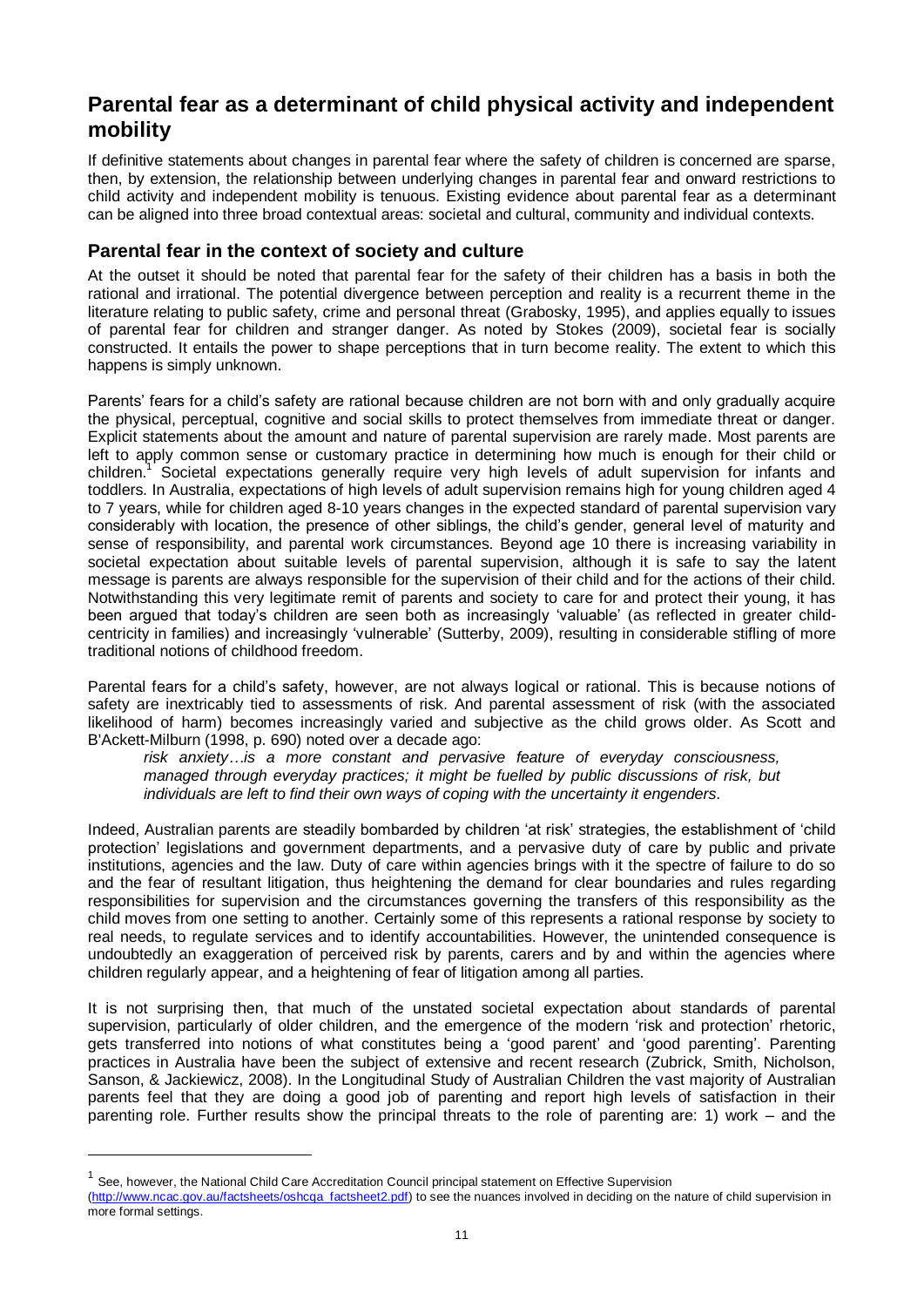resultant disruption in predictable patterns of care for children, where parents must balance their needs for and choices to work with their family responsibilities; 2) declining levels of social support, particularly as these relate to proximity and availability of family relatives (particularly grandparents) in the infancy to early toddlerhood period; 3) the availability of wider friendships and community supports as their child moves out of the home; and 4) relationship difficulties within the couple family (Zubrick, Smith, Nicholson, Sanson, & Jackiewicz, 2008).

It is ironic that despite high levels of satisfaction by parents in their role as parents, parental beliefs about 'good parenting' (as opposed to 'good enough' parenting) appear to have widened to encompass expectations of high levels of parental supervision of older children and a belief that you're not a good parent if your child independently makes their way to school or to other venues or returns home to await the arrival of working parents (i.e. 'latch-key' children). This dynamic is hard on all parties, both parents and children. Changing patterns of expectations about parenting are also driven by large demographic forces, most of which have been out of the control of parents. In the past 30 years there has been a decline in Australian male labour force participation, increases in work participation by women, a general shift towards part-time work and larger proportions of men and women in casual work. For those in full-time work, more than a quarter are working more than 48 hours a week (Richardson, 2005). This gives force to the meaning of 'time poor' where meeting obligations of the workplace and parenting are concerned. The consequence here is an exhausted workforce and exhausted parents. The latter are increasingly over-extended in the demands to secure dependable, good quality child care and arrange for their child's transport needs to and from a variety of care and other (notably school) activities.

Society has, of course, had a long tradition of expectations about child rearing practices that are gendered and part of the established Australian post-war culture. In this, much of the discussion of work and its impact upon children has been with reference to women returning to work and the necessity to place children into care other than that of the mother (Belsky & Eggebeen, 1991; Goldberg, Prause, Lucas-Thompson, & Himsel, 2008; Harvey, 1999). As Zubrick et al. (2008, p. 117) note:

*in the face of changes in levels of labour force participation, and in the presence of social policies that increasingly require work for social benefits and the demand to secure income through paid labour for use later in life, this past debate has now been over-run by an emergent reality: fewer families have a choice about whether a parent will stay at home to undertake child-rearing, and fewer families are making such a choice. Indeed, the emergent skills shortage in Australia is being accompanied by an encouragement of older employed people to remain in the workforce, so, at a population level it is feasible to envisage fewer grandparent hours available across the generation gap to support younger families*.

None of this is assisted by the rigidity of the workplace and of school systems to modify their workplace regulations and practices to accommodate the lives of modern families.

Not surprisingly, the obvious changes in the form and pattern of contemporary family life have given rise to concerns about fundamental changes to community life. Sense of community and related concepts such as neighbourhood cohesion have emerged as a potential mitigating circumstance of parental fear and some of its consequences for children and their independent mobility. For example, children whose parents have greater networks and social integration within their neighbourhood have been found to have greater independent mobility (Hüttenmoser, 1995; Prezza, Alparone, Cristallo, & Luigi, 2005). Moreover, lower levels of perceived social danger among parents have been associated with stronger sense of community (Prezza, Alparone, Cristallo, & Luigi, 2005). Social connections can also affect a community's stock of trust (Palmer, Ziersch, Arthurson, & Baum, 2005), with trust being a common component to measure sense of community and social capital (Wood & Giles-Corti, 2008).

Conversely, Furedi (2002) notes how community perceptions of a decline in adult solidarity render parents less likely to feel they can trust that strangers and people will look out for their child. Sense of community and neighbourhood attachment have both been positively associated with lower fear of crime (Brown, Perkins, & Brown, 2003; Farrell, Aubry, & Coulombe, 2004), while by contrast, fear of crime has been reported to be higher where there is a lack of neighbourhood cohesion and feelings that neighbours won't help (Grabosky, 1995). Moreover, incivilities associated with increased fear of crime (such as graffiti, litter, vandalism or the presence of vagrants) and perceptions a neighbourhood is 'out of control' (Grabosky, 1995) have also been shown to be detrimental to sense of community (Wood & Giles-Corti, 2008). A persistent high level of fear can become a part of a neighbourhood or a city's culture, thereby constraining and altering its patterns of social life (Skogan & Maxfield, 1981), and, by plausible extrapolation, the social freedoms and movement of children.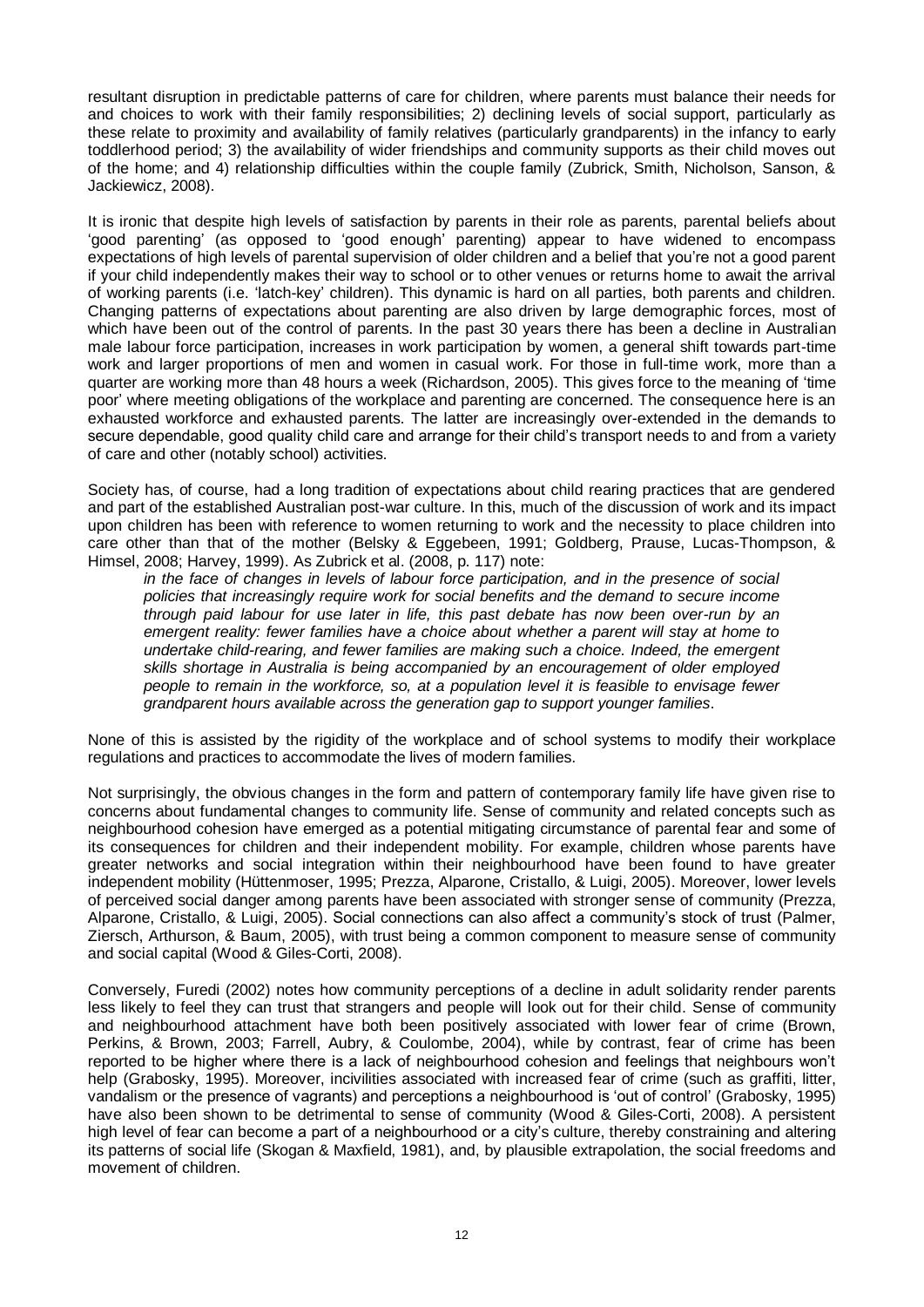While these relationships have a certain face validity and popular attraction, the underlying mechanisms remain subject to intense scientific study and debate. Central to this is the relationship between socioeconomic status, social class and onward social capital or social cohesion. This debate highlights the complex way in which such psychosocial factors are implicated in health and the difficulty of mapping with certainty the associated causal pathways. Wilkinson (1997, 1999), for example, has presented evidence suggesting higher income inequality leads to lowered social cohesion, which in turn produces poorer health status. This has, however, spawned a number of commentaries and countering responses (see, for example, Muntaner and Lynch, 1999; Coburn, 2000). Coburn (2000) contends insufficient attention has been paid to the social context of income inequality, and there are market and political forces that may simultaneously produce higher income inequality and lowered social cohesion. Not dissimilarly, Muntaner and Lynch (1999) suggest that Wilkinson's view on the evidence overlooks the role of social class as a determinant of variations in both social inequalities and social cohesion.

Much of this debate is seen in emerging studies seeking to understand the relationship between socioeconomic status, social capital and health. Drukker et al. (2003) showed how neighbourhood socioeconomic status and social capital were indeed associated with socio-economic deprivation, with social capital being non-specifically associated with children's general health and satisfaction, independent of possible individual level confounders. However, children's mental health and behaviour were specifically associated with one aspect of social capital: chiefly, the degree of informal social control in the neighbourhood. All of this is by way of illustrating that the explicit relationship between specific forms of social capital, socioeconomic status and selected health outcomes largely remains opaque (Zubrick, 2007).

#### **Parental fear in the context of the community environment**

A striking feature of modern political rhetoric transmitted into community planning is the notion of 'safer communities.' One can only wonder, when did so many Australian communities become so 'unsafe'?

Certainly, a great proportion of the safer community focus is squarely aimed at issues to do with injury and hazard reduction. No one would fault the great benefits arising from making environments, sporting facilities, homes, farms, playgrounds, community spaces and worksites safe from hazards. Coupled with the promotion of and education about safe practices, the achievement of reductions in physical injury and death through promotion, legislation and regulation are indeed impressive.

There are however unintended consequences. The use of the 'safer community' descriptor becomes entangled with the notion that responsible governments deliver 'law and order'. This in turn is fuelled by media and public opinion about the delivery of justice to wrong-doers. Thus, part of the focus of the notion of safer communities is upon the wider threats – real and perceived – to the personal security and safety of community members, and, within this, vulnerable groups including children, women and the elderly. It is not only parents who are carriers of this fear. Schools are becoming progressively more risk-adverse (Guldberg, 2009). Thus 'safer community' policy and activity may include, but not be restricted to:

- neighbourhood watch programs  $\bullet$
- surveillance cameras in public and private spaces  $\bullet$
- walled or gated communities
- working with children legislation and clearance  $\bullet$
- safety house or safety assist programs
- 'crocodile' walking
- stranger danger education, and
- interventions to deter or move adolescents on from public places and the streets.

Public education about personal safety and steps to deal with threats to personal safety also form part of the wider program of interventions in homes, shops, community spaces and schools.

It is almost obligatory to comment that some of these other interventions are good things and have indeed had a positive impact on health and wellbeing outcomes. However, programs such as safety houses or working with children checks may have unintended consequences, particularly when viewed through children's eyes. For example, some neighbourhoods may only have a few designated safety houses (typically denoted by a symbol on the mailbox), most likely a reflection of the resourcing and promotion of the initiative and the somewhat onerous application process, but should not convey to children that most homes are by default unsafe. Similarly, the instigation of compulsory checks and vetting approvals for adults who work with or come into contact with children is well intentioned, but, as expressed by Gill (2007, p. 48), such attempts to regulate the contact between adults and children can 'undermine the very bonds of mutual trust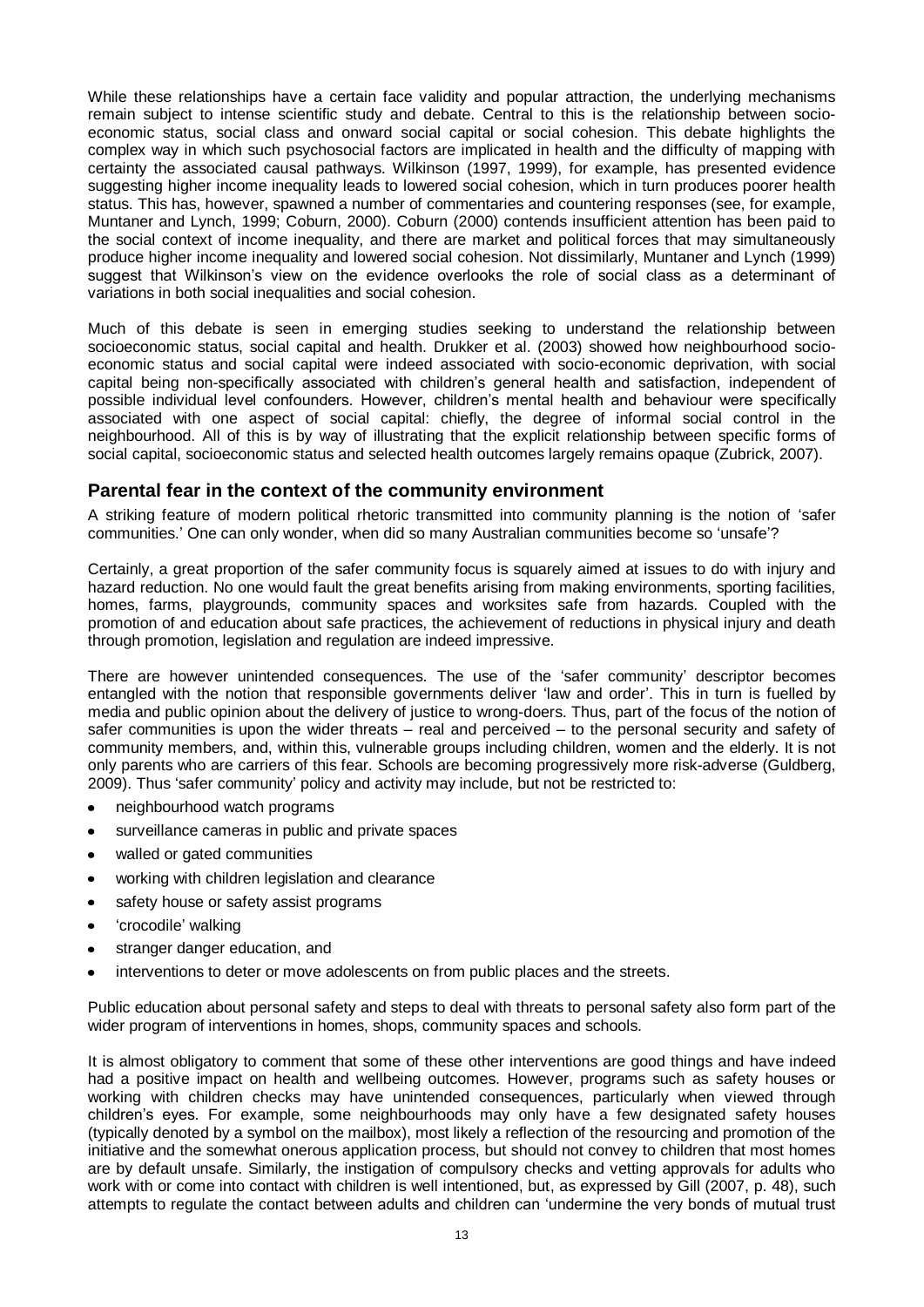that make communities welcoming, safe places for children'. Given the majority of adults do not intend to harm children they do not know (Gill, 2007), it can be counterproductive to inculcate children with a fear of all strangers (Guldberg, 2009). Most adults, including strangers, are in fact a 'largely dependable source of help for children if things go wrong' (Gill, 2007, p. 453). Many industrialised societies seem to have lost sight of this, and this can effect children's future capacity to trust in others (Guldberg, 2009).

Contradictions and unintended consequences have also borne out of government youth work policies and programs which are often aimed at 'getting children off the streets' in the name of preventing or combating anti-social behaviour, when ironically the public domain is where children learn to be social in the first place (Guldberg, 2009). Teenagers in particular are often dissuaded from congregating or socialising in public spaces (Owens, 2002), with shopping centres, malls<sup>2</sup> and public parks among spaces where teenagers are sometimes 'moved on from' or discouraged. While this may seem at first tangential to this paper's focus on parental fear, it is pertinent to note policy and planning decisions that are not child-friendly, or that discourage the presence of adolescents, contribute to societal norms about children and their movement and place in the public realm. More pointedly, it is important to note some of the elements of parental fear are actually derived from fear of children and particularly young people (the pejorative use of 'juveniles' signals this) themselves. This is particularly with reference to fear of the consequences of actions taken by children and young people who are left unsupervised individually or in groups.

Precautions implemented in the name of safety within the built environment can also have unintended consequences. The proliferation of surveillance cameras and the emergence of the walled or gated community is a case in point. A major portion of the focus of these initiatives has is on 'target hardening': steps taken to protect property and belongings, reduce the impact of vandalism, robbery, and graffiti and the like. While well intended, they have come with a restriction in personal liberty and imposed barriers to physical mobility or ease of movement in the environment. In some instances, these well intended actions such as the creation of hardened and/or high property walls and fences actually operate to increase the likelihood that vandalism will not be detected or seen. For example, children at play and moving about in these settings are not as easily seen as children in more open residential areas, nor are they necessarily subject to collective supervision. Increased or overtly visible security precautions in residential areas may introduce visual cues that unintentionally intensify concerns about neighbourhood crime (Foster & Giles-Corti, 2008), while in public places obvious security measures (such as observation cameras) may signal to pedestrians that the area is not safe and to minimise their engagement (Painter, 1996).

Inevitably there has been considerable work undertaken in understanding the relationship between individual and collective safety and features in the built environment. However much of this work has focused on the nexus between the built environment and adult or whole community experiences of fear and safety (Grabosky, 1995), and less so on children specifically (albeit with some exceptions, particularly in relation to traffic related safety). In Australia, extensive work has been undertaken through the Australian Healthy *Spaces and Places* initiative [\(http://www.healthyplaces.org.au/site/\)](http://www.healthyplaces.org.au/site/). This work brings together an integrated approach to the design of environments via ten design principles seeking to keep individuals active. These principles are applied to achieve and encourage physical activity through:

- [active transport](http://www.healthyplaces.org.au/site/design_for_active_transport.php)
- [aesthetics](http://www.healthyplaces.org.au/site/aesthetics.php)
- [connectivity](http://www.healthyplaces.org.au/site/connectivity.php)  $\bullet$
- [environments for all](http://www.healthyplaces.org.au/site/environments_for_all.php) people
- [mixed density](http://www.healthyplaces.org.au/site/mixed_density.php)

-

- [mixed land use](http://www.healthyplaces.org.au/site/mixed_land_use.php)  $\bullet$
- [parks and open space](http://www.healthyplaces.org.au/site/parks_and_open_space.php)
- [safety and surveillance](http://www.healthyplaces.org.au/site/safety_and_surveillance.php)   $\blacksquare$
- [social inclusion,](http://www.healthyplaces.org.au/site/social_inclusion.php) and
- [supporting infrastructure.](http://www.healthyplaces.org.au/site/supporting_infrastructure.php)

In the UK, the Office of the Deputy Prime Minister has published *Safer places: the planning system and crime prevention*, a guide for planners, developers, architects to make safe streets, public parks and

<sup>&</sup>lt;sup>2</sup> Readers should note that while the public certainly may be found at the local shopping mall, a shopping mall is not a publicly owned space in the sense that the main street of a city or town is a public space. In fact, a shopping mall is a *privately* owned space in which certain functions are highly regulated, access is highly controlled, and the range and forms of expected behaviours within them are socially sanctioned and collectively understood.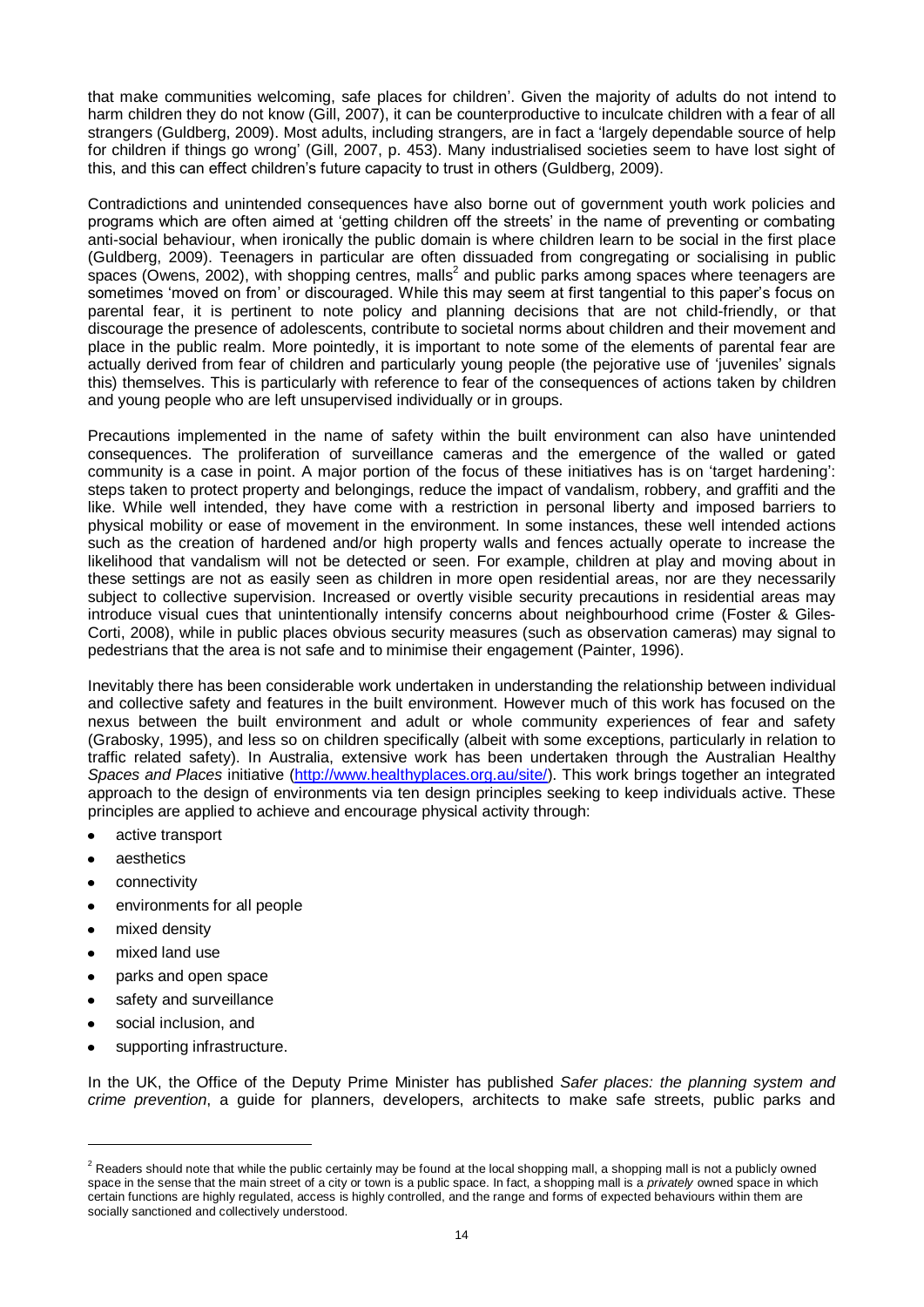neighbourhoods (Office of the Deputy Prime Minister, 2004). This guide identifies seven attributes of the built environment that contribute to preventing crime within a community, including:

- access and movement: places with well defined routes, spaces and entrances providing convenient movement without compromising security
- structure: places that are structured so different uses do not cause conflict
- surveillance: places where all publicly accessible spaces are overlooked  $\bullet$
- ownership: places that promote a sense of ownership, respect, territorial responsibility and community
- physical protection: places with necessary, well designed security features
- activity: places where the level of human activity is appropriate to the location and creates a reduced risk of crime and a sense of safety at all times, and
- management and maintenance: places designed with management and maintenance in mind, to discourage crime in the present and the future.

In the literature and research relating to children more specifically, the built environment is among the factors identified as influencing independent mobility, although this is most often expounded in relation to parental fears and concerns about safety from traffic and pedestrian harm and, to a lesser extent, in relation to the walkability of destinations for children and young people (Lorenc, Brunton, Oliver, Oliver, & Oakley, 2008). Observations about the deterring effect of visual incivilities or the protective effect of natural surveillance in the public domain arise in some of the literature relating to children's use of parks and open space. Parental fear in this context may not be limited to 'strangers' but also relates to the risks of encountering dangers of a physical (such as syringes or broken glass) or social form, such as bullying and antisocial behaviour from teenagers (Trayers et al., 2006; Veitch, Bagley, Ball, & Salmon, 2006). 'Eyes on the street' is a term coined to refer to the way in which the presence of people out and about and interacting within a community can enhance safety, and to the informal surveillance afforded by greater visibility of the public realm. While less researched in relation to children specifically, the notion of 'eyes on the street' has been positively associated not only with children's perceptions of safety, but also with greater levels of physical activity. In a US study, younger children were more likely to walk to school if at least 50% of homes passed en route had windows facing the street (McMillan, 2007). In a study of adolescent girls, those who were physically active were more likely than their inactive counterparts to perceive their neighbourhood to be safe, to have a low crime rate and to have good surveillance because of other visible walkers and joggers in the area. The more physically active girls were also less concerned than their inactive counterparts with antisocial behaviour. Therefore, changes to the built environment may have positive effects on parental perceptions of neighbourhood safety and in turn, encourage them to allow their children to engage in physical activity, independent mobility and active play.

Perceptions of unsafe road environments and traffic also register as parental concerns (Veitch, Bagley, Ball, & Salmon, 2006). Parental perceptions of an unsafe road environment have been negatively associated with cycling and walking in 10 to 12 year olds (Timperio, Crawford, Telford, & Salmon, 2004) and among adolescents (Carver, Timperio, & Crawford, 2008). While the focus of this paper is on parental fear as it relates to strangers rather than traffic, the two cannot be totally separated as it can be the cumulative concerns of parents that lead to restrictions on children's independent mobility. Moreover, the relative contribution of stranger versus other safety concerns on physical activity and independent mobility is difficult to ascertain. A recent Australian study suggested road safety is more of a concern than stranger danger (Carver, Timperio, & Crawford, 2008), while in other research, parents rated the risk of abduction as more likely than a traffic accident, despite the actual odds being to the contrary (Stickler, Slater, Broughton, & Alario, 1991).

Although the notion of 'designing out' crime or reasons for fear has been less explored in relation to children, their movement and accessing of spaces, many of the elements of the built environment modified to improve safety generally can be extrapolated to children's circumstances. This includes:

- improving the natural surveillance of parks, walking and cycling paths and playgrounds (Kelty, Giles-Corti, & Zubrick, 2008) (such as being visible to nearby houses and not out of sight behind bushes)
- improving safety of roads and walkways in order to access parks and to increase the safety of children at play, cyclists and pedestrians (Carver, Timperio, & Crawford, 2008)
- lighting within neighbourhoods (Evenson, Scott, Cohen, & Voorhees, 2007) and in parks (Kelty, Giles-Corti, & Zubrick, 2008), and
- maintenance and upkeep of park amenities (Bedimo-Rung, Mowen, & Cohen, 2005) and playgrounds to address vandalism and graffiti which can 'signal' an area is unsafe.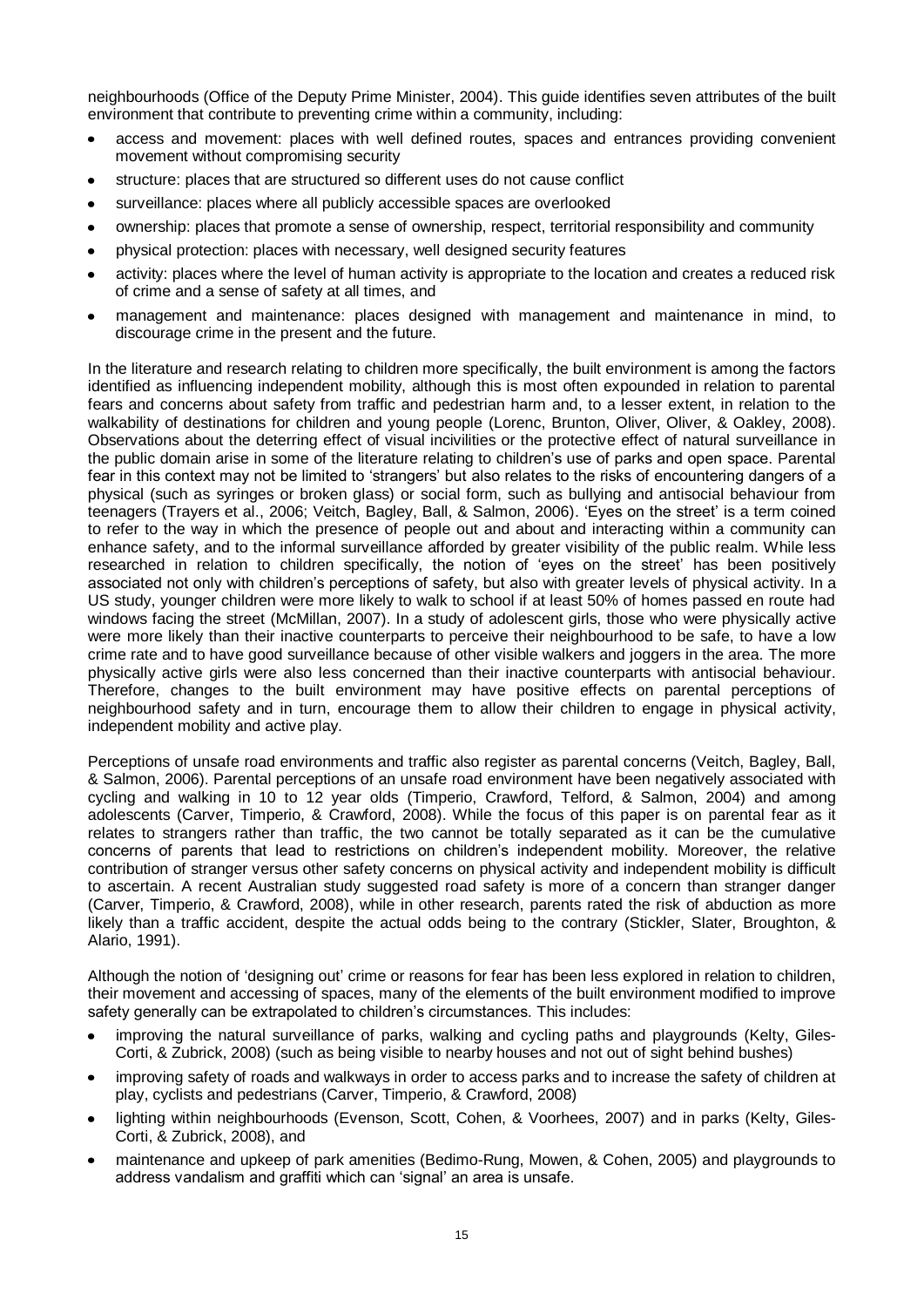For the purposes of this review, the role of the built environment should not be confined only to crime and safety considerations or the designing out of these. Broader efforts to create more child friendly cities and neighbourhoods are also relevant. Not only because it can influence the visible presence of other 'eyes on the street' but, at a deeper level, child friendly cities can contribute to a greater awareness of young people, and an evoking of the type of collective care and responsibility for children that has become somewhat lost in modern communities (Furedi, 2001).

#### **Parental fear as an individual experience**

We have left our review of parental fear for the security and safety of their children and its consequent effects on levels of physical activity and independent mobility in their children until last. Fear and anxiety, as psychological states, comprise an enormous literature spanning normal development as well as psychopathology in infants, children and adults. It is not our intent to discuss fear and anxiety as clinical states.

#### **Individuals in context**

Individuals are, of course, nested in their families, neighbourhoods, communities and wider society. We have drawn obvious connections between factors operating at the societal, cultural and community levels that significantly shape adult attitudes about, and their capacities to deal with, their children's levels of physical activity and personal mobility. There are several significant points that need to be emphasised in this section:

- Fundamental changes in societal expectations about employment, work and individual aspirations for high standards of living have reshaped modern family life.
- Fewer families have a choice about whether both partners will work; where this exists women particularly prefer to combine part time work with child rearing.
- Expansion of the lifespan, with generally stable population growth, now requires a longer period in employment – involving both parents – to achieve security of income in late life.
- Infants and very young children are increasingly placed into a variety of child care arrangements, both formal and informal and with short and long hours.
- The age at which children 'leave' home and commence kindergarten is approximately aged 4 and, in many jurisdictions, qualifying birth dates mean than children as young as three and a half partake in these opportunities.
- Transfer of duty of care in these arrangements has become explicit, particularly where movement in and out of formal care (day care, long care, and kindergarten, preschool and school) is concerned.
- Infants and very young children are moved from one environment and setting to another and in these settings they are 'watched' (or supervised); supervision favours a restricted range of activities and more stationary activities.
- As children become older, there has been an upward extension of this supervisory model, complete with orchestrated transfer of the child from one setting to another.
- High levels of independent mobility and physical activity in middle aged and older children are not conducive to high levels of supervision and maintenance of duty of care. In effect, the general zeitgeist favours greater sedentary activity and a small, restricted geographic range for roaming.
- Unsettled by the vast plethora of global and more local anxieties and perceived risks, monitoring of children and their whereabouts has become increasingly normalised. Described by Guldberg (2009) as a surveillance society, this encompasses webcam monitoring systems in childcare centres and schools and, in adolescence, to the screening of online teen interactions and the deployment of mobile phones as means of 'keeping tabs' on whereabouts.

#### **Fear and anxiety in individuals**

Turning now to some specific features of fear in the context of individuals, there is evidence that social anxiety and generalised fear, including a fear of crime or victimisation, can be transmitted from parent to child (Murray, 2009). A socially anxious child observes the behaviour of their parent in social situations and models this behaviour. Children also pick on their parents anxieties and fears through a parent's direct reference to this fear. The effect of a parent, who tries to limit their child's interaction or exposure to the object of their fear, is the reinforcement of this fear in the child (Murray, 2009; Rubin, Hastings, Stewart, Henderson, & Chen, 1997). Social anxieties in children were shown to emerge as early as 10 to 14 months of age in Taylor and Covington's 1993 study that looked at the transmission of social anxiety from mother to child. A fearful parent is more likely to have a fearful child. Fear is detrimental to individuals due to its effect on their psychology and perceptions. Fear can restrict a person's activities, such as their movement within their society (McCrea, Shyy, Western, & Stimson, 2005), and can have a negative impact on the person's perceptions of their neighbourhood. Therefore, it could be argued that when a parent is fearful of crime in the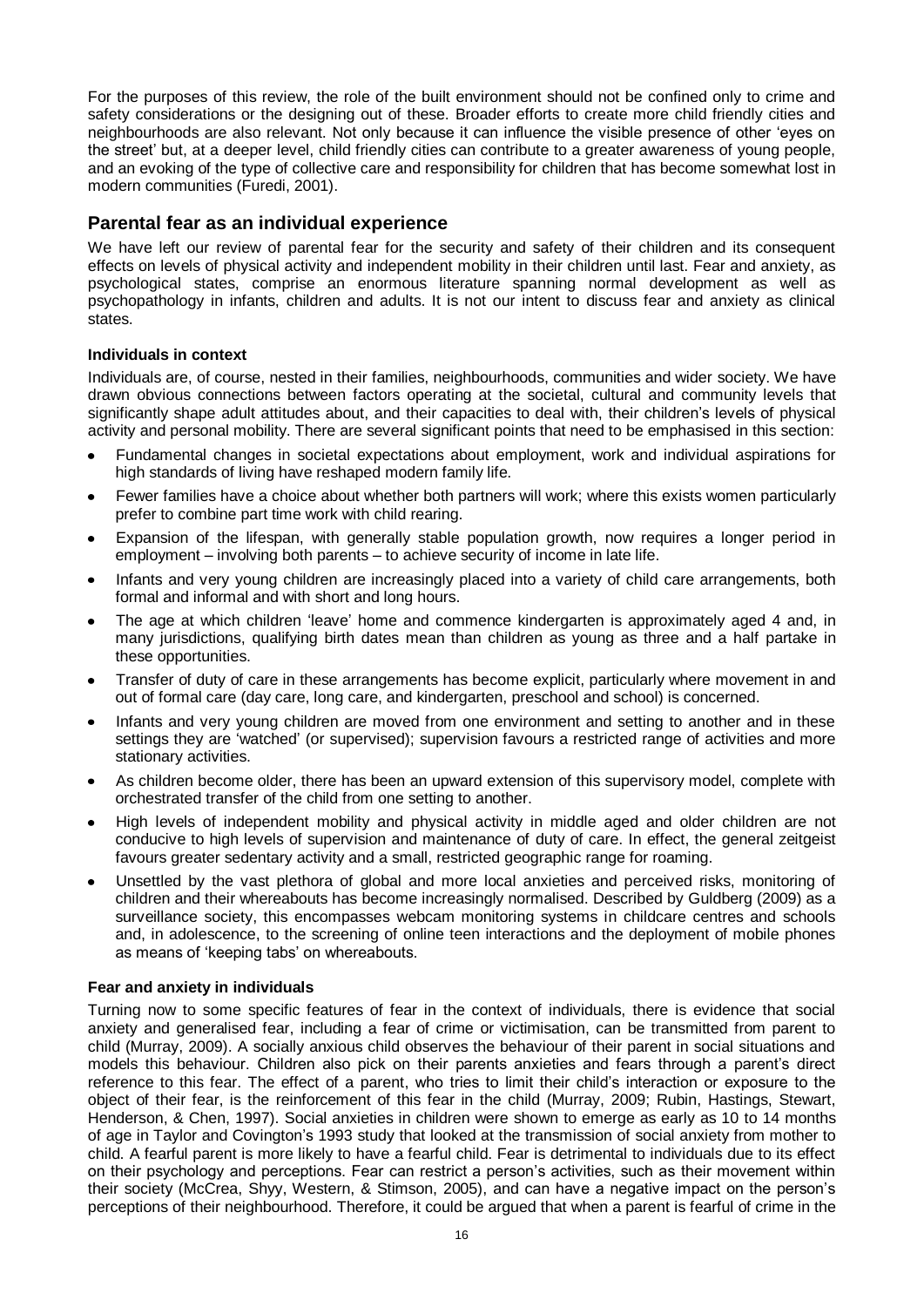neighbourhood or of their child becoming a victim in the neighbourhood, this fear is picked up by the child. If fear has been found to negatively impact on adults' movements and interactions within the neighbourhood, then this could be mirrored in children.

#### **Gender, age, race and culture**

Individual demographic characteristics are significant in substantially shaping the nature of parental fears for the security of their children and the effect this has on child physical activity and independent mobility. These demographic characteristics interact between the adult and other adults in their family, community and society. They also interact between the adults and their children.

With respect to demographic interactions between adults and their children, as we have already noted independent mobility increases with age (Blakely, 1994; Prezza, Alparone, Cristallo, & Luigi, 2005). It is also differentiated for gender with evidence demonstrating that males are given more freedom than females (Hillman, Adams, & Whitelegg, 1991; Spencer & Woolley, 2000). These factors interact with parental assessments of their child's maturation and the progression of cognition and judgment as this permits independent movement. Parents' beliefs about the ages at which children should be able to cope with autonomous environmental experiences also depend strongly upon their cultural context (Hillman, 1997; Sauvage & Gauvain, 1998).

Broadly, individual contexts of fear and the specific demographic characteristics of individuals' fear or insecurity about safety is undoubtedly a factor influencing parental judgements about the level of physical activity and independent mobility they allow their children. However, elements in the wider societal, cultural and community setting are likely to be far more salient determinants of parental fear.

#### **Some counterfactual examples**

Where might we look for counterfactual outcomes to this prevailing zeitgeist? There are actually some surprising circumstances.

For example, in Western Australia, Perth families with young children have traditionally vied for holiday accommodation at Rottnest Island, which is 11 nautical miles off the metropolitan coast. In Victoria, a similar coastal environment that regularly attracts families is Wilson's Promontory. Both settings are characterised by dozens of small beaches and ocean bays; both are set in demanding coastal environments with dangerous seas and seasonal breezes. In both of these settings the general expectation is one that permits high levels of physical activity and independent mobility of all children, considerably lower levels of parental supervision, particularly for children aged 10 years and above, and a collective efficacy broadly operates to protect children and, indeed, young people. These settings, whether island or mainland, coastal, mountain, or bush, are undoubtedly a feature of Australian life across the country. What is it about them that countermands parental fear and anxiety so strikingly? How is it that children are deemed any less at risk in these settings? Certainly they are characterised by parental supervision and the absence of the family work routine. But at a basic level, are children in these settings more secure or safe than they would be in their own neighbourhood or in moving to and from school?

Another example is in the oft heard barbeque conversation in which parents living in rural or regional areas of Australia note their community is 'a good place for children to grow up'. At least until it is time for them to start high school. Anecdotal examination of this claim suggests that 'a good place' for children to grow up is one where these children have considerable personal freedom; parents 'know where they are', and or 'others know who we are', and there is a range of things to do. Many of these places are not necessarily small coastal hamlets; they can be, and are, large regional centres. These two examples offer counterfactual circumstances pointing to contextual variations that militate against fearfulness.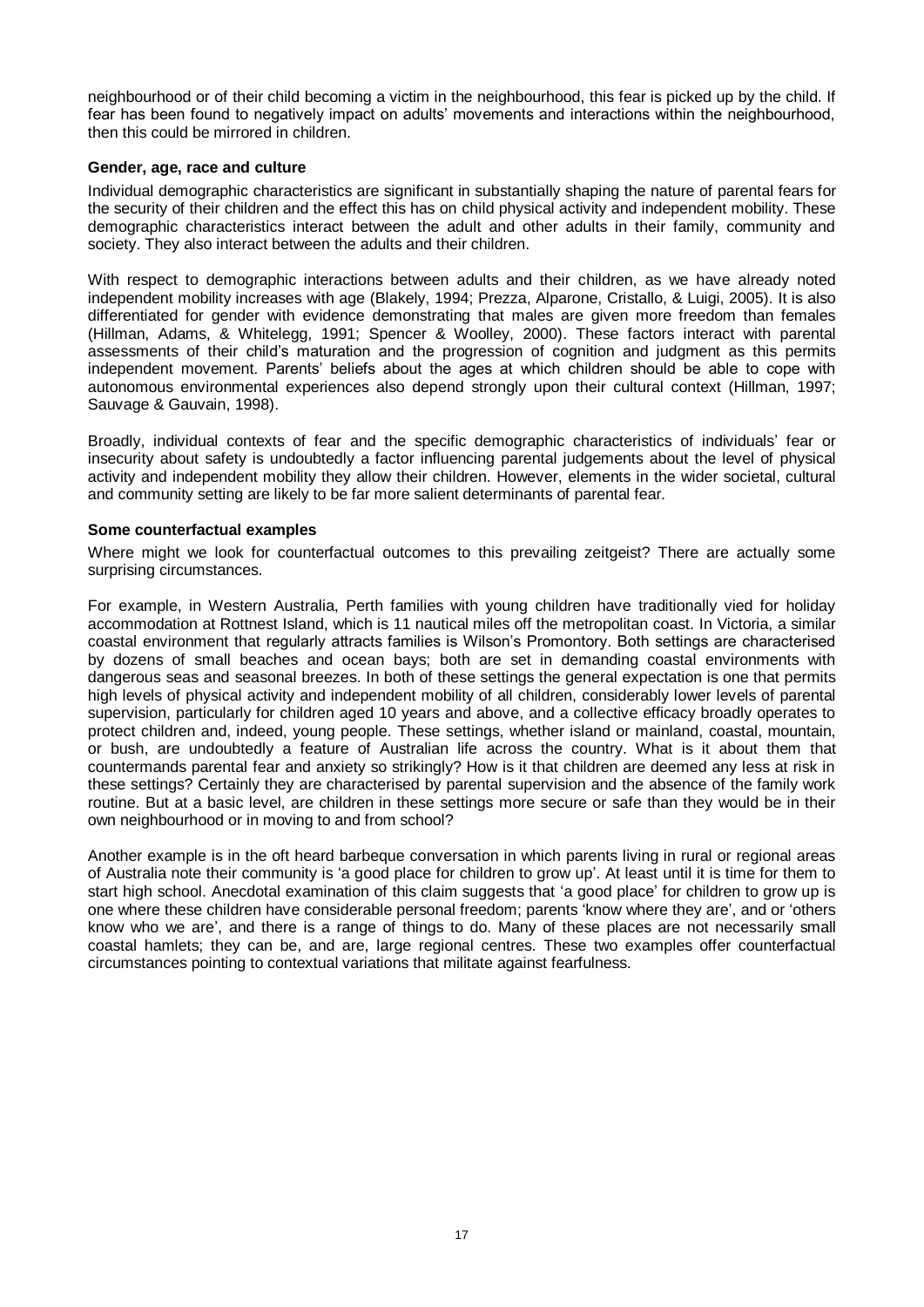# **Putative determinants, suggested actions and gaps in knowledge**

On the basis of the material reviewed here there is some quantitative evidence to support the specification of candidate determinants of parental fear that in turn reduces the overall physical activity and independent mobility of children. There is certainly a range of qualitative evidence and circumstantial detail suggesting a real restriction to children's geographical or area-based range of independent mobility. There is also a reasonable case to be made that the initiatives put in place to address community and personal safety have had the unintended consequence of heightening parental caution and increasing vigilance if not actual fear and anxiety. By far though, there have been substantial changes in Australian family life linked to work, employment, the extension of the lifespan, the lowering of the age range for early childhood education, and the need for care outside of the home. These factors, and exerting inexorable forces upon the shape of daily activity and routine, impart clear restrictions on where children can be left unsupervised, who can supervise them, the rules for transferring duty of care, and general tolerance for children having a 'freer range' of independent mobility. For this reason we have labelled the determinants in this section as 'putative.'

Possible actions have been organised with reference to key settings. The primary candidate settings for action include: the community sector, education, local government, sport and recreation, and the media. There is some scope for actions in the transport section. The literature is relatively silent on the possible role of cyberspace although as a medium of communication it should not be overlooked. Naturally there is significant overlap in these sectors. We have tried to indicate where this is so.

#### **Community sector determinants and suggested actions**

#### **Building community cohesion to create enabling environments**

If building social capital and trust can sometimes seem a nebulous remit, there are some helpful insights in the literature to the potential pathways to greater community trust that may serve as intervention points. Li and colleagues (2005), for example, found the informal social networks, and in particularly, neighbourly relations, fostered greater trust than formal civic engagement and, conversely, trust has been observed as an important by-product of community based initiatives to strengthen the social fabric of modern neighbourhoods (Walljasper, 2007). There are various 'real world' examples of community building and neighbourhood cohesion projects instigated internationally and within Australia (for example, Streets Alive), although these are far less common in the published literature to date. There is merit in building more of an evidence base in this area, particularly with regard to the potential flow on benefits for trust, collective responsibility and parental fear.

The built form of communities can also be proactively designed, planned and used to enhance social capital and sense of community. For example, a more walkable environment and street network design has been found to promote neighbourly interactions and the development of social capital [Leyden, 2003 #91] and the frequency of walking trips within neighbourhoods has been positively associated with unplanned interactions with neighbours (Lund, 2002) and sense of community (Lund, 2003).

Strengthening the sense of community and increasing levels of social capital may offer some means of addressing levels of fear and anxiety in communities. On the face of it, where race relationships are poor and discrimination is high it's hard to fathom how these would act to produce effective levels of cooperation and trust. Similarly, as levels of human capital diminish, it is likely that the capability to participate socially, civically and economically will also decline. Broadly, there are multiple ways in which this can be tackled. Building a sense of community and social capital are relevant to VicHealth's broader remit and strategic plan, and this can also play an important part of reshaping the community norms and perceptions that contribute to parental fear.

#### **Addressing known safety concerns in the built environment**

We have placed safety concerns in the built environment within the community sector, keeping in mind that addressing the safety concerns in the built environment spans multiple sectors, including transport, local government, and sport and recreation.

While the scoping of this review has intentionally focused on parental fear as it relates to the social environment and strangers, rather than road safety and traffic, it warrants noting these two domains of parental concern cannot be totally separated:

*A downward spiral of fear can be created in response to road safety fears in which reductions in play, cycling and walking activities among children and young people can diminish the general social activities levels of an area which can heighten fears of stranger danger* (Mullen, 2003, p352).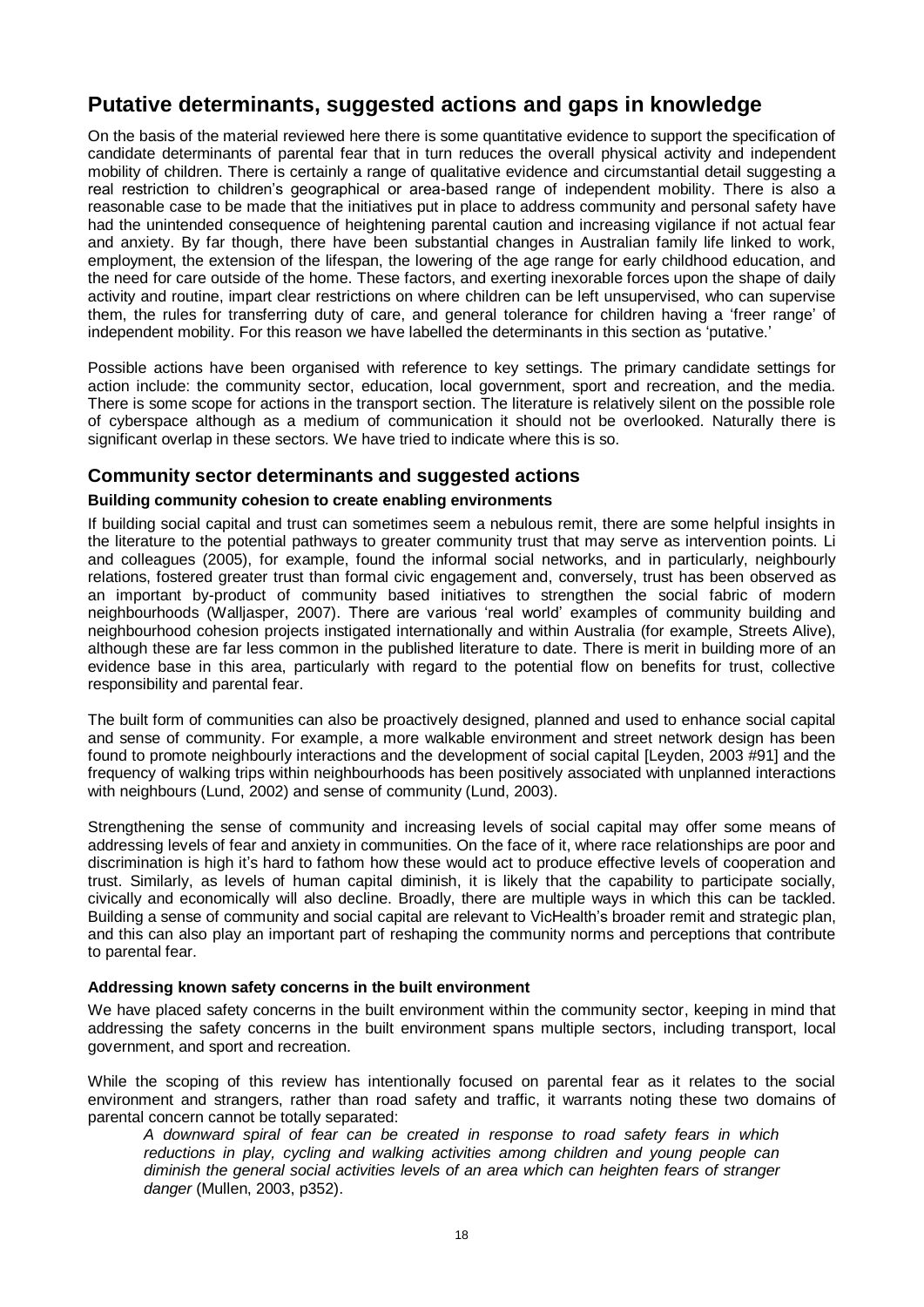As such, interventions specifically focusing on parental fear as it pertains to children may be limited in their effectiveness, to the extent that broader, more generalised fear and adults own levels of fear are among the mix of causal determinants. By the same token, interventions targeting a reduction in fear among adults may have a positive effect in reducing parental fear.

#### **Planning built environments that promote proactive engagement**

A promising area of action is to design built environments that promote proactive engagement activity, and use of public and neighbourhood spaces. A number of evidence-based strategies already inform local government and planning and design sector activity in how people perceive environments with respect to personal safety. This work has lead to the design of public environments entailing:

- improved natural surveillance of streets, parks and open space (such as visibility to road, lighting and placement of play areas within park)
- deterrence and removal of incivilities (such as graffiti or vandalism)
- community 'ownership' of parks (such as adopt a park programs)  $\bullet$
- designing and promoting walkability through the layout and connectivity of streets; the presence, location and proximity of destinations (such as retail areas, parks or community centres); the presence of footpaths and walkable surfaces; and neighbourhood aesthetics, and
- provision of public spaces in which adolescents can meet, socialise and recreate as a counter to the premise that teens engage in antisocial behaviour that may intimidate younger children in the absence of things to do and places in which they can just 'be'.

These modifications have brought greater human presence with social activities and attendant social cohesion into built environments. A particular philosophical shift has also occurred in planning methodologies entailing moving town planning beyond a focus on the physical spaces, materials, uses and arrangements, and extended into the notion of cultural planning. This refers more directly to people in places and the way in which neighbourhoods, cities and towns are planned, designed, built and maintained. As Australian research on opportunity structures (Baum & Palmer, 2002) highlights, there needs to be relevant infrastructure and opportunities for community involvement to occur. This could include planning or advocacy for the development or maintenance of community infrastructure (such as a local library, cinema, youth activity centre), and public amenities (such as parks with playground, picnic areas). The types of programs and community events available within a community also contribute to its social fabric and, as discussed earlier in this review, this in turn has positive effect for trust, community cohesion and other factors that are emerging as mitigators of parental fear. There are likely to be synergies with many currently funded community based arts, recreational, sports or community initiatives in this regard. For example, a significant current VicHealth program, the *Localities Enhancing Arts Participation (LEAP)* program, is aimed at increasing participation in arts-related programs and ultimately bringing individuals together as a community.

#### **Transport sector determinants and suggested actions**

#### **Encouraging walking to school**

Encouraging walking to school is an area where there has been much evidence gathered, and a demonstration of the greatest intervention effort. Various walk to school initiatives have been set up in both Australia and overseas to encourage active transport to and from school. There is evidence supporting the continuation of these interventions; however, it needs to be noted their effectiveness can still be hindered if broader issues such as parental fear are not concurrently addressed.

One US based initiative *Safe routes to school* aims to modify the built environment around schools to increase pedestrian and cyclist safety and to encourage more physical activity (MCBC, 2009). This initiative focuses primarily on altering the built environment and does not seem to consider the broader issues of parental fear (MCBC, 2009). These actions may alleviate fear to some extent through creating a safer traffic environment for children conducive to increasing independent mobility.

There are also a number of Australian based initiatives including *Make tracks to school* – a walking and cycling program for students in years 5 to 7 developed by the Western Australian Department of Transport, the Physical Activity Taskforce and the Heart Foundation. The program aims to encourage students and their families to walk or cycle to school more often over four weeks (Heart Foundation, 2009). There are also broader initiatives such as the general promotion of 'walk to school' days around Australia. *National Walk Safely to School Day* (Diabetes Australia, 2009) is sponsored by the Australian government and supported by all states and territories.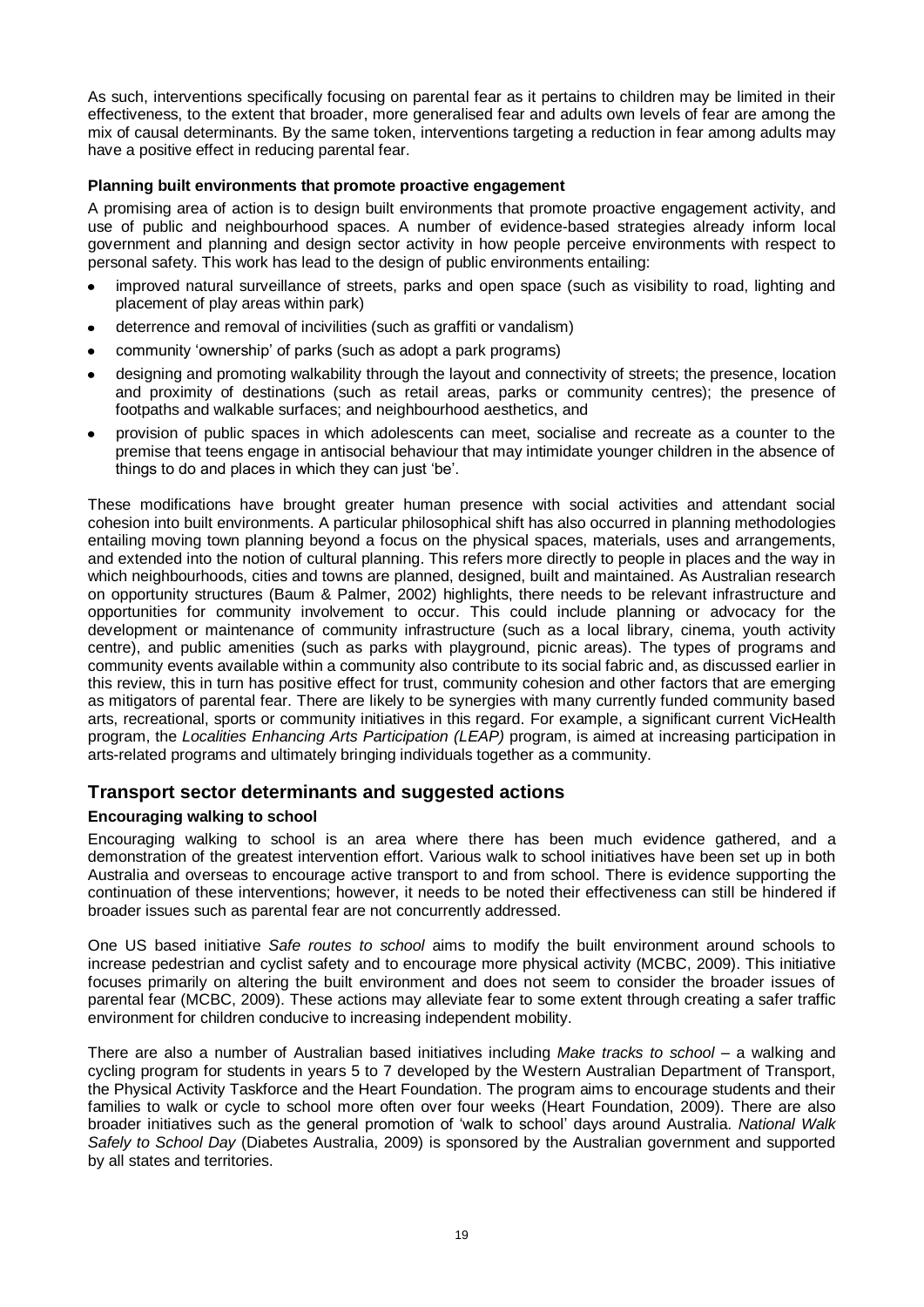Similarly, there are a number of Victorian initiatives. VicHealth has funded *Walk to School Day* held as part of the Walktober events in October. The aim of these initiatives is to encourage physical activity and to promote walking to school as a form of improving health, wellbeing and the environment. *TravelSmart*, conducted by the Department of Transport, is a travel planning process designed to support changes toward more sustainable travel for the journey to and from school. *Go for your life* is a school-focused initiative to encourage an increase in active transport, and Bicycle Victoria's *Ride2School* program works with schools to support growth in walking and cycling to school.

VicHealth has supported the establishment of a new, independent walking-for-transport health promotion body, Victoria Walks. Its aim is to promote the health of all Victorians by increasing the number of people who walk as a means of transport. A key focus of Victoria Walks is supporting communities to change their neighbourhoods into walk-friendly environments and encouraging the establishment of local Walking Action Groups.

While independent mobility for children and adolescents should not be confined to the context of walking or cycling to and from school, most of the interventions to address independent mobility have focused on movement to and from the school setting. VicHealth's *Streets Ahead* project is, however, an exception, with its focus on the broader local area in which to develop children's confidence and security to negotiate their neighbourhood streets and spaces.

In the UK, the government has responded more directly to parental safety concerns by funding school travel coordinators to provide expert, site-specific advice on the development and implementation of a school travel plan (Department for Education and Skills, 2006). The travel plan comprises a written document detailing measures to improve safety and reduce car use, backed by a partnership involving the school, education and local authority transport officers, the police and the health authority (Department of the Environment, 1999). It is based on consultation with teachers, parents, pupils and governors and other local people and may, for example, include mapping safe routes to school; organising walk and bike to school days, walking buses, and cycle and road safety training; and helping children to be 'streetwise'.

Finally, a European project, *The Children's City* has instigated a *Let's go to school on our own* project enabling children from the age of six on to travel along the home-school itinerary without being accompanied by adults. In present day Italian culture this is considered quite radical (even though what it promotes was considered a normal experience for children thirty years ago), hence the project was multifaceted, targeting families, schools, local government and children themselves. The project sought to engage children in planning their routes to school and identify safety concerns to be referred to local government for action. Strong school involvement and Town Hall commitment were identified as important factors in attaining an increase in autonomy from 12% to over 50% at the end of the first year [\(http://www.lacittadeibambini.org\)](http://www.lacittadeibambini.org/).

#### **Local government sector determinants and suggested actions**

#### **Partnering initiatives**

There are some large scale policy and implementation frameworks that seek to establish intersectoral partnerships to support and enable child friendly environments.

*Child-Friendly Cities* is a participatory planning and local governance initiative to enforce children's rights (including right to enjoy public space) being tried in 650 cities (UNICEF, 2009). It recognises the importance of independent movement and children's access to public space (UNICEF, 2009), though unfortunately policy and health impacts remain largely unstudied, along with the impacts on children's independent mobility (Whitzman, 2007). Along with the UNICEF initiative, UNESCO research from its *Growing Up in Cities* (GUIC) program has developed and promoted a set of indicators of the quality of life of children (Chawla, 2002; Trantor and Malone, 2008).

Another project *The Children's City* brings to city administration a new philosophy for governing in which children are selected as the prototype citizens. In this project children are given their say, their needs are listened to and their proposals taken into account. It encourages adoption of proper urban planning strategies and changes to adult behaviour in order to restore to children the possibility of walking through the streets of their city on their own (Tonucci & Rissotto, 2001). Dozens of cities in Italy, Spain and Argentina have participated in this project. The Italian National Research Council (CNR) has set up a coordinating and support group for the cities which, in collaboration with other research organisations, has launched programs to study the changes occurring in the cities implementing the project.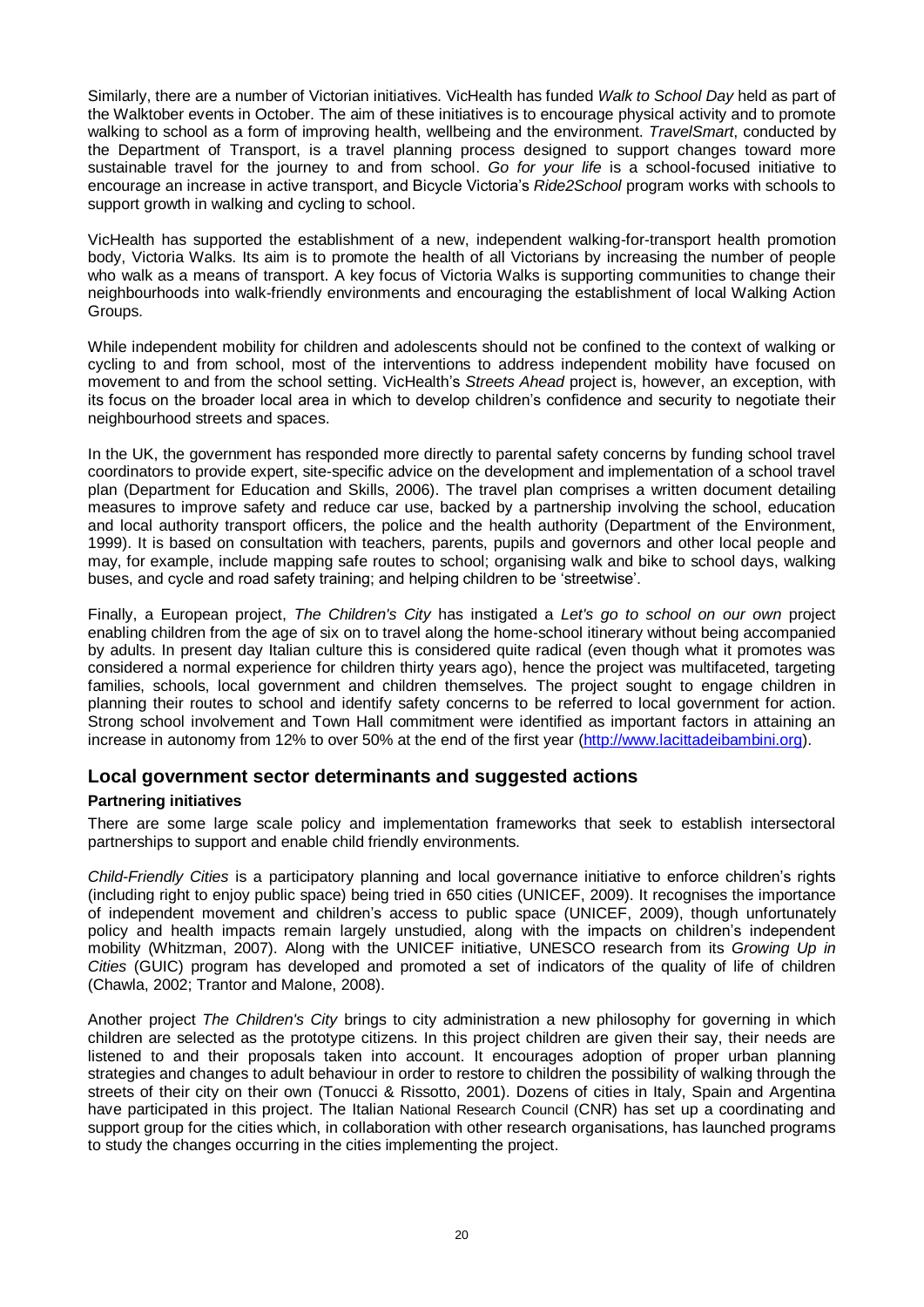#### **Empowering parents to be less fearful**

Parents are important mediators in children's physical activity and mobility behaviour. Helping parents recognise fear and its possible unintended consequences, and encouraging them to allow children more independent mobility and activity, is implicit in much of the literature framing the issues. However, far less is documented about how to go about this effectively, and even rarer, evaluated examples of initiatives that have been tried. Interviews with Swedish parents suggest initiatives that build a strong sense of community or social network in the neighbourhood could increase children's independence (Johansson, 2003). Prezza et al. (2005) found parents with a high amount of neighbourhood relations were more likely to grant their child autonomy, although there was no relationship between children's independent mobility and the Italian sense of community scale. Johansson (2006) suggests parental attitudes towards 'chauffeuring' and independent travel are based on different grounds. This study concluded that parental attitudes towards independent travel are largely related to characteristics of the child, such as age and maturity, and individual parental factors of trust and the perceived need to protect their child. In contrast, parental attitudes towards 'chauffeuring' draw on the parent's perception of environmental factors. The results of this study imply that planners and policy-makers should focus on improvements in the built environment and the promotion of a favourable attitude towards independent travel in order to decrease car usage and increase children's independent travel.

Within the active transport literature, Kerr and colleagues (2006) found when parents had few safety concerns, children were up to five times more likely to use an active form of transport to school compared with parents who had many concerns. However, they argued a simple interpretation of this association (that is, parental education increases children's active transport), should be resisted as interventions to change parental perceptions about their children's active transport, without ensuring the safety of the commuting environment, may imperil children's safety. By contrast, *Safe Routes to School* programs that improve safety alone (Boarnet, Anderson, Day, McMillan, & Alfonzo, 2005) or in combination with promotion activities (Staunton, Hubsmith, & Kallins, 2003) can be effective agents for independent mobility. Thus, a responsible approach to reducing parental concerns about children's active transport may be to improve the walking and biking infrastructure, provide protection from traffic and improve the aesthetics of routes to schools. Congruent with models for effective health promotion, a multifaceted response can yield greater success; therefore, parental concerns about both personal (for example, stranger danger) and traffic danger may be more effectively targeted through interventions focusing on a combination of the modification of the built environment and parental education about the importance of independent mobility.

Furthermore, adults' predispositions towards safety concerns and fear of strangers or of crime are also implicated in the fear for and associated protection of children. As stated by Rissotto and Tonucci (2001), projects designed to promote children's independent travel are liable to fail if they are not combined with tailored initiatives to allay parental fears and change parents' need to (over) protect their child. In a study in Italy, for example, maternal fear of crime was related to maternal perceptions of social danger for children (Prezza, Alparone, Cristallo, & Luigi, 2005). Work by Alparone et al. (2003) demonstrated parents acknowledged the sometime erroneous transference of their own excessive fears for personal safety to their children, and also described their conscious efforts to curb their own fears and lack of trust so as to not inhibit their children's autonomy and development. Prezza et al. (2005) argue that adult fear for themselves and their fears for the safety of their own children can be predicted by many of the same determinants.

These views are supported by Australian literature suggesting a better understanding of parental concerns and other influences on children's independent activity may guide the development of intervention and policy strategies aimed at promoting physical activity amongst this important target group (Veitch, Bagley, Ball, & Salmon, 2006). It is pertinent to note that independent mobility need not mean children are literally alone. There is some anecdotal evidence to suggest parents are less fearful and more likely to allow their child unsupervised mobility if they are in the company of other children (the notion of safety in numbers), with an older sibling or friend, or even walking the family dog. The relative role of companions as an antidote to parental concerns merits further research. Contactability is another factor that may mediate parental anxieties, with Fotel and Thomsen (2004) noting:

*new technology has made it possible to monitor children by e.g. their cellular phones, and some parents use that deliberately in situations where the children are testing the boundaries of where they can go independently.*

A child being allowed to walk from school to home provided they call their parent on departure and/or arrival is an example of this (Fotel & Thomsen, 2004).

The local government sector is a natural focus for synergies across sectors. Community safety plans developed by local governments and Kidsafe initiatives, developed through public health relating to play, playgrounds and natural play (Kidsafe, 2009) are pertinent examples. There is also the well recognised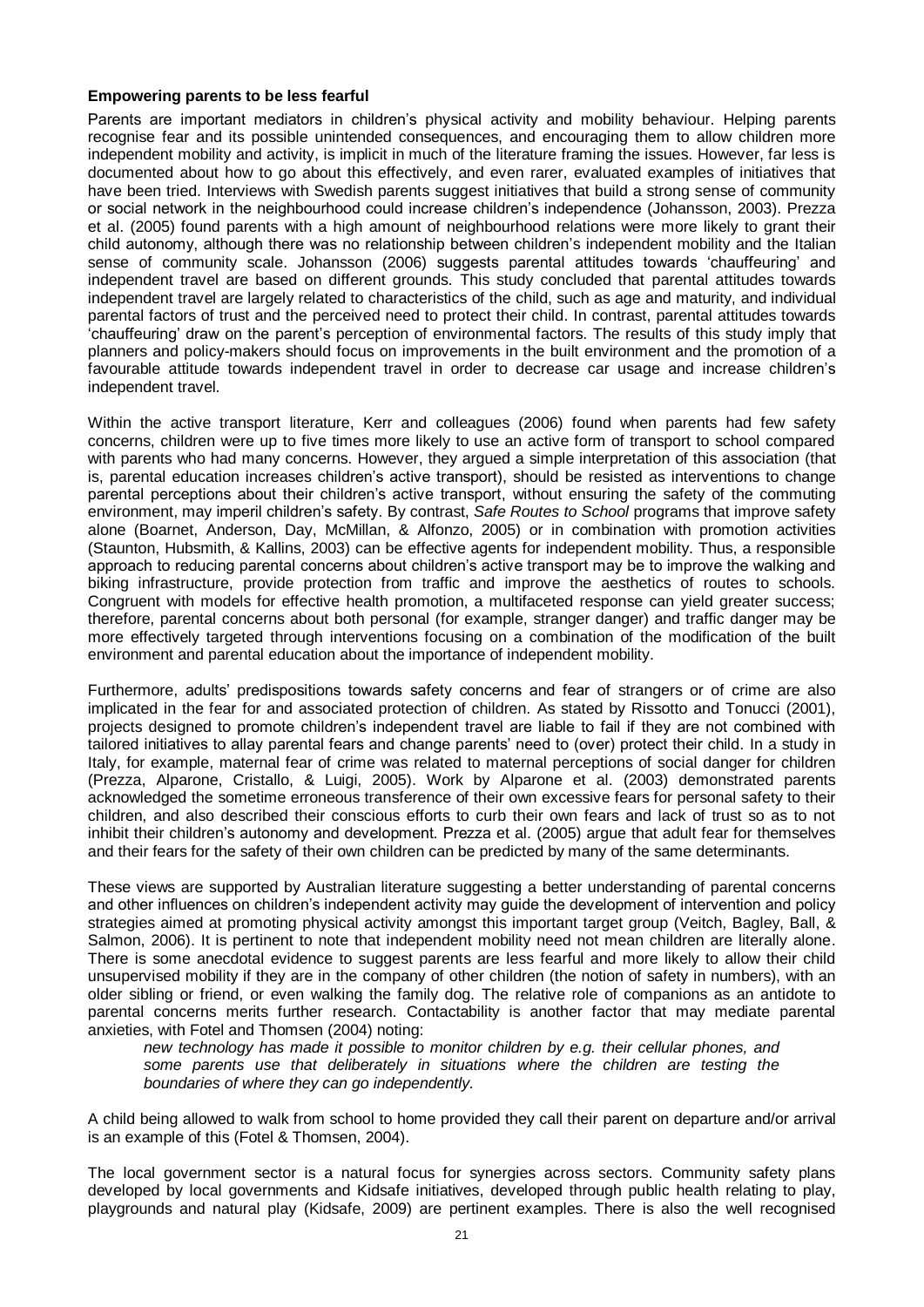Constable Care in Western Australia, a fictional police figure who promotes a program to identify issues commonly affecting 2 to 12 year olds then creates and runs programs to build knowledge and provide skills to deal with these issues (Constable Care, 2009). Australia-wide there is the safety house program, a police and community based program providing a network of signed houses and businesses within the community operating as safe places for children, the yellow logo highlighting houses as places children can go to if they are in trouble primarily when they are travelling to and from school (Child Safety Australia, 2009).

These initiatives could be used to play a role in addressing parental fear, for example messages and strategies addressing parental fear could be piggybacked onto some of these pre-existing interventions. Embedded issues of parental fear could also be addressed as part of broader parenting initiatives, for example as part of *Generation Next*, a relatively new initiative which features national seminars and resources with the aim of protecting and enhancing the wellbeing of children and teenagers (Generation Next, 2009). The *Triple P positive parenting program* (Prinz et al., 2009) is another example of an established and evidence-based program that may be able to incorporate some dialogue with parents about the consequences of fear and strategies for lessening its impact on children's mobility and freedom. This may be an effective way of addressing a broader range of parents rather than present solely with a focus on fear and mobility with may only engage smaller proportion of parents.

#### **Education sector determinants and suggested actions**

#### **Promoting parent and carer education**

Helping parents recognise fear and its possible unintended consequences and encouraging them to allow children more independent mobility and activity is implicit in much of the literature framing the issues. However, far less has been documented about how to do this effectively. Evaluated examples of initiatives that have been tried are extremely scarce. It is also important to that note many current community education initiatives are counterproductive in reducing parental fear. Neighbourhood watch and stranger danger programs produce their effects by making parents (and others) aware and alert of potential threats. So, direct education attacks on reducing parental fear operate in the presence of these programs signal competing messages to parents. This creates a 'loose-loose' environment of competing and countermanding messages and intents.

#### **Accentuating the positive**

Finally there is some value in shifting the focus away from fear, or at least balancing the approach, by focusing on the positive aspects of child autonomy. This is important because so much less is known about what parents understand to be the benefits of giving their children outdoor autonomy and independent mobility. As much of the concern and focus is on parental fear, there is considerable merit in promoting parental perceptions of the positive benefits of greater outdoor autonomy for children. Prezza et al. (2005) has noted this and developed a scale to measure the 'perception of positive potentiality of outdoor autonomy' as this applies to children.

#### **Media and communications sector determinants and suggested actions**

#### **Involving the media proactively**

While there is sometimes an overly simplistic tendency to blame the media for inflaming societal problems, the media rarely escapes a mention in the literature relating to the apparent escalation of parental fear of strangers. Journalists make no attempt to hide their derision, or at least their despair, at the standard tabloid and television 'magazine format' news programs that capitalise on the four F's: fear, fat, finance and freaks. News of abducted or abused children can now be transmitted around the country or world with a rapid constancy and visual imagery, both via traditional media and, increasingly, via the internet. The intense media coverage of the disappearance of Madaleine McCann and the murder of JonBenet Ramsey are some of the more commonly mentioned examples in the recent international literature (Stokes, 2009). Closer to home, the murder of an 8 year old schoolgirl in Perth in a suburban shopping centre in 2006 and the murder of two teenage girls in Bega NSW in 1997 are examples of abhorrent incidents whose haunting impact on parents is potentially amplified by the poignant images of the innocent child victims and their grieving families in the news with follow up stories of the lasting effects on family in popular women's and current affair style magazines. As articulated by the US columnist Lenore Skenazy in an interview for the Weekend Australian (Jackman, 2009, p16):

*when your brain is saturated with horrifying stories, it's hard to focus on the millions of children who are not murdered.... we only know the tragedies – and when we think about whether it's safe to let our child walk to school, we immediately think of them*.

A number of parallels of the contextual role of the media in relation to parental fear can be drawn from the broader and more expansive fear of crime literature. Media reporting of crime and victimisation generally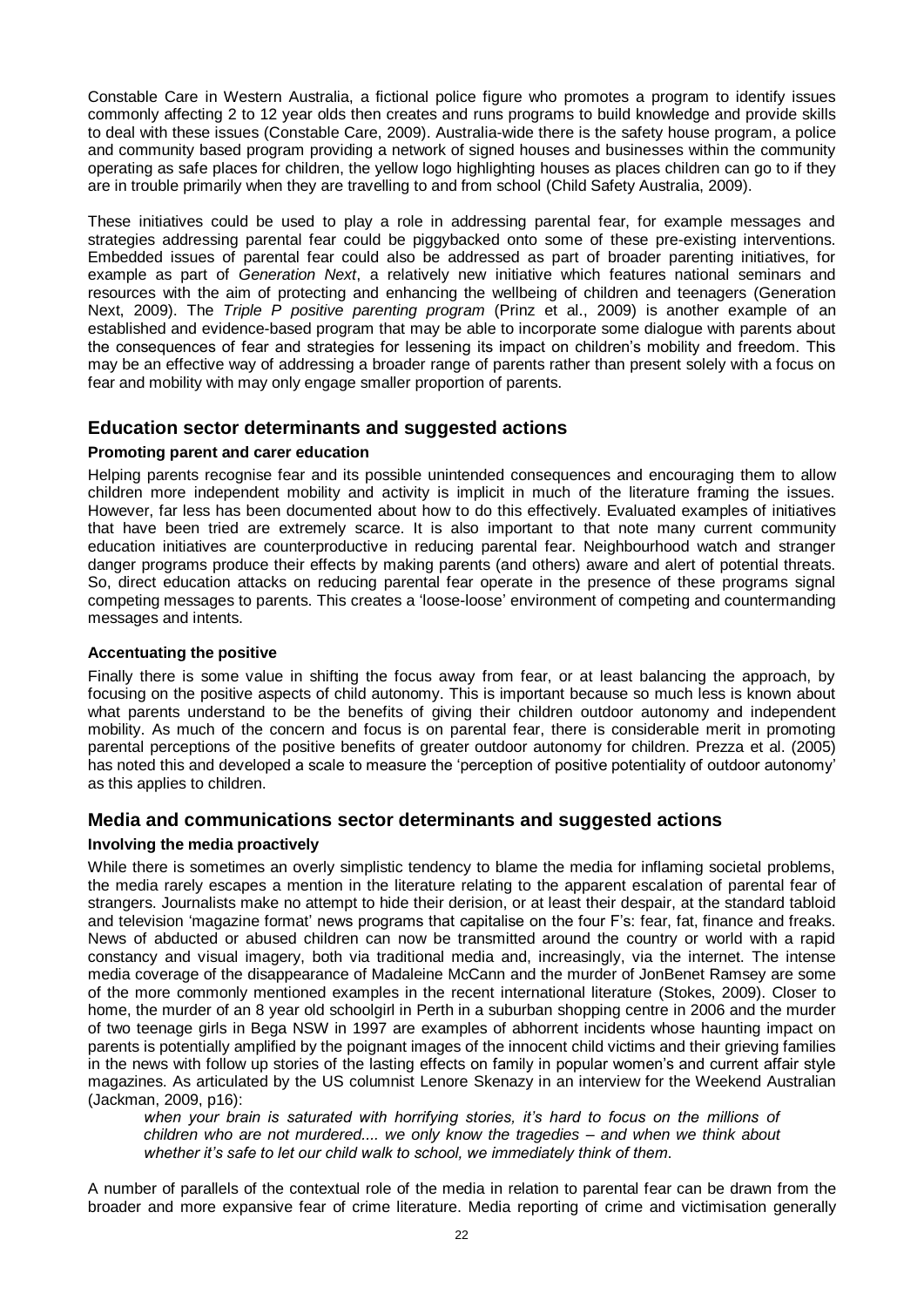skews the coverage of particular types of crime (such as those involving violence, sex or children) creating a distorted picture of risk exposures and prevalence, which in turn is mirrored in public beliefs and fears (Williams & Dickinson, 1993). The fact that crime is newsworthy and therefore highly reported in the media has been blamed for people over-estimating the risk of being victimised (Grabosky, 1995). In Williams and Dickonson's 1993 empirical study, fear of crime was highest among readers of the newspapers reporting the most crime (particularly involving personal violence) and in the most salient fashion (such as visually and stylistically).

Certainly the existing formula for news reporting and its emphasis of the grim and fearful are not likely to be worthy candidates for intervention. However, the media is a tool to be used. Deliberate strategies to address parental and community fear could include social marketing, targeting the unpaid media, community service and civic journalism, and the specific development of a 'media literacy' approach aimed at improving and balancing reporting and addressing unintended effects.

Beyond this, more reporting of positive messages illustrating how people and communities tackle the 'fear factor' and obtain positive outcomes for child activity and independent mobility would be good to see. Such stories will, however, be fleeting images in the barrage of daily news.

#### **Social marketing**

Social marketing might be considered in addressing both parental fear and concerns about falling rates of child activity and independent mobility. Getting the message and call to action correct, and the market segment defined, would be key tasks here (see addressing gaps in knowledge below). A targeted search of the literature and the web did not identify any significant social marketing specifically targeting this issue. The *Free Range Kids* initiative (Skenazy, 2009) addresses some aspects of independent mobility in the context of 'over parenting', but specific social marketing strategies targeting the causal relationship between parental fear and anxiety and restrictions to child activity and independent mobility were not identified. The beyondblue depression initiatives and *Freedom from fear: campaign against domestic violence* are both examples of complex issues tackled effectively through public education and communication strategies. Social media has been used on smaller scale also for a number of related issues including walk to school promotions (run in various states), child friendly communities (see, for example, National Association for Prevention of Child Abuse and Neglect NAPCAN) and the Western Australia's National Heart Foundation's *Unplug and Play* program that, in part, uses radio and distribution of materials to parents through schools to modify home rules and practices relating to hours of TV viewing.

#### **Targeted unpaid media**

Often underutilised, targeted unpaid media can be a valuable component of a multifaceted intervention. The proactive generation of unpaid media and publicity to reframe the way in which the community regards mental health is an example (Mentally Healthy WA, 2009). Examples include assisting health, school, parent and other groups to 'localise' press releases and advocacy stories; utilising letters to the editor or talk back radio as avenues for generating public discourse around parental fear and its consequences; positive media coverage of 'good news stories' relating to sense of community and people looking out for children.

#### **Civic journalism**

Always vigilant to any encroachment upon their independence or freedom, journalists are notoriously sensitive about initiatives seen to restrict their freedom or range of action. Still, there have been some notable exceptions to this. Codes of conduct do exist and in recent times good progress has been made in increasing journalists' range of reporting in matters to do with suicide (for example, discouraging identification of the means of death, avoiding glorification or romanticisation of the act), vilification (a legal offence), and in mental health more broadly ('has, or suffers from, schizophrenia' as opposed to 'is a schizophrenic'). It may be worthwhile to engage in dialogue with journalists about the nature of the problem of parental fear, community efficacy and the role of the media more widely. To what extent is the media profession aware of the issue and the role it potentially plays in exacerbating such fear? While our internet searching for media commentary on the consequences of parental fear was not able to be exhaustive within the scope of this review, it does appear that there has been a more active media and social commentary discourse (both in media editorial and via web-based and topical book mediums) around the topic in the UK, the US, and within the Australian media.

#### **Sport and recreation sector determinants and suggested actions**

Strategies and interventions to reduce parental fear and/or increase children's independent mobility need not have these as their primary objectives to achieve results. The sport and recreation sector offers a natural countervailing opportunity for activity and mobility. Notwithstanding the need for developmentally safe sport and recreation facilities and activities, sport and recreation create critical opportunities and identifiable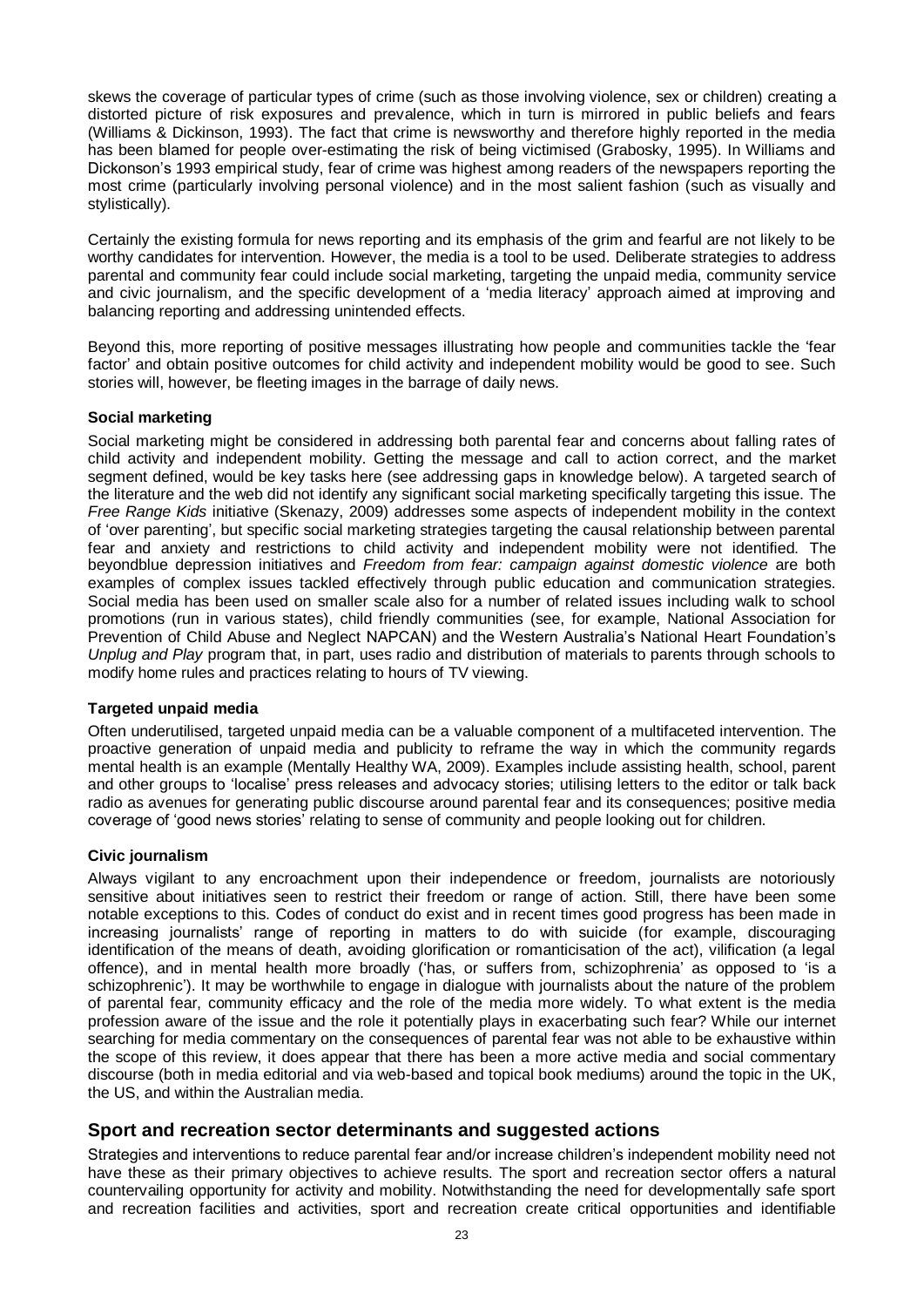destinations for children and young people. Many of these opportunities offer structured and supervised sports and organised social events – these address many of the concerns that underlie parental fear.

#### **Promoting engagement with the natural environment**

As noted above, modifications to the built environment occurring for other reasons can nonetheless contribute to these desired outcomes. Similarly, there are a number of campaigns and programs that offer some synergistic opportunities, and may merit supporting or collaborating. One such synergy pertains to the growing interest and activity internationally (for example, the *Children and Nature Network*) and in Australia (such as aspects of healthy parks, healthy people, see Centennial Parklands, 2009) about reconnecting children with nature. Indeed, Richard Louv (2008), who coined the term 'nature deficit disorder' in reference to the diminishing contact with nature in modern childhoods, referred to parental fears about strangers as one of the biggest barriers to children's contact with nature in a recent conference presentation. As Louv acknowledged, there is no easy solution; parental fear is a reality and we can't ignore or be too dismissive, but rather need to work around this reality.

For instance, few children today will be allowed the same unsupervised freedoms of past generations. There is though, a growing momentum in the US for parents and families to meet up with other families or neighbours at parks or to explore natural settings. Thus, while still accompanied by adults, the presence of other children or more people at the park can prompt some parents to relax, resulting in a semi-structured way to achieve unstructured activity and play. Many of the suggestions in the *Children and Nature Network'*s toolkit for nature clubs [\(http://www.childrenandnature.org/downloads/NCFF\\_toolkit.pdf\)](http://www.childrenandnature.org/downloads/NCFF_toolkit.pdf), while focused on nature, are also about normalising outdoor activity and social connections, and may have positive ripple effects for community cohesion and perceptions of collective responsibility and safety.

A final example of an existing intervention domain that has synergies with parental fear reduction and independent mobility are the various iterations of child-friendly places. Internationally this includes *Child-Friendly Cities,* which recognises the importance of independent movement and children's access to public space (UNICEF, 2009). Unfortunately however, the policy and health impacts of this initiative remain unstudied, and the impacts on children's independent mobility or on fear and safety perceptions are unknown (Whitzman, 2007). Within Australia, there is some encouraging momentum gaining around childfriendly spaces, including the *Child Friendly by Design* project being implemented as part of *Healthy Cities Illawarra* [\(http://www.shellharbourkids.com.au\)](http://www.shellharbourkids.com.au)/) and the *Built4Kids* guidelines recently produced by the NSW Children's Commissioner based on consultation with young people themselves [\(http://kids.nsw.gov.au/kids/resources/publications\)](http://kids.nsw.gov.au/kids/resources/publications).

#### **Addressing gaps in knowledge and practice**

A steady theme in this work is the call for more research. This includes the need for the development of better measures as well as studies of what parents and children actually think and do.

#### **Measuring and monitoring parental fear**

Measures of fear tend to have a high level of social desirability bias and may overestimate the extent of the problem. There is a need for measures that put stranger fear in context of other parental fears and anxieties, and more direct development of knowledge about what will allay parental fears. Certainly there is no consistent time series measurement of trends in parental fear and attitudes and behaviours underpinning these fears, much less the consequences of parental fear. Good quality item development supported by focus group and cognitive testing would be a notable progression.

#### **Addressing parental expectations and beliefs**

The most proximal link between parents and their children's activity is the link between parental expectations and beliefs about the security of their children and the impact this has on parental behaviours to restrict child activity and independent mobility. There is a surprising lack of qualitative and quantitative evidence of parental fear for their children's security. Moreover, there is no specific work canvassing parents, neighbourhood groups, community organisations and leaders for their views on fear as a restriction of children's activity and independent mobility. Nor has there been consultation with parents as to whether parents feel this is a problem and, if it is, to canvass solutions or actions to address this. In short, there is a considerable need for parental and community consultation, focus group work, and synthesis about the nature of the problem, to establish whether parents and communities see this issue as a problem.

#### **Including the views and experiences of children**

The review of literature identifies factors that facilitate and hamper children's independent mobility and outdoor autonomy. However, as noted by Prezza et al. (2005), less is known about the positive influences or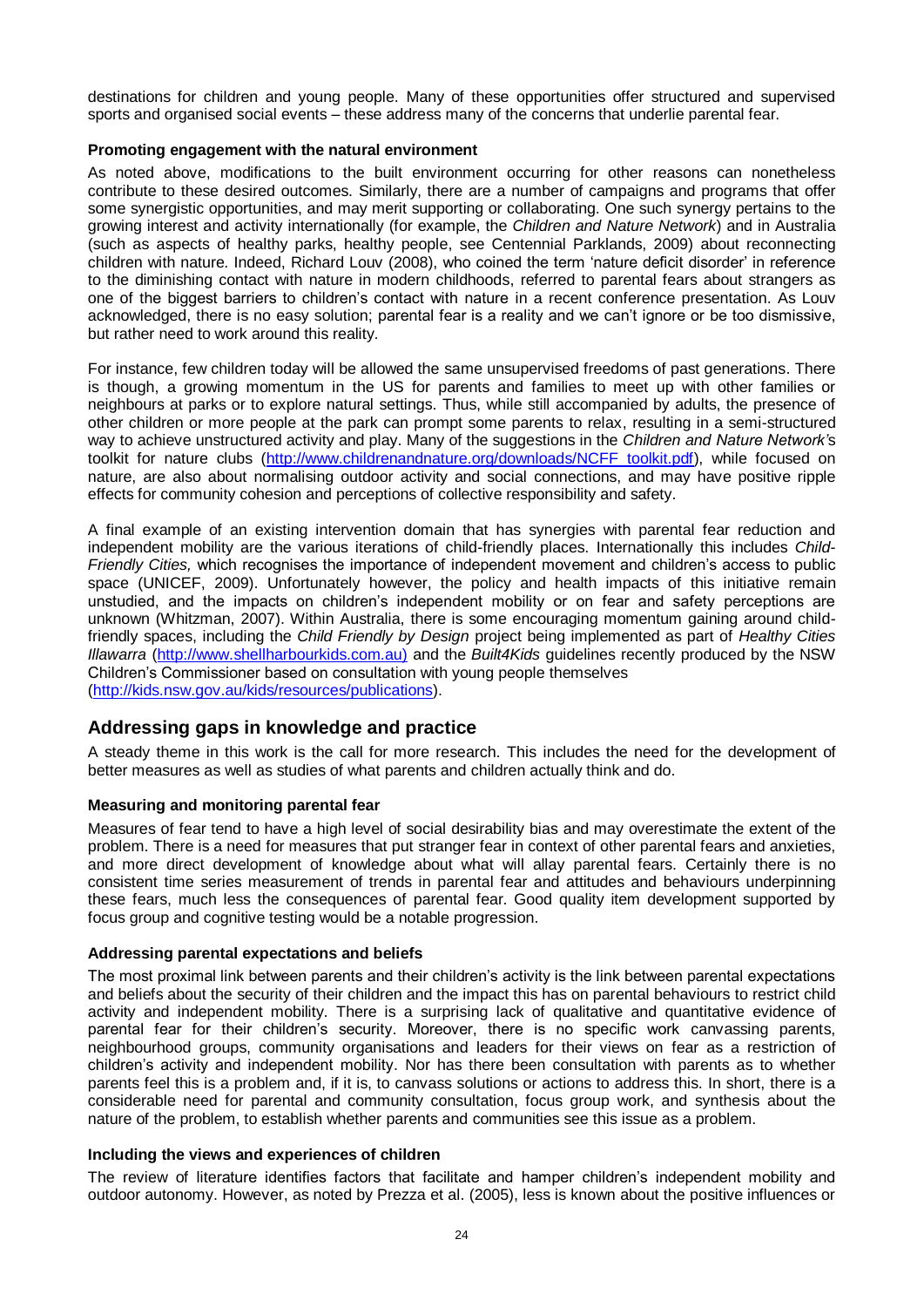processes through which such factors exert their influence. If there is a lack of any direct engagement of parents and communities on the issue of fear as a restriction to child activity and independent mobility, there is almost complete silence on children's reported experiences and their views of what they would like and how this problem might be addressed. Within Australia, some local efforts have been made to consult with children about their experiences of and needs for 'child friendly' spaces (Malone, 2008; 2007; 2006). Both qualitative and quantitative methods directed at children, and involving them at the outset in the design and content, produce relative consensus on what children value with respect to the environments in which they live. This includes: greater quality in the outdoor environments with opportunity to interact with nature and animals; affirmation that parks and playgrounds 'matter' to them; and the assertion that play – creative, physical and passive – was needed and important. Critically, these interviews and survey findings also noted that children expresses uncertainly about why 'they can't go out' or over-generalised concern that they might get 'killed, hurt, or kidnapped' if they were to venture out (Malone, 2008; 2009).

#### **Sustainability studies**

Establishing sustainability is one of the challenges in efforts to promote children's active transport. Little is known about how best to recruit and retain walking bus leaders and local champions. There are also gaps in the evidence base relating to the evaluation and relative efficacy of active transport interventions. A 2009 National Institute for Health and Clinical Excellence (NICE) review identified evaluation, implementation fidelity and long-term follow up of outcomes as areas of weakness across the published intervention literature relating to promotion of physical activity in family, educational and community settings. These research and evaluation considerations need, therefore, to be taken into account in any future interventions seeking to allay parental fear and safety concerns as a mechanism for increasing children's mobility.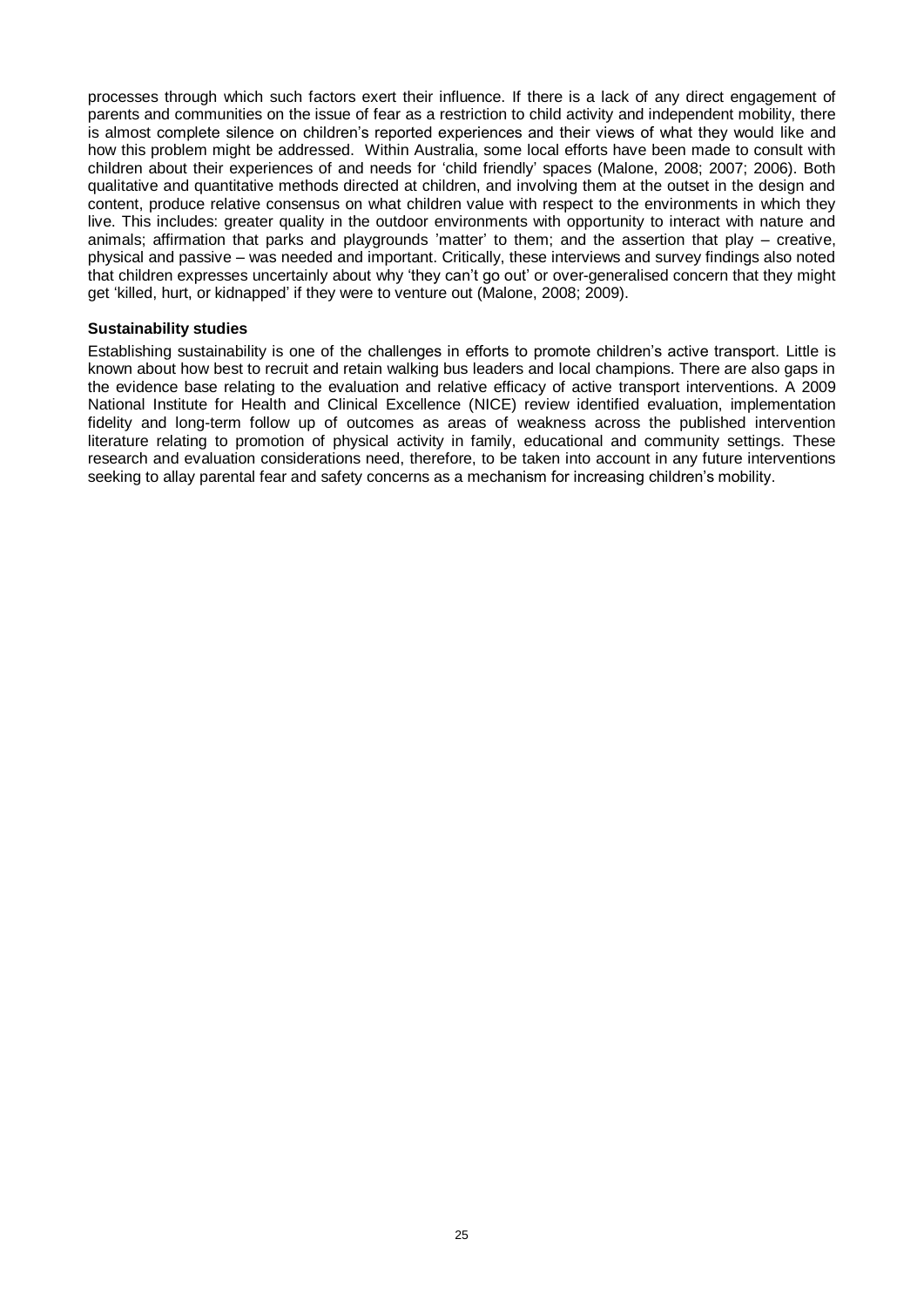# **Summary and conclusions**

Current evidence on the causal relationships between parental fear of strangers and reductions in overall child physical activity and independent mobility raises more questions than it answers. Face validity of this claim is high, interest in it broadly popular, but firm estimates of effect are absent. Qualitative studies generally proliferate, many being of very good quality. Quantitative studies examining this causal relationship are absent. Instead, only portions of this causal pathway are on view: specifically, estimates of changes in child physical activity and estimates of changes in levels of community cohesion and social capital – although these latter estimates are not always in the direction supportive of a causal relationship. With this in mind, what can safely be said?

Parental fear of strangers as a motive that restricts child independent mobility and activity has several *potential* sources. Very importantly, even where actuarial estimates of risk yield excessively low probabilities of harm or threat to children by strangers, making parental fear of strangers irrational, it is unlikely any appeal to this logic would persuade parents to believe, much less behave, otherwise. Simply put, there is no turning the clock back to the 1950s. Nonetheless, there are some broad brush conclusions highlighted here.

The broader contextual drivers of parental fear for their child's security are at the societal and community level rather than the individual level. These contextual drivers arise from fundamental changes to the form and pattern of family life. Requirements and desires for two incomes, demands for extended saving for later life, and aspirations for a higher standard of living have resulted in fundamental changes to where children spend time and under whose care they spend it.

There are counterproductive messages driving community awareness about strangers and security when these are considered alongside messages that might be developed to target parental fear of strangers.

Significant opportunities are needed to engage in community discussions and problem solving about the issue of parental fear for the security of their children and the impact this fear has upon child activity and independent mobility.

We know very little about what children think or want regarding their mobility and even less about their fears.

The existing, and slender evidence base suggests *investments may be appropriate in the following areas:*

- Establishing built environment and transport initiatives to support family and community ownership and high use of local walkways, recreational and leisure spaces, and to encourage practical movements between commercial and residential areas (getting people out and about).
- Wider programs to encourage environmental use and engagement with the environment.
- Engagement with local government, sport and recreation, and town planning in which child activity and independent mobility are identified as goals.
- Aligning activity with initiatives designed to build social cohesion.
- Specific commissioned research including 1) qualitative studies of parental beliefs and attitudes about fear of strangers where this pertains to the safety of their children and restrictions in their independent mobility and activity; 2) specific consultations with parents and community leaders about the nature of this problem and their views about what would effectively address aspects of this; 3) routine survey monitoring of parental fear and associated behaviours along with measures of actual activity levels and physical and mental health markers in children.
- Development of a media strategy based upon results from consultations and research and structured through the principles and practices of social marketing.

While more robust evidence of an association between parental fear and child independent mobility and activity is needed, we do not believe that what is available is of such poor quality to effectively halt any action. What is now needed is leadership in this area.

Accordingly we would encourage VicHealth to proceed to work on an evidence based framework and associated resource to enable some of the above investments to take place.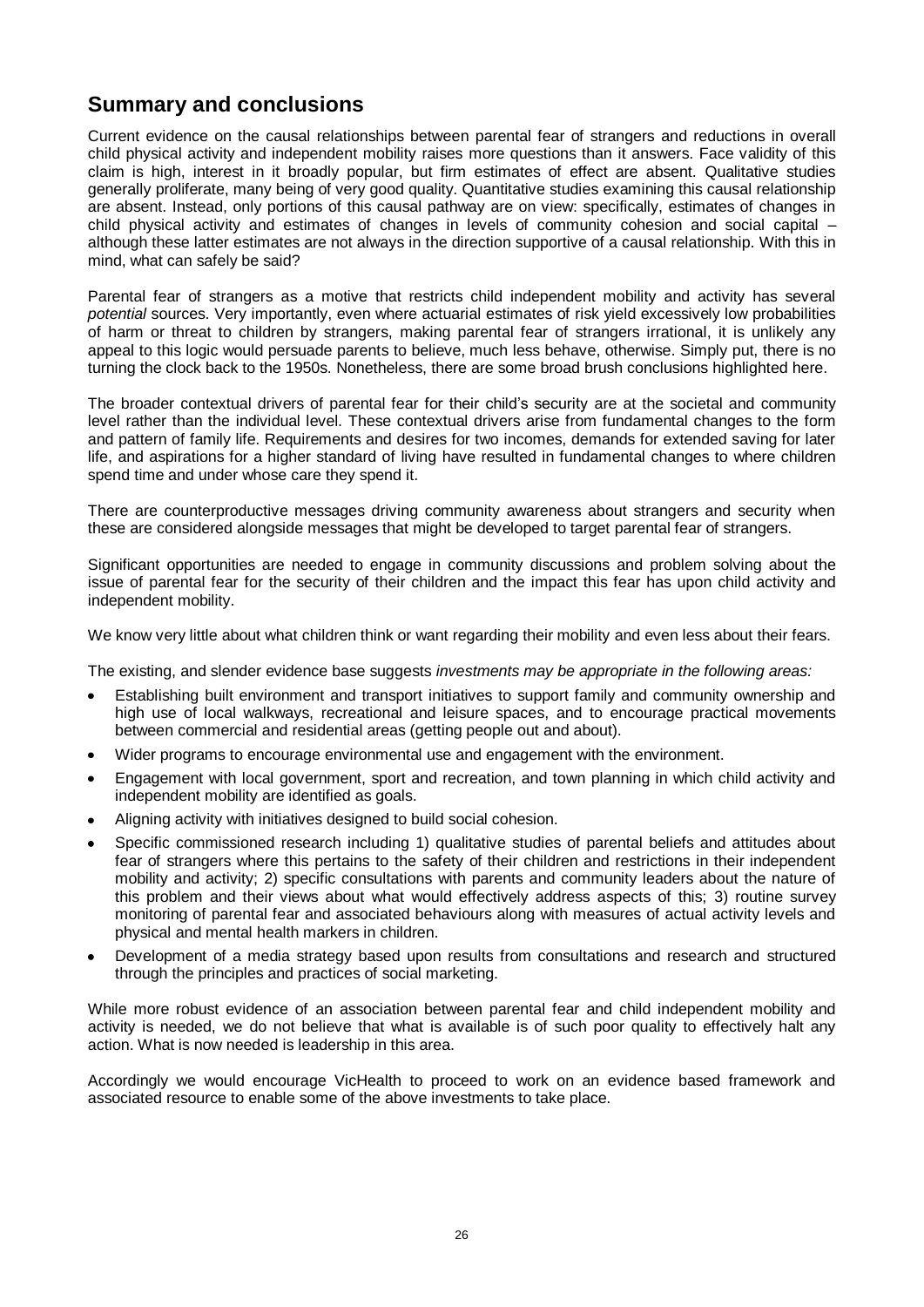### **References**

Australian Institute of Health and Welfare. (2002). *About overweight and obesity*. Canberra: AIHW.

- Baum, F., & Palmer, C. (2002). 'Opportunity structures': urban landscape, social capital and health promotion in Australia. *Health Promotion International, 17*(4), 351 - 361.
- Bedimo-Rung, A. L., J.Mowen, A., & Cohen, D. A. (2005). The significance of parks to physical activity and public health: A conceptual model. *American Journal of Preventive Medicine, 28*(2), 159-168.
- Belsky, J., & Eggebeen, D. J. (1991). Early and extensive maternal employment and 4-6 year olds' socioemotional development: children of the national longitudinal survey of youth. *Journal of Marriage and the Family, 53*(1083-1098).
- Biddle, S., Gorely, T., & Stensel, D. (2004). Health-enhancing physical activity and sedentary behaviour in children and adolescents. *Journal of Sports Science, 22*(8), 679-701.
- Blakely, K. S. (1994). Parent's conceptions of social dangers to children in the urban environment. . *Children's Environments, 11*(1), 16-25.
- Boarnet, M., Anderson, C., Day, K., McMillan, T., & Alfonzo, M. (2005). Evaluation of the California safe routes to school legislation urban form changes and children's active transportation to school. *American Journal of Preventative Medicine, 28*(2S2), 134-140.
- Boreham, C. R., (2001). The physical activity, fitness and health of children. *Journal of Sports Science, 19*, 915-929.
- Brown, B., Perkins, D., & Brown, G. (2003). Place attachment in a revitalizing neighbourhood: Individual and block levels of analysis. *Journal of Environmental Psychology 23*, 273-281.
- Carver, A., Timperio, A., & Crawford, D. (2008). Neighborhood road environments and physical activity among youth: the CLAN Study. *Journal of Urban Health, 85*(4), 532-544.
- Centennial Parklands. (2009). Healthy parks healthy people. Accessed 10 October 2009, from [http://www.centennialparklands.com.au/resources/healthy\\_parks\\_healthy\\_people.](http://www.centennialparklands.com.au/resources/healthy_parks_healthy_people)
- Chawla, L. (2002). *Growing up in an urbanising world*. London: Earthscan/UNESCO.
- Child Safety Australia. (2009). The safety house program. Accessed 10 October 2009, from [http://www.childsafetyaustralia.com.au/community/safetyhouses/safetyhouses.htm.](http://www.childsafetyaustralia.com.au/community/safetyhouses/safetyhouses.htm)
- Clements, R. (2004). An investigation into the status of outdoor play. *Contemporary Issues in Early Childhood, 5*(1), 68-80.
- Coburn, D. (2000). Income inequality, social cohesion and the health status of populations: the role of neoliberalism. *Social Science & Medicine, 51*(1), 135-146.
- Commonwealth Department of Health and Ageing. (2006). *Australia's physical activity recommendations for children and young people*. Canberra: Government of Australia.
- Commonwealth Scientific Industrial Research Organisation (CSIRO) Preventative Health National Research Flagship. (2008). *2007 Australian national children's nutrition and physical activity survey - main findings*. Adelaide: University of South Australia.
- Constable Care. (2009). About us. Accessed 11 November 2009, from [http://www.constablecare.org.au/about.htm.](http://www.constablecare.org.au/about.htm)
- De Groof, S. (2008). And my mama said: the (relative) parental influence on fear of crime among adolescent girls and boys. *Youth Society, 39*(3), 267-293.
- Department for Education and Skills. (2006). *Sustainable schools for pupils, communities and the environment. An action plan for the DfES.* Nottingham: Department for Education and Skills.
- Department of the Environment. (1999). *Transport and the regions. school travel strategies and plans; a best practice guide for local authorities.* London: HMSO.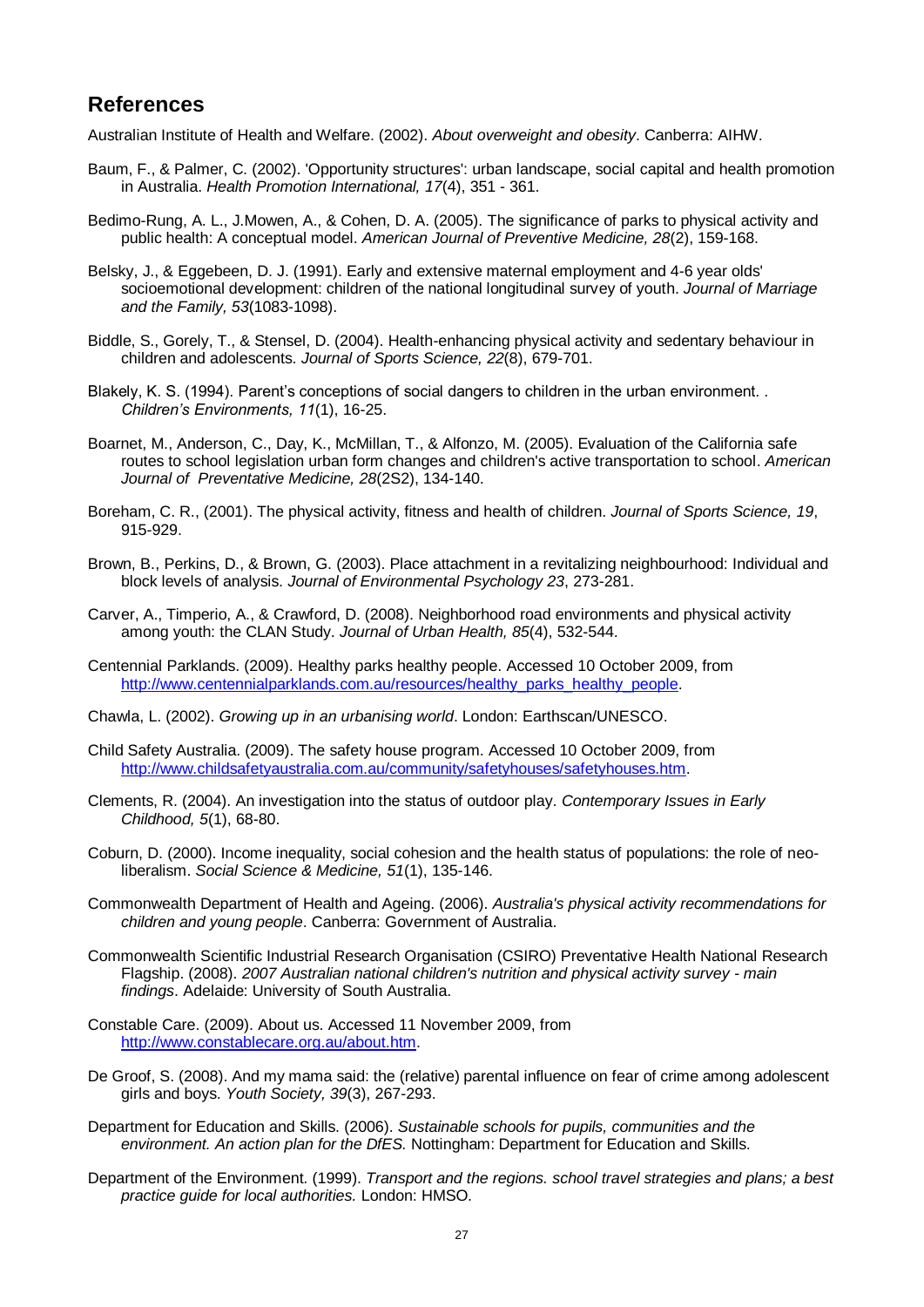Derbyshire, D. (15 June 2007). How children lost the right to roam in four generations*. Daily Mail.*

- Diabetes Australia. (2009). National Walk Safely to School Day. Accessed 30 March 2010, from [http://www.walktober.com.au/.](http://www.walktober.com.au/)
- Drukker, M., Kaplan, C., Feron, F., & van Os, J. (2003). Children's health-related quality of life, neighbourhood socio-economic deprivation and social capital: a contextual analysis. *Social Science and Medicine, 57*, 825-841.
- Elchardus, M., Groof, S. D., & Smits, W. (2008). Rational fear or represented malaise: a crucial test of two paradigms explaining fear of crime. *Sociological Perspectives, 51*(3), 453.
- Evenson, K. R., Scott, M. M., Cohen, D. A., & Voorhees, C. C. (2007). Girls' perception of neighborhood factors on physical activity, sedentary behavior, and BMI. *Obesity, 15*(2), 430-445.
- Farrell, S. J., Aubry, T., & Coulombe, D. (2004). Neighborhoods and neighbors: Do they contribute to personal well-being?. *Journal of Community Psychology, 32*(1), 9-25.
- Foster, S., & Giles-Corti, B. (2008). The built environment, neighborhood crime and constrained physical activity: an exploration of inconsistent research findings. *Preventive Medicine, 47*, 241-251.
- Fotel, T., & Thomsen, T. (2004). The surveillance of children's mobility. *Surveillance & Society, 1*(4), 535- 554.
- Furedi, F. (2001). Paranoid parenting. In *Making Sense of Parental Paranoia*. London: Allen Lane.
- Furedi, F. (2002). *Paranoid parenting: why ignoring the experts may be best for your child*. Allen Lane.
- Generation Next. (2009). Generation Next: Australia's leading experts on children and teenagers in one event. Accessed 11 November 2009, from [http://www.gennextseminars.com/.](http://www.gennextseminars.com/)
- Gill, T. (2007). *No fear: growing up in a risk averse society.* Calouste Gulbenkian Foundation.
- Goldberg, W. A., Prause, J., Lucas-Thompson, R., & Himsel, A. (2008). Maternal employment and children's achievement in context: a meta-analysis of four decades of research. *Psychological Bulletin, 134*(1), 77- 108.
- Grabosky, P. N. (1995). Fear of crime, and fear reduction strategies. *Current Issues in Criminal Justice, 7*(1), 7-19.
- Guldberg, H. (2009). *Reclaiming childhood freedom and play in an age of fear.* New York: Routledge.
- Hale, C. (1996). Fear of crime: a review of the literature. *International Review of Victimology, 4*, 79-150.
- Harten, N., & Olds, T. (2004). Patterns of active transport in 11-12 year old Australian children. *Australian & New Zealand Journal of Public Health, 28*(2), 167-172.
- Harvey, E. (1999). Short-term and long-term effects of early parental employment on children of the National Longitudinal Survey of Youth. *Developmental Psychology, 35*, 445-459.
- Heart Foundation. (2009). make tracks2school. Accessed 3 December, from [http://www.heartfoundation.org.au/Get\\_Involved/Whats\\_On/Pages/WA\\_maketracks2school.aspx.](http://www.heartfoundation.org.au/Get_Involved/Whats_On/Pages/WA_maketracks2school.aspx)
- Hillman, M. (1997). Children, transport and the quality of urban life. In R. Camstra (Ed.), *Growing up in a chancing urban landscape* (pp. 11-23). Assen, The Netherlands: Van Gorcum.
- Hillman, M. (1999). The impact of transport policy on children's development. Paper presented at the Canterbury Safe Routes To Schools Project Seminar, Canterbury Christ Church University College, 29 May 1999. Accessed 29 March 2010, from [http://www.spokeseastkent.org.uk/mayer.php.](http://www.spokeseastkent.org.uk/mayer.php)
- Hillman, M., Adams, J., & Whitelegg, J. (1991). *One false move: a study of children's independent mobility.* London: Policy Studies Institute.
- Hobsons Bay City Council. (2009). *Children's Plan 2009—2013 (Municipal Early Years Plan) Community Consultation Report June*, Altona: Hobsons Bay City Council.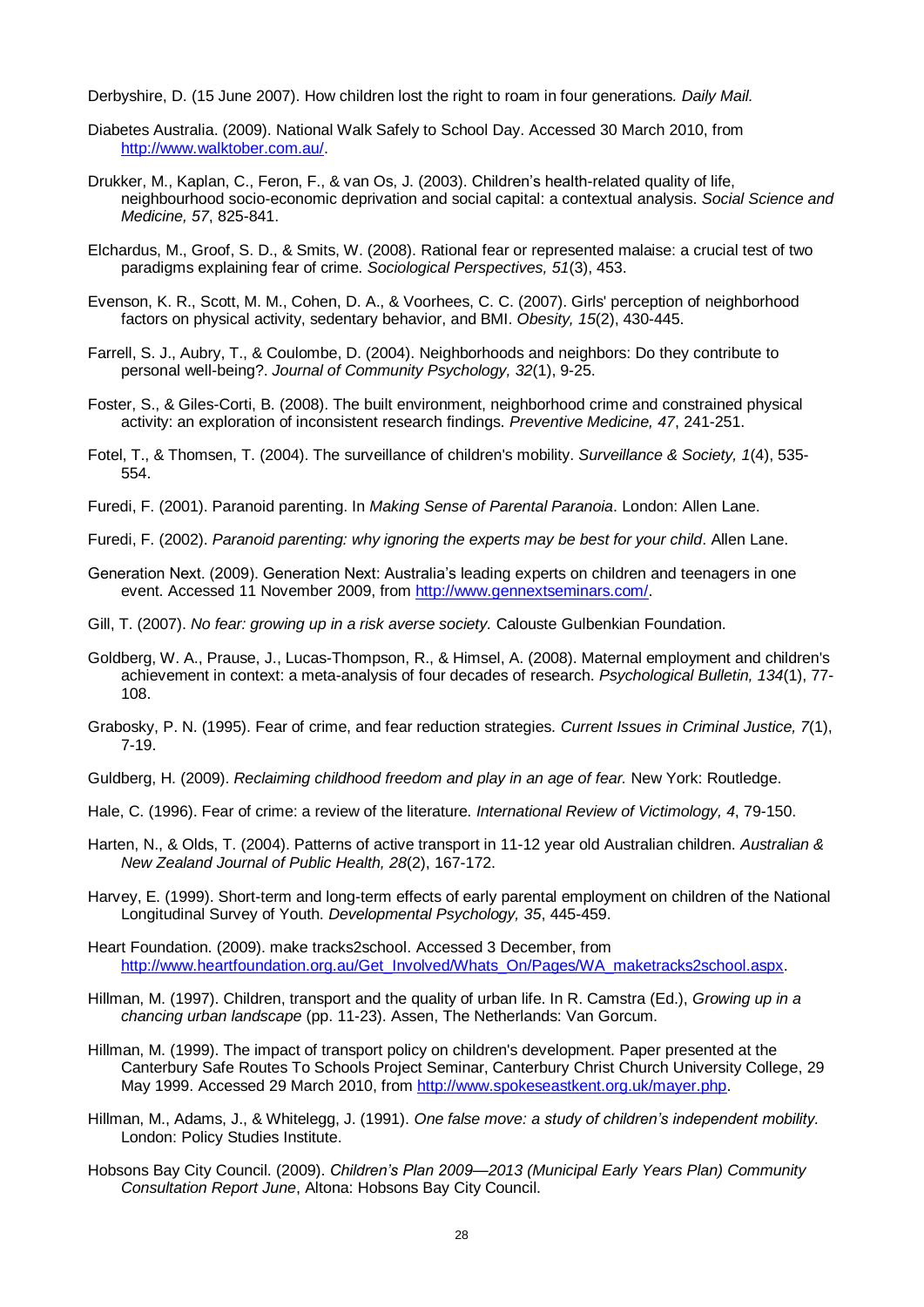- Humbert, M. L., Chad, K. E., Spink, K. S., Muhajarine, N. A., K.D. , Bruner, M. W., et al. (2006). Factors that influence physical activity participation among high- and low-SES youth. *Qualitative Health Research, 16*(467-483).
- Hüttenmoser, M. (1995). Children and their living surroundings: empirical investigation into the significance of living surroundings for the everyday life and development of children. *Children's Environments 12*(4), 403-413.
- Jackman, C. (2009). Playtime's over: are over-protective parents killing the fun of growing up? *The Weekend Australian Magazine,* 11-17.
- Johansson, M. (2003). Social dangers as constraints for pro-environmental: the perception of parents in England and Sweden: travel modes. *Medio Ambiente Y Comporamiento Human, 4*, 49-69.
- Johansson, M. (2006). Environment and parental factors as determinants of mode for children's leisure travel. *Journal of Environmental Psychology, 26*, 156-169.
- Johnson, H. (2005). Crime victimisation in Australia: key findings of the 2004 International Crime Victimisation Survey. *Trends and Issues in Crime and Criminal Justice,* (298), 1-6.
- Kelty, S. F., Giles-Corti, B., & Zubrick, S. R. (2008). Physical activity and young people: The impact of the built environment in encouraging play, fun and being active. In N. P. Beaulieu (Ed.), Physical activity and children: New research (pp. 7-33). New York: Nova Science Publishers.
- Kerr, J., Rosenberg, D., Sallis, J., Saelens, B., Frank , L., & Conway, T. (2006). Active commuting to school: associations with environment and parental concerns. *Medicine & Science in Sports & Exercise, 38*, 787-794.
- kidsafe. (2009). kidsafe. Accessed 9 October 2009, from [http://www.kidsafewa.com.au/naturalplay.html.](http://www.kidsafewa.com.au/naturalplay.html)
- Li, Y., Pickles, A., & Savage, M. (2005). Social capital and social trust in Britain. *European Sociological Review, 21*(2), 109-123.
- Liska, A., & Baccaglini, W. (1990). Feeling safe by comparison: crime in the newspapers. *Social Problems, 37*(3), 360-374.
- Lorenc, T., Brunton, G., Oliver, S., Oliver, K., & Oakley, A. (2008). Attitudes to walking and cycling among children, young people and parents: a systematic review. *Journal of Epidemiology and Community Health, 62*(10), 852-857.
- Louv, R. (2008). *Last child in the woods. Saving our children from nature-deficit disorder* (revised and updated ed.). Chapel Hill: Algonquin Books.
- Maffly, B. (2008). Playing it Too Safe? The Magazine of Montana Fish, Wildlife & Parks. Accessed 29 March 2010, from [http://fwp.mt.gov/mtoutdoors/HTML/articles/2008/NatureDeficit.htm.](http://fwp.mt.gov/mtoutdoors/HTML/articles/2008/NatureDeficit.htm)
- Malina, R. (1996). Tracking of physical activity and physical fitness across the lifespan. *Research Quarterly for Exercise and Sport, 67(Supp. 2)*, S48-S57.
- Malone, K. (2006). *Building a child friendly community children's research workshops pilot study report*, *City of Bendigo*. Wollongong: University of Wollongong.
- Malone, K. (2007). The bubble-wrap generation: children growing up in walled gardens. *Environmental Educational Research*, *13*(4), 513-527.
- Malone, K. (2008). H*ow child friendly is my community? A study of how children view the child friendliness of the city of Brimbank. Children's research workshops study report*, Wollongong: University of Wollongong.
- MCBC. (2009). Safe routes to school. Accessed 11 November 2009, from [http://www.saferoutestoschools.org/index.shtml.](http://www.saferoutestoschools.org/index.shtml)
- McCrea, R., Shyy, T.K., Western, J., & Stimson, R. J. (2005). Fear of crime in Brisbane: individual, social and neighbourhood factors in perspective. *Journal of Sociology, 41*(1), 7-27.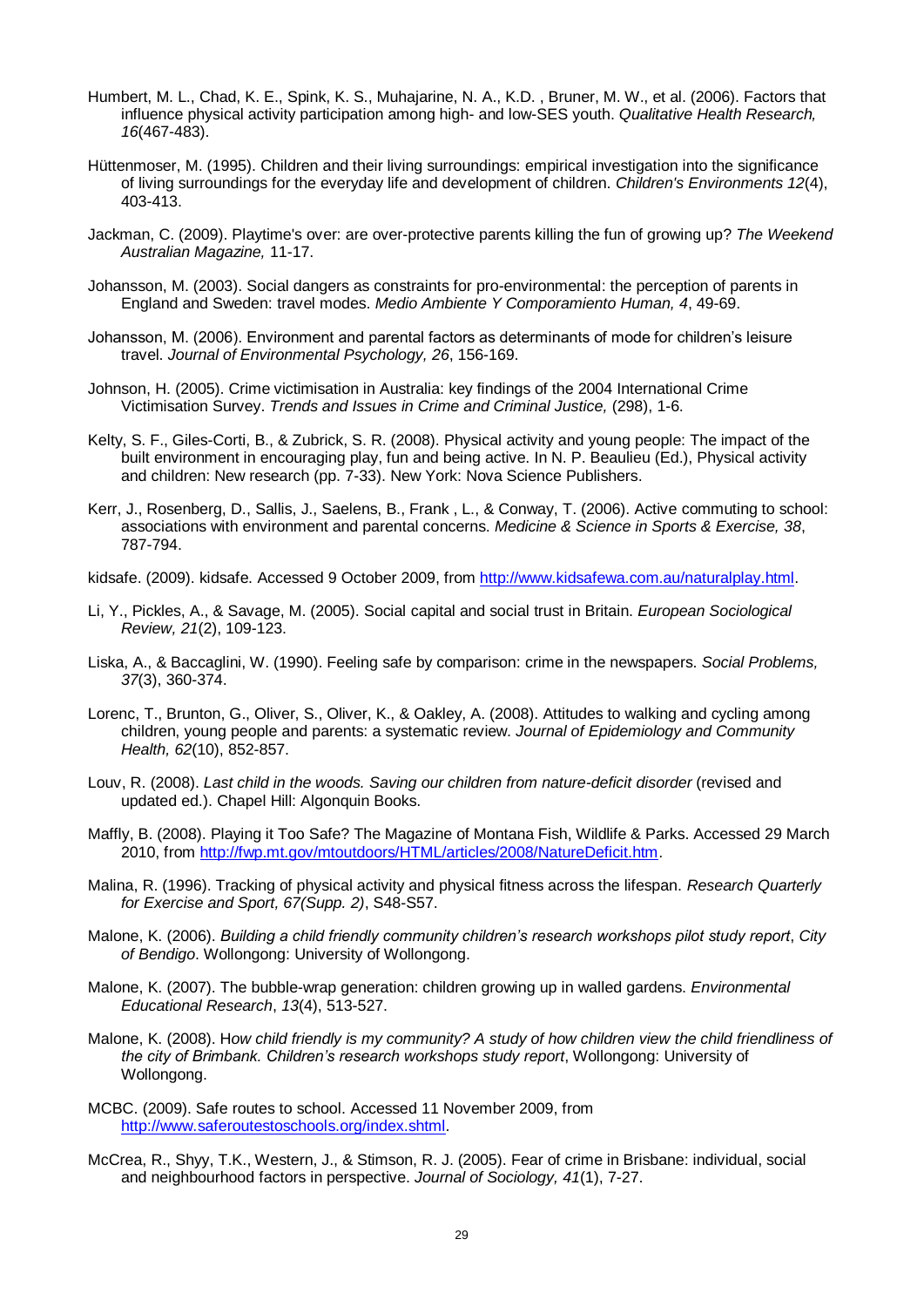- McMillan, T. (2007). The relative influence of urban form on a child's travel mode to school. *Transport Research (Part A: Policy and Practice), 1*(41), 69-79.
- McNeish, D. and Roberts, H., 1995. Playing it safe: today's children at play. Essex: Barnardo's.
- Mentally Healthy WA. (2009). act.belong.commit. 2009, Accessed 3 December 2009 from [http://www.actbelongcommit.org.au/.](http://www.actbelongcommit.org.au/)
- Mullen, E. (2003). Do you think that your local area is a good place for young people to grow up? The effects of traffic and car parking on young people's views. *Health and Place, 9*, 351-360.
- Muntaner C. (1999). Invited commentary: social mechanisms, race and social epidemiology. *American Journal of Epidemiology, 1999(*150), 121–26.
- Murray, L. (2009). Making the journey to school: the gendered and generational aspects of risk in constructing everyday mobility. *Health Risk & Society, 11*(5), 471-486.
- National Health and Medical Research Council. (2003). *Clinical practice guidelines for the management of overweight and obesity in children and adolescents*. Canberra: Commonwealth of Australia.
- National Institute for Health and Clinical Excellence. (2009). Promoting physical activity, active play and sport for pre-school and school-age children and young people in family, pre-school, school and community settings. Accessed 29 March 2010, from [http://www.nice.org.uk/PH17.](http://www.nice.org.uk/PH17)
- National Obesity Taskforce. (2004). *Healthy weight 2008: Australia's future*. Canberra: Commonwealth of Australia.
- National Public Health Partnership. (2001). *Promoting active transport: an intervention portfolio to increase physical activity as a means of transport*. Melbourne: Government of Australia.
- Oellinger, A. (2002). Barriers to children walking and biking to school: United States. *Journal of the American Medical Association, 288*(11), 1343-1344.
- Office of the Deputy Prime Minister. (2004). *Safer places: the planning system and crime prevention*. London: Queen's Printer and Controller of Her Majesty's Stationery Office.
- Owens, P. E. (2002). No teens allowed: the exclusion of adolescents from public spaces. *Landscape Journal, 21*(1), 156-163.
- Pain, R. (2004). Introduction: children at risk?, *Children's Geographies, 2*, pp. 65-67).
- Pain, R. (2006). Paranoid parenting? Rematerializing risk and fear for children. *Social & Cultural Geography, 7*(2), 221-243.
- Painter, K. (1996). The influence of street lighting improvements on crime, fear and pedestrian street use, after dark. *Landscape and Urban Planning, 35*, 193-201.
- Palmer, C., Ziersch, A., Arthurson, K., & Baum, F. (2005). Danger lurks around every corner: fear of crime and its impact on opportunities for social interaction in stigmatised Australian suburbs. *Urban Policy and Research, 23*(4), 393 - 411.
- Prinz, R.J., Sanders, M.R,. Shapiro C.J., Whitaker D.J., & Lutzker, J.R. (2009). Population-based prevention of Child maltreatment: the U.S. Triple P system population trial. *Prevention Science*, *10*(1), 1-12.
- Prezza, M., Alparone, F. R., Cristallo, C., & Luigi, S. (2005). Parental perception of social risk and of positive potentiality of outdoor autonomy for children: The development of two instruments. *Journal of Environmental Psychology, 25*(4), 437-453.
- Putnam, R. D. (1995). Bowling alone: America's declining social capital. *Journal of Democracy, 1*(January), 65-78.
- Richardson, S. (2005). Children and the labour market. In S. Richardson & M. Prior (Eds.), *No time to lose: the well being of Australia's children* (pp. 89-139). Carlton: Melbourne University Press.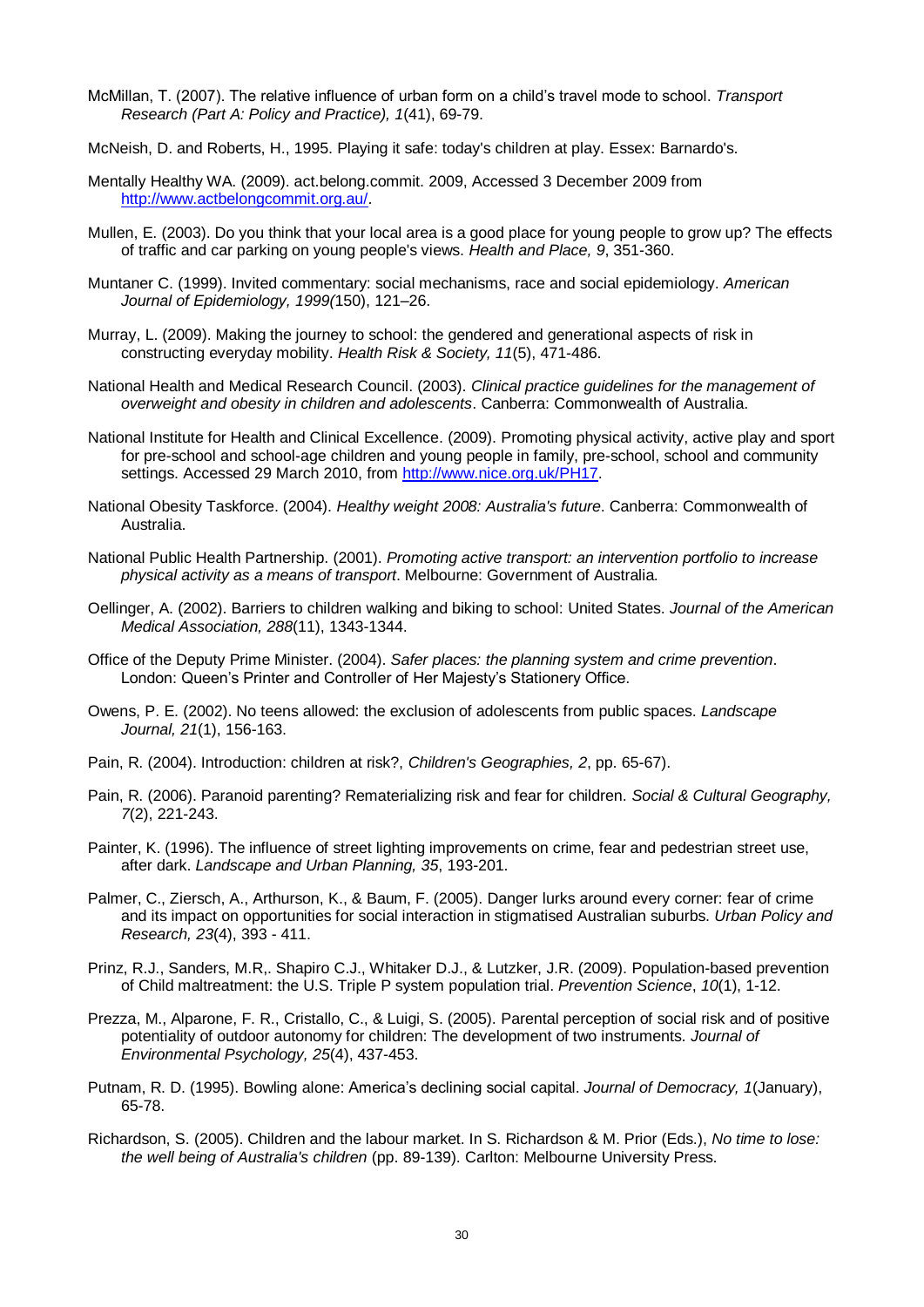- Risotto, A., & Giuliani, M. V. (2006). Learning neighbourhood environments: the loss of experience in a modern world. In C. Spencer & M. Blades (Eds.), *Children and their environments. Learning, using and designing spaces*. Cambridge: Cambridge University Press, 75-90.
- Rubin, K., Hastings, P., Stewart, S., Henderson, H., & Chen, X. (1997). The consistency and concomitants of inhibition. *Child Development, 68*, 467-483.
- Sampson, R., Raudenbush, S., & Earls, F. (1997). Neighbourhoods and violent crime: a multilevel study of collective efficacy. *Science, 277*(5328), 918-924.
- Sauvage, S. L., & Gauvain, M. (1998). Parental beliefs and children's everyday planning in European-Americans and Latino families. *Journal of Applied Developmental Psychology, 19*, 319-340.
- Scott, S., Jackson, S., & Backett-Milburn, K. (1998). Swings and roundabouts: risk anxiety and the everyday worlds of children. *Sociology, 32*(4), 689-705.
- Shutt, E. J., Miller, M. J., Schreck, C. J., & Brown, N. K. (2004). Reconsidering the leading myths of stranger child abduction. *Criminal Justice Studies: A Critical Journal of Crime, Law and Society, 17*(1), 127-134.
- Sissons-Joshi, M., MacLean, M., & Carter, W. (1999). Children's journeys to school: spatial skills, knowledge and perceptions of the environment. *British Journal of Developmental Psychology, 17*, 125-139.
- Skenazy, L. (2009). *Free range kids*. San Francisco: Jossey-Bass.
- Skogan, W., & Maxfield, M. (1981). *Coping with crime: individual and neighborhood reactions,* United States: Sage Publications.
- Spencer, C., & Woolley, H. (2000). Children and the city: a summary of recent environmental psychology research. *Child: Care, Health and Development, 26*(181-198).
- Staunton, C., Hubsmith, D., & Kallins, W. (2003). Promoting safe walking and biking to school: the Marin County success story. *American Journal of Public Health, 93*(9), 1431-1434.
- Stickler, G., Slater, M., Broughton, D., & Alario, A. (1991). Parent's worries about children compared to actual risk. *Clinical Pediatrics, 30*(9), 522-525.
- Stokes, M. A. (2009). Stranger danger: child protection and parental fears in the risk society. *Amsterdam Social Science, 1*(3), 6-24.
- Sutterby, J. (2009). What kids don't get to do anymore and why. *Childhood Education, 85*(5), 289-292.
- Tandy, C. A. (1999). Children's diminishing play space: a study of intergenerational change in children's use of their neighbourhoods. *Australian Geographical Studies, 37*(2), 154-164.
- Taylor, R., & Covington, J. (1993). Community structural change and fear of crime. *Social Problems, 40*(3), 374-397.
- The Herald Sun. (2008). Cotton wool can harm your kids. The Herald Sun. Accessed 29 March 2010, [http://www.heraldsun.com.au/news/victoria/cotton-wool-can-harm-your-kids/story-e6frf7kx-](http://www.heraldsun.com.au/news/victoria/cotton-wool-can-harm-your-kids/story-e6frf7kx-1111117108214)[1111117108214.](http://www.heraldsun.com.au/news/victoria/cotton-wool-can-harm-your-kids/story-e6frf7kx-1111117108214)
- Timperio, A., Crawford, D., Telford, A., & Salmon, J. (2004). Perceptions about the local neighborhood and walking and cycling among children. *Preventive Medicine, 38*(1), 39-47.
- Tomkinson, G. R., & Olds, T. S. (2007a). Secular changes in aerobic fitness test performance of Australasian children and adolescents. *Medicine and Sport Science, 50*, 171-185.
- Tomkinson, G. R., & Olds, T. S. (2007b). Secular changes in pediatric aerobic fitness test performance: the global picture. *Medicine and Sport Science, 50*, 46-66.
- Tonucci, F., & Rissotto, A. (2001). Why do we need children's participation? The importance of children's participation in changing the city. *Journal of Community and Applied Social Psychology, 11*, 407-419.
- Tranter, P. & Malone, K. (2008). Out of bounds: insights from Australian children to support sustainable cities. *ENCOUNTER: Education for Meaning and Social Justice, 21*(4), 1-7.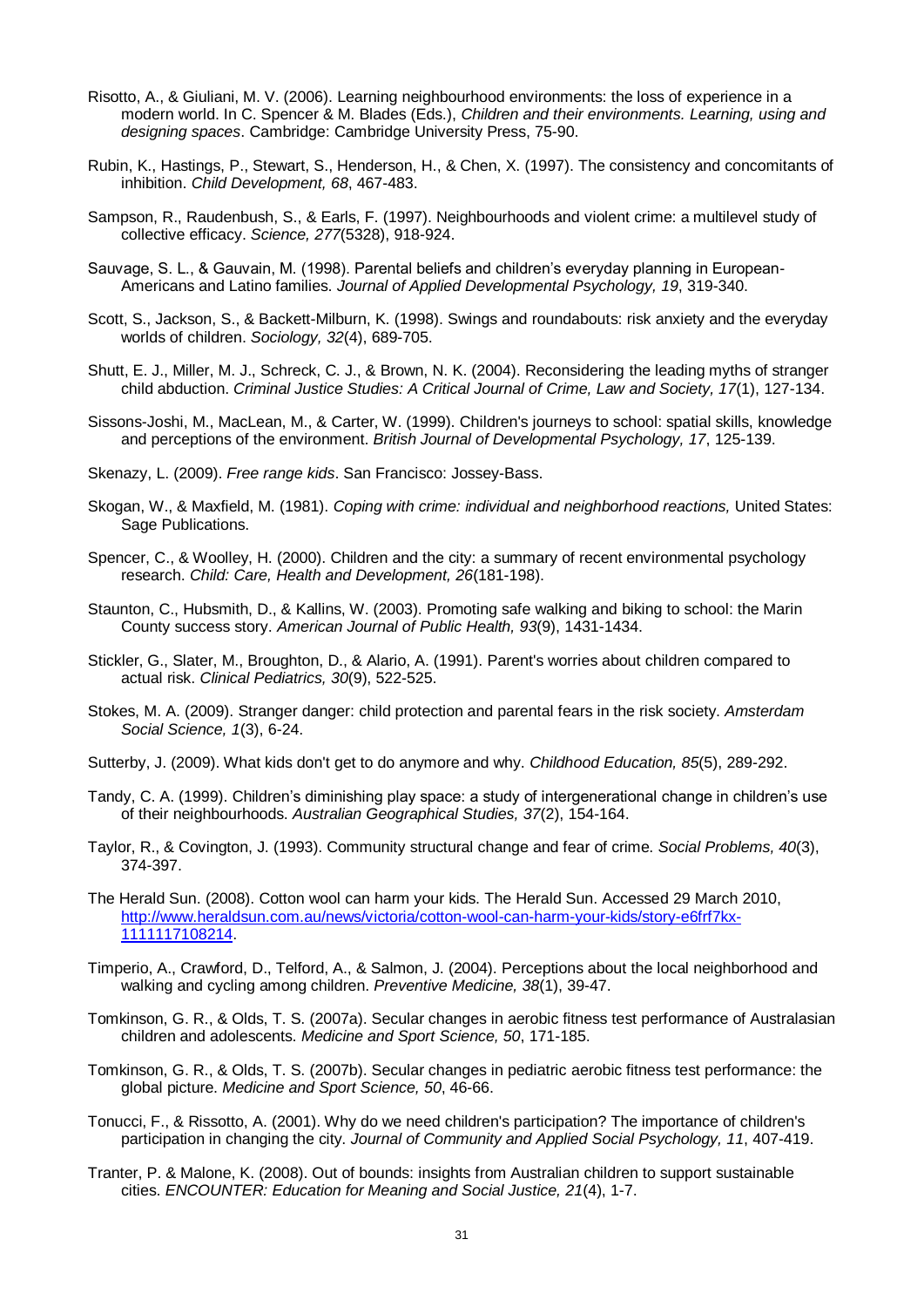- Trayers, T., Deem, R., Fox, K., Riddoch, C., Ness, A., & Lawlor, D. (2006). Improving health through neighbourhood environmental change: are we speaking the same language? A qualitative study of views of different stakeholders. *Journal of Public Health, 28*(1), 49-55.
- Trost, S. G., Kerr, L. M., Ward, D. S., & Pate, R. R. (2001). Physical activity and determinants of physical activity in obese and non-obese children. *International Journal of Obesity Related Metabolic Disorders, 25*, 882-889.
- Tudor-Locke, C., Ainsworth, B., & Popkin, B. (2001). Active commuting to school: an overlooked source of children's physical activity? *Sports Medicine, 31*(5), 309-313.
- Tudor-Locke, C., Pangrazi, R. P., Corbin, C. B., Rutherford, W. J., Vincent, S. D., Raustorp, A., et al. (2004 ). BMI-referenced standards for recommended pedometer-determined steps/day in children. *Preventive Medicine, 38*(6), 857-864.
- Tulloch, M. I. (2004). Parental fear of crime: a discursive analysis. *Journal of Sociology, 40*(4), 362-377.
- UNICEF. (2009). Child friendly cities. Accessed 9 November 2009, from [http://www.childfriendlycities.org/overview/what-is-a-child-friendly-city.html.](http://www.childfriendlycities.org/overview/what-is-a-child-friendly-city.html)
- USDHHS. (1996). *Physical activity and health. A report of the Surgeon General*. Atlanta, Georgia: US Department of Health and Human Services, Centres for Disease Control and Prevention, National Center for Chronic Disease Prevention and Health Promotion.
- Uslaner, E. (2002). *The moral foundations of trust*. Paper presented at the 'Trust in the Knowledge Society' conference at the University of Jyvaskyla (Finland).
- Valentine, G. (1997). 'My son's a bit dizzy.' 'My wife's a bit soft': gender, children and cultures of parenting. *Gender, Place and Culture: A Journal of Feminist Geography, 4*(1), 37-62.
- Valentine, G., & McKendrick, J. (1997). Children's outdoor play: exploring parental concerns about children's safety and the changing nature of childhood. *Geoforum, 28*(2), 219-235.
- Veitch, J., Bagley, S., Ball, K., & Salmon, J. (2006). Where do children usually play? A qualitative study of parents' perceptions of influences on children's active free-play. *Health & Place, 12*(4), 383-393.
- Vlachopoulos, S., Biddle, S., & Fox, K. (1997). Determinants of emotions in children's children activity: a test of goal perspectives and attribution theories. *Pediatric Exercise Science . 9*, 65-79.
- Walljasper, J. (2007). *The great neighborhood book*, New Society.
- Welch, M. R., Rivera, R. E. N., Conway, B. P., Yonkoski, J., Lupton, P. M., & Giancola, R. (2005). Determinants and consequences of social trust. *Sociological Inquiry, 75*(4), 453-473.
- Whitzman, C. (2007). Barriers to planning healthier cities in Victoria, Australia. *International Journal of Environmental, Cultural, Economic, and Social Sustainability*, *3*(1), 146-153.
- Wilkinson RG. 1997. Health inequalities: relative or absolute material standards? *British Medical Journal, 314*:591-5
- Williams, P., & Dickinson, J. (1993). Fear of crime: read all about it? The relationship between newspaper crime reporting and fear of crime. *British Journal of Criminology, 33*(1), 33-56.
- Wood, L., & Giles-Corti, B. (2008). Is there a place for social capital in the psychology of health and place? *Journal of Environmental Psychology, 28*(2), 154-163.
- World Values Survey Online Data Analysis (2010). Four-wave aggregate of values studies. from [http://www.wvsevsdb.com/wvs/WVSAnalizeStudy.jsp.](http://www.wvsevsdb.com/wvs/WVSAnalizeStudy.jsp)
- World Values Survey Online Data Analysis (2010). World Values Survey Data 2005-2008 and comparative data for Australia. from [http://www.wvsevsdb.com/wvs/WVSAnalizeStudy.jsp.](http://www.wvsevsdb.com/wvs/WVSAnalizeStudy.jsp)
- Zubrick, S. (2007). Commentary: area social cohesion, deprivation and mental health: does misery love company? *International Journal of Epidemiology, 36*(2), 345-347.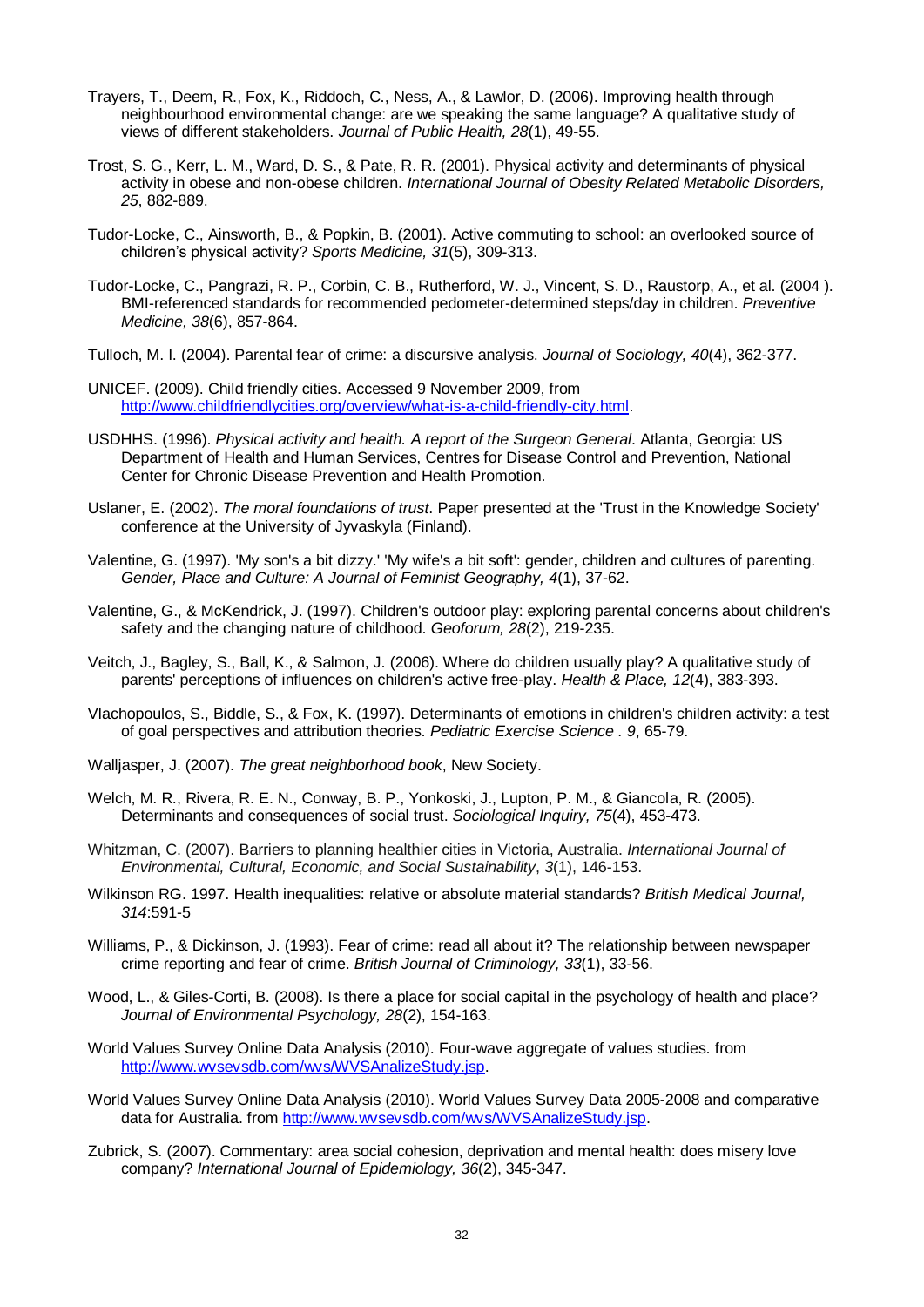Zubrick, S. R., Smith, G. J., Nicholson, J. M., Sanson, A. V., & Jackiewicz, T. A. (2008). *Parenting and families in Australia* (social policy research paper no. 34). Canberra: Department of Family, Housing, Community Services and Indigenous Affairs, Australian Government.